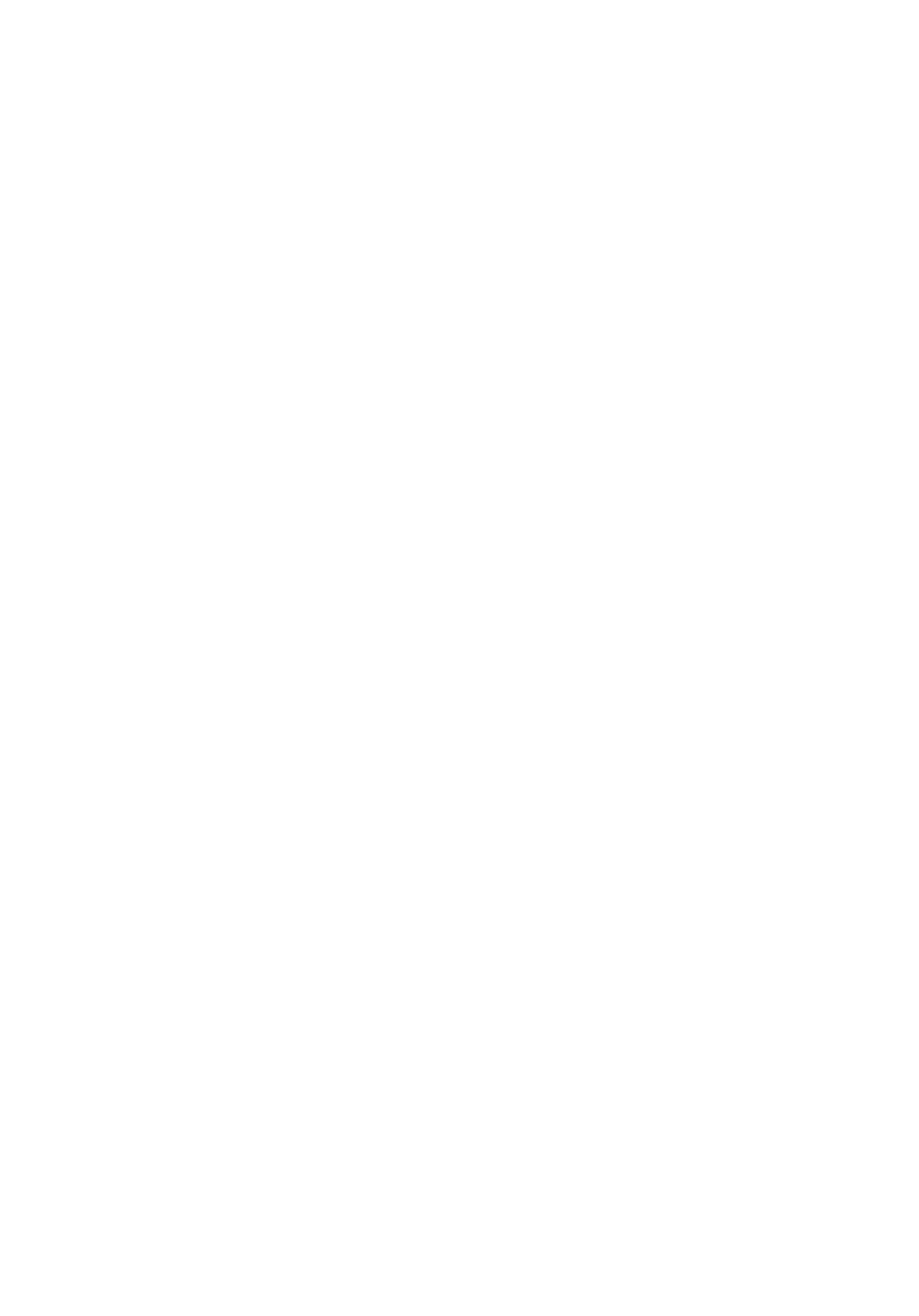# Healing Traditions

The Mental Health of Aboriginal Peoples in Canada

Edited by Laurence J. Kirmayer and Gail Guthrie Valaskakis

**UBC**Press Vancouver Toronto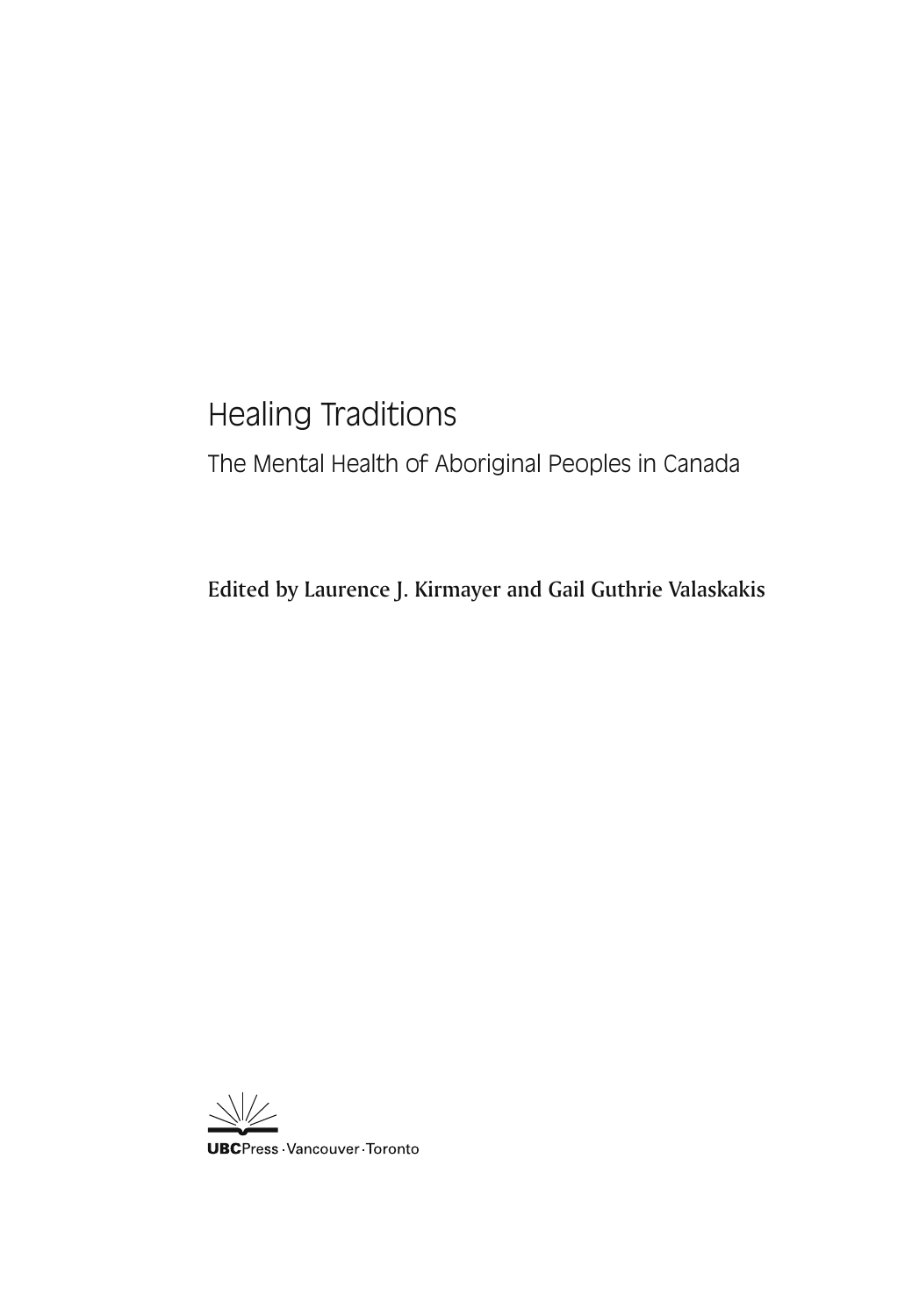#### © UBC Press 2009

All rights reserved. No part of this publication may be reproduced, stored in a retrieval system, or transmitted, in any form or by any means, without prior written permission of the publisher, or, in Canada, in the case of photocopying or other reprographic copying, a licence from Access Copyright (Canadian Copyright Licensing Agency), www.accesscopyright.ca.

16 15 14 13 12 11 10 09 5 4 3 2 1

Printed in Canada on acid-free paper

Library and Archives Canada Cataloguing in Publication

 Healing traditions : the mental health of Aboriginal peoples in Canada / edited by Laurence J. Kirmayer and Gail Guthrie Valaskakis.

Includes bibliographical references and index. ISBN 978-0-7748-1523-9

 1. Native peoples – Mental health – Canada. 2. Native peoples – Mental health services – Canada. I. Kirmayer, Laurence J., 1952- II. Valaskakis, Gail Guthrie

RC451.5.I5H44 2008 362.2'08997071 C2008-906205-1

#### Canada

UBC Press gratefully acknowledges the financial support for our publishing program of the Government of Canada through the Book Publishing Industry Development Program (BPIDP), and of the Canada Council for the Arts, and the British Columbia Arts Council.

This book has been published with the help of a grant from the Canadian Federation for the Humanities and Social Sciences, through the Aid to Scholarly Publications Programme, using funds provided by the Social Sciences and Humanities Research Council of Canada.

UBC Press The University of British Columbia 2029 West Mall Vancouver, BC V6T 1Z2 604-822-5959 / Fax: 604-822-6083 www.ubcpress.ca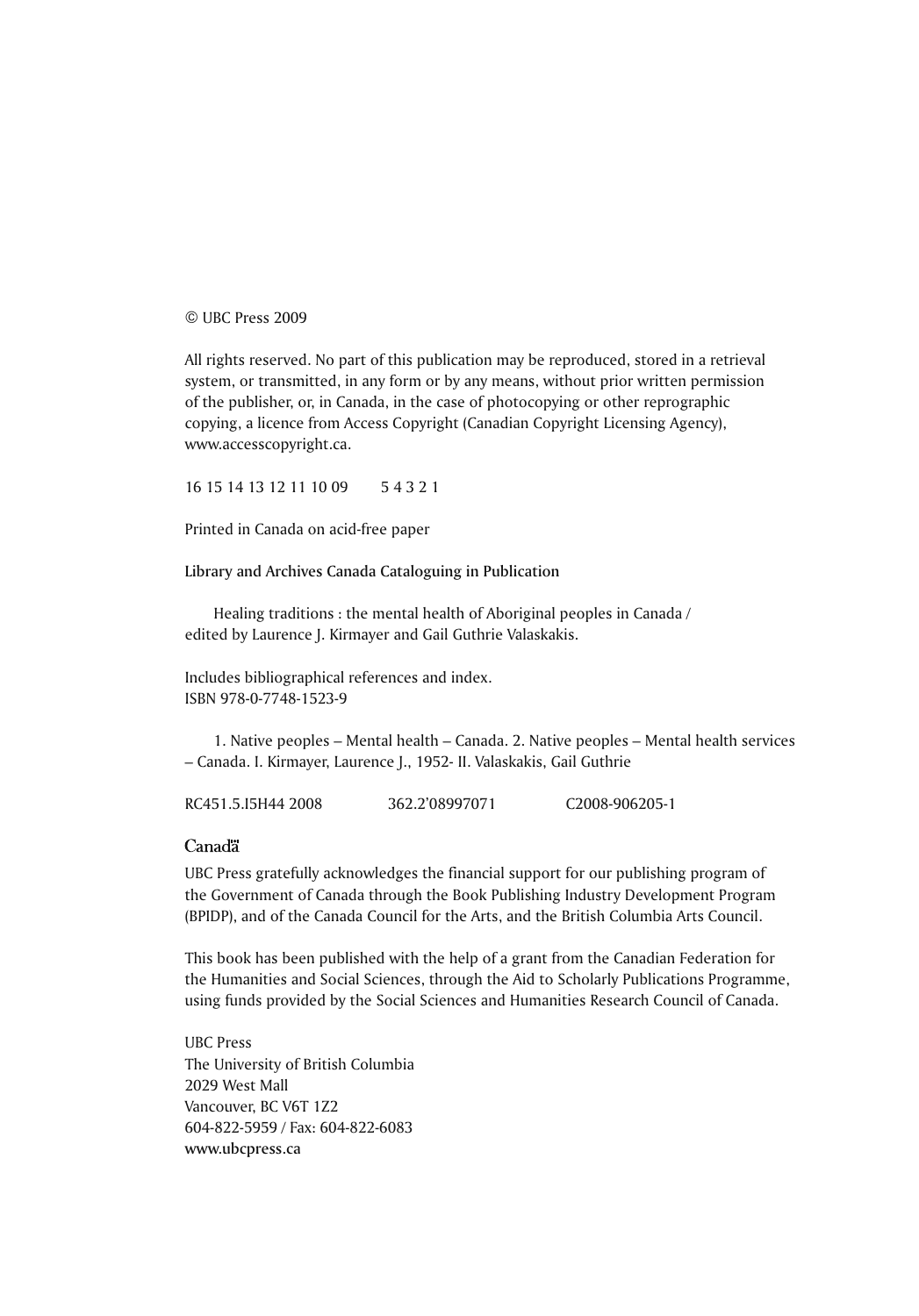# **Contents**

List of Illustrations / ix

 Foreword / xi *Georges Henry Erasmus*

Preface / xiii

## PART 1 THE MENTAL HEALTH OF INDIGENOUS PEOPLES

- 1 The Mental Health of Aboriginal Peoples in Canada: Transformations of Identity and Community / 3 *Laurence J. Kirmayer, Caroline L. Tait, and Cori Simpson*
- 2 Mental Health and the Indigenous Peoples of Australia and New Zealand / 36 *Mason Durie, Helen Milroy, and Ernest Hunter*
- 3 Culture and Aboriginality in the Study of Mental Health / 56 *James B. Waldram*
- 4 Social Competence and Mental Health among Aboriginal Youth: An Integrative Developmental Perspective / 80 *Grace Iarocci, Rhoda Root, and Jacob A. Burack*

## PART 2 SOCIAL SUFFERING: ORIGINS AND REPRESENTATIONS

- 5 A Colonial Double-Bind: Social and Historical Contexts of Innu Mental Health / 109 *Colin Samson*
- 6 Placing Violence against First Nations Children: The Use of Space and Place to Construct the (In)credible Violated Subject / 140 *Jo-Anne Fiske*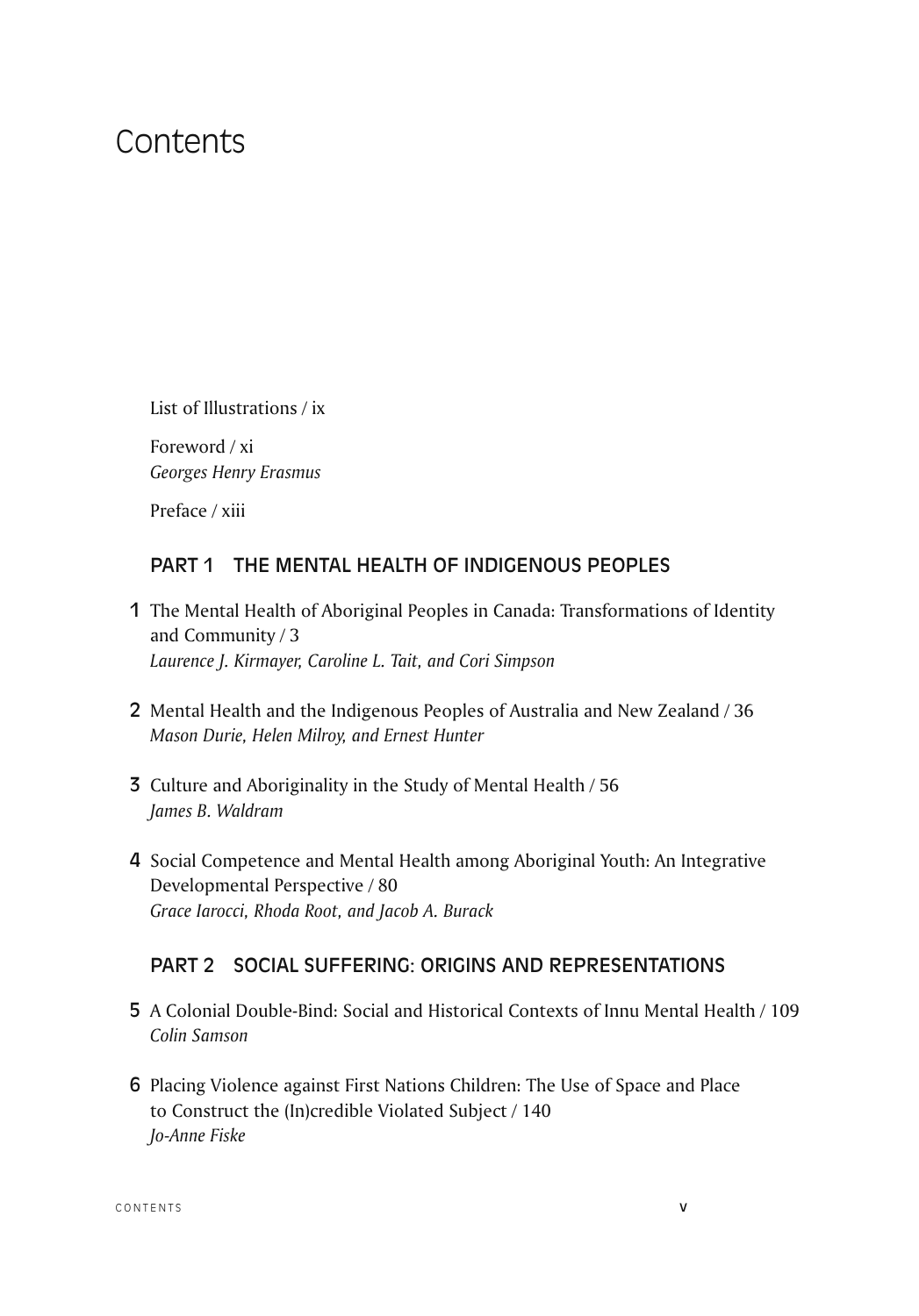- 7 Narratives of Hope and Despair in Downtown Eastside Vancouver / 160 *Dara Culhane*
- 8 Suicide as a Way of Belonging: Causes and Consequences of Cluster Suicides in Aboriginal Communities / 178  *Ronald Niezen*
- 9 Disruptions in Nature, Disruptions in Society: Aboriginal Peoples of Canada and the "Making" of Fetal Alcohol Syndrome / 196 *Caroline L. Tait*

## PART 3 RESILIENCE: TRANSFORMATIONS OF IDENTITY AND COMMUNITY

- 10 Cultural Continuity as a Moderator of Suicide Risk among Canada's First Nations / 221 *Michael J. Chandler and Christopher E. Lalonde*
- 11 The Origins of Northern Aboriginal Social Pathologies and the Quebec Cree Healing Movement / 249 *Adrian Tanner*
- 12 Toward a Recuperation of Souls and Bodies: Community Healing and the Complex Interplay of Faith and History / 272 *Naomi Adelson*
- 13 Locating the Ecocentric Self: Inuit Concepts of Mental Health and Illness / 289  *Laurence J. Kirmayer, Christopher Fletcher, and Robert Watt*
- 14 Community Wellness and Social Action in the Canadian Arctic: Collective Agency as Subjective Well-Being / 315 *Michael J. Kral and Lori Idlout*

### PART 4 HEALING AND MENTAL HEALTH SERVICES

- 15 Aboriginal Approaches to Counselling / 337  *Rod McCormick*
- 16 Respecting the Medicines: Narrating an Aboriginal Identity / 355 *Gregory M. Brass*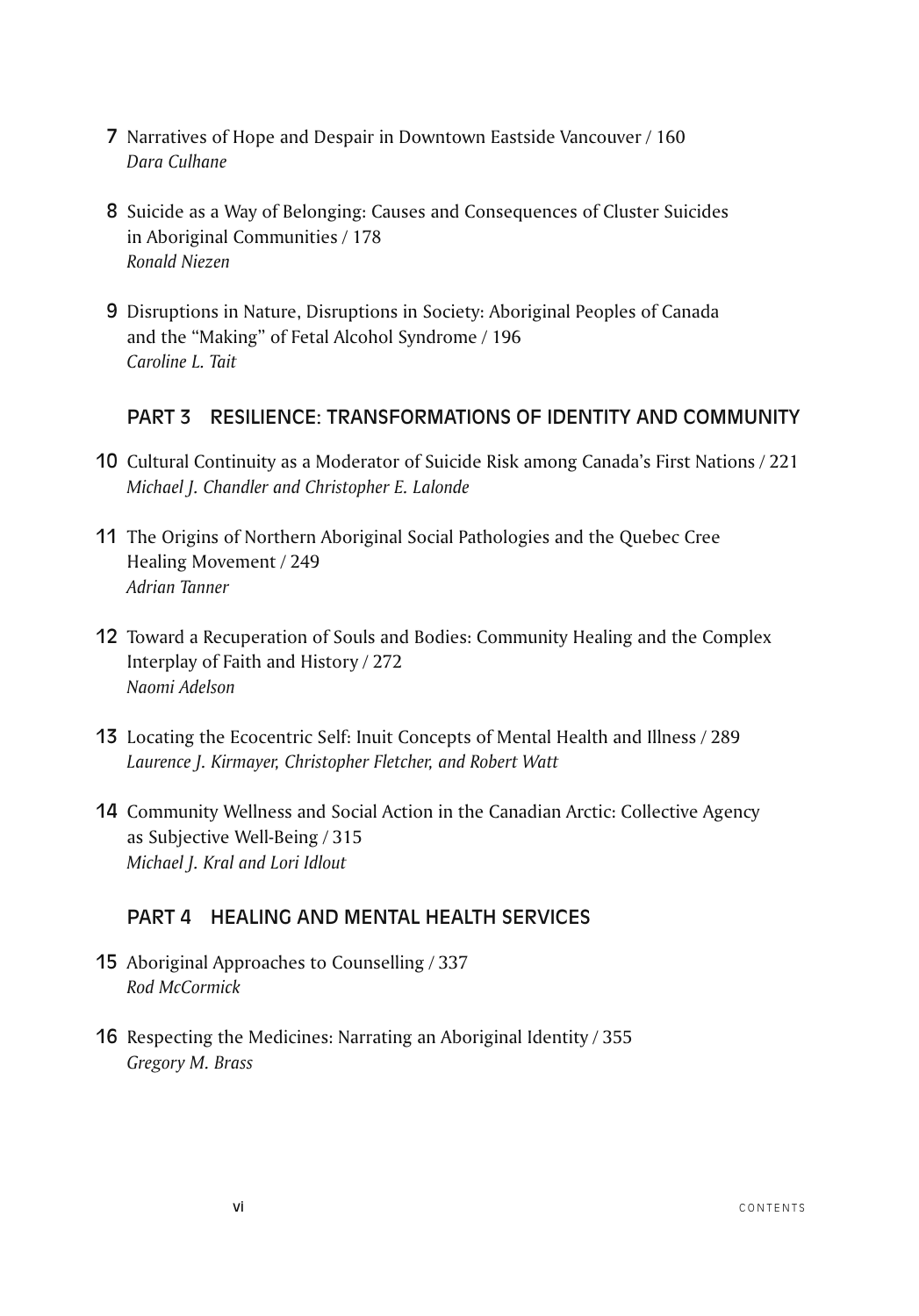- 17 A Jurisdictional Tapestry and a Patchwork Quilt of Care: Aboriginal Health and Social Services in Montreal / 381 *Mary Ellen Macdonald*
- 18 Six Nations Mental Health Services: A Model of Care for Aboriginal Communities / 401 *Cornelia Wieman*
- 19 Encountering Professional Psychology: Re-Envisioning Mental Health Services for Native North America / 419 *Joseph P. Gone*
- 20 Conclusion: Healing / Invention / Tradition / 440 *Laurence J. Kirmayer, Gregory M. Brass, and Gail Guthrie Valaskakis*

Contributors / 473

Index / 481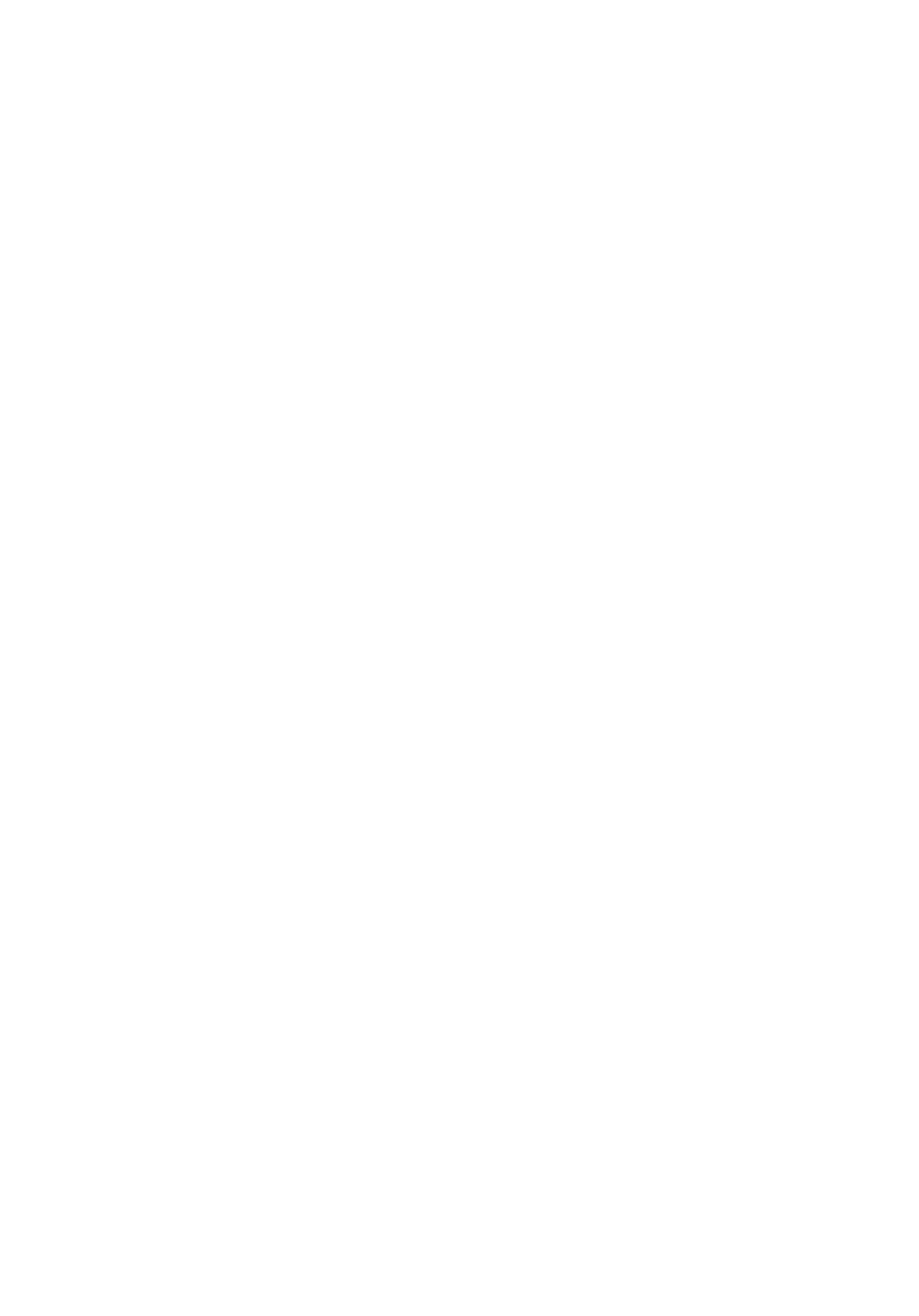## Illustrations

### **Figures**

- 1.1 Geographic distribution of the Aboriginal population in Canada / 4
- 1.2 Cultural-ecological regions / 5
- 1.3 Language groups / 5
- 5.1 Davis Inlet / 123
- 5.2 After a hunt / 124
- 5.3 The move to Natuashish / 125
- 5.4 Natuashish / 126
- 6.1 Lejac residential school / 148
- 6.2 Study time, Indian residential school, Fort Resolution, NWT / 148
- 6.3 Sewing class, Indian residential school / 150
- 6.4 Shop class, Indian residential school / 150
- 10.1 Youth suicide rate by health region (BC, 1987-92) / 230
- 10.2 Youth suicide rate by census district (BC, 1987-92) / 230
- 10.3 Youth suicide rate by band (BC, 1987-92) / 231
- 10.4 Youth suicide rate by tribal council (BC, 1987-92) / 232
- 10.5 Youth suicide rate by census district (BC, 1993-2000) / 233
- 10.6 Youth suicide rate by health region (BC, 1993-2000) / 233
- 10.7 Youth suicide rate by band (BC, 1993-2000) / 234
- 10.8 Youth suicide rate by tribal council (BC, 1993-2000) / 234
- 10.9 Suicide rates by band (BC, 1993-2000) / 235
- 10.10 Suicide rates by tribal council (BC, 1993-2000) / 236
- 10.11 Suicide rates by band location (BC, 1993-2000) / 238
- 10.12 Suicide rates by cultural-continuity factor (BC, 1993-2000) / 240
- 10.13 Suicide rate by number of factors present (BC, 1993-2000) / 241
- 10.14 Suicide rate by number of factors present (BC, 1987-2000) / 242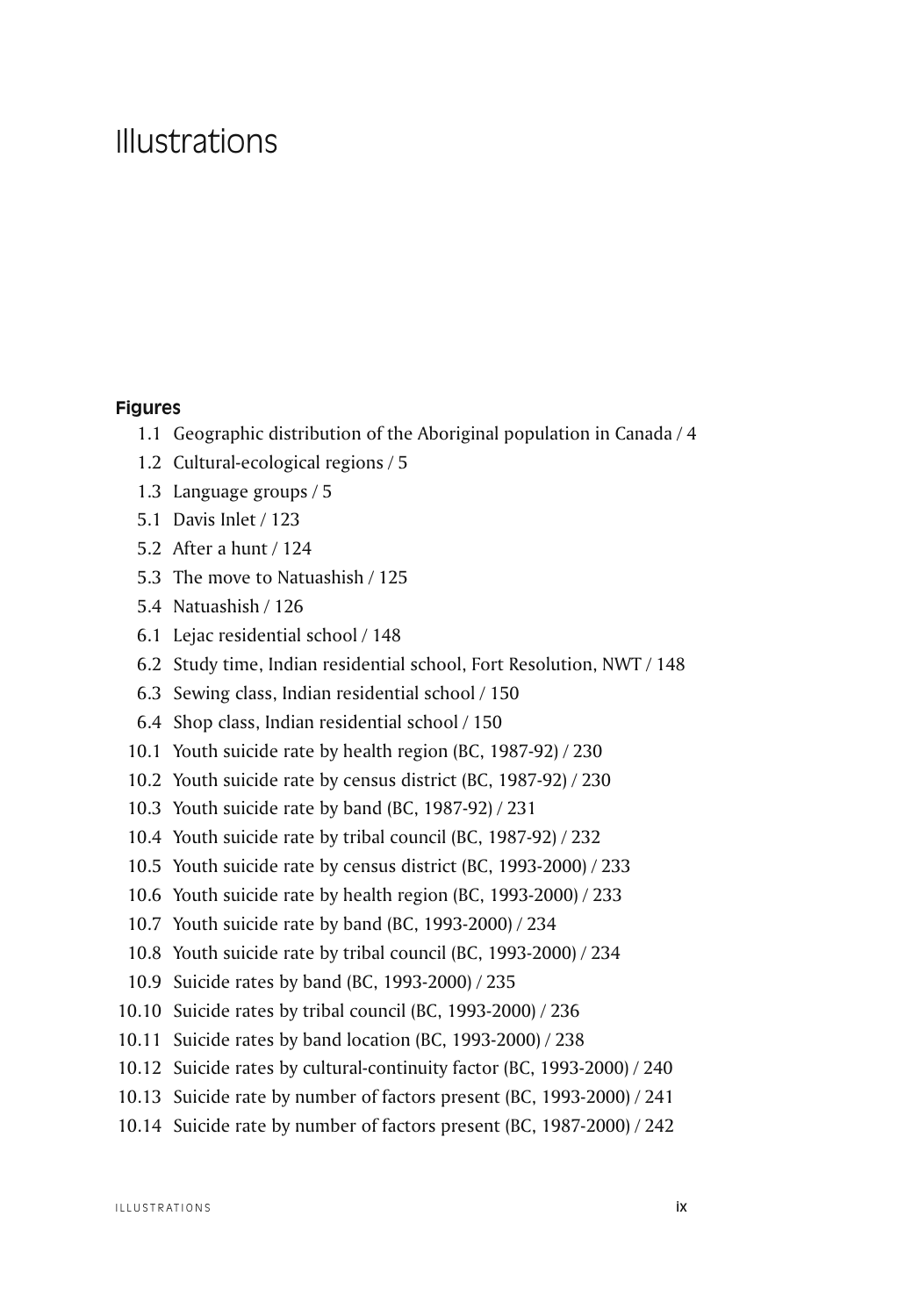- 11.1 Two children in a Mistissini hunting camp, early 1970s / 255
- 11.2 Mistissini hunting camp, late 1960s / 256
- 11.3 Mistissini village, late 1960s / 259
- 11.4 Eastmain village, 1976 / 260
- 13.1 Inuit population in Canada / 290
- 13.2 Taamusi Qumaq in the museum in Inukjuak, 1988 / 294
- 13.3 A shaman and his animal helper / 296
- 13.4 Signs and symptoms of mental health problems / 300
- 18.1 Clinical interview room / 402
- 18.2 Six Nations Mental Health Services / 410
- 20.1 The medicine wheel as a way to picture social imbalance / 451

### **Table**

 2.1 Indigenous and non-indigenous health indicators in Canada, Australia, and New Zealand / 37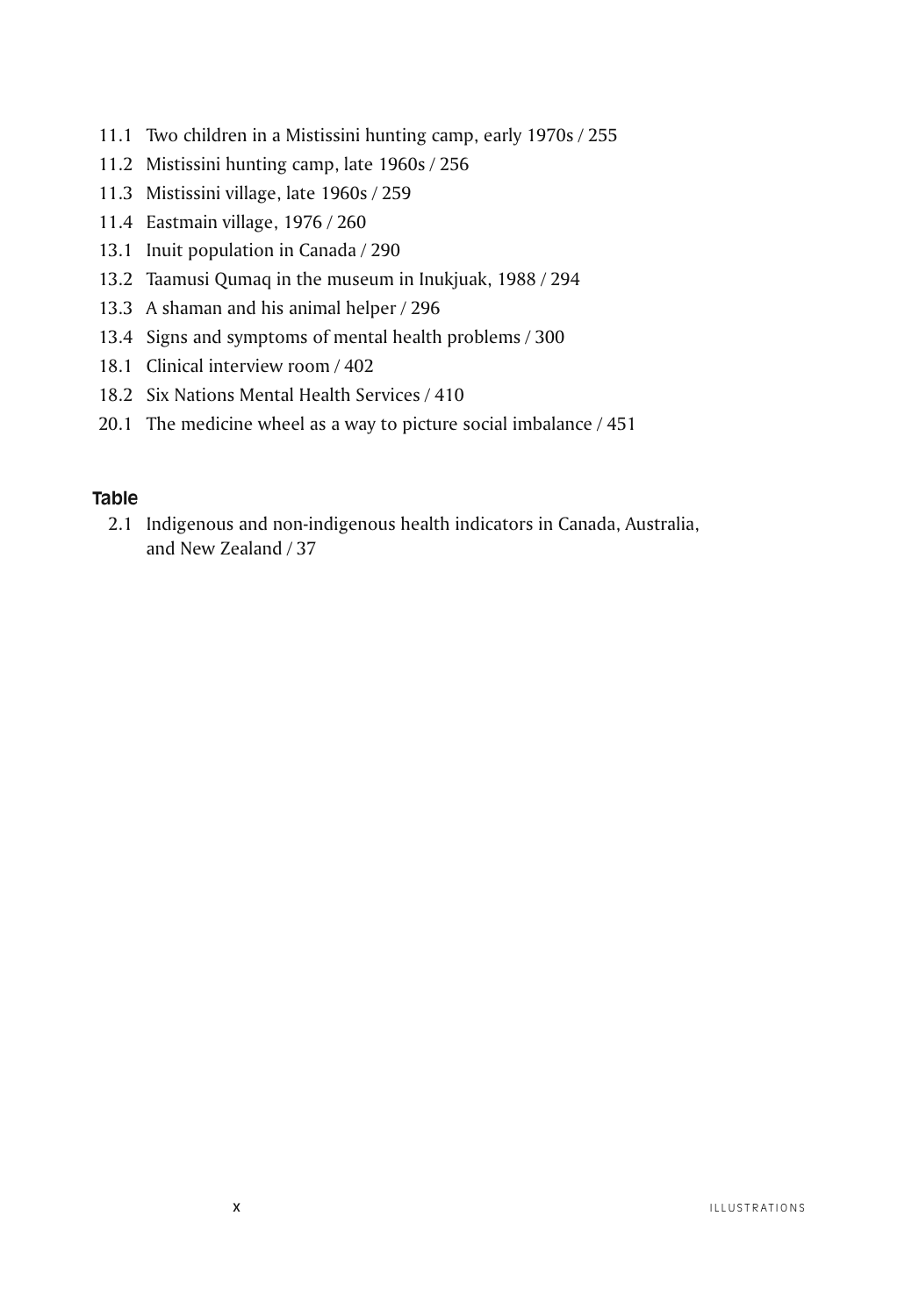## Foreword GEORGES HENRY ERASMUS

When one considers the material consequences of Canada's century-long policy of state-sponsored, forcible assimilation, a simple fact emerges: for generations, opportunities to live well *as an Aboriginal person* have been actively frustrated. Successive governments, committed to the notion that Aboriginal cultures belong only to the past, have made no provision for the well-being of these cultures in the present and future. In the arrangement of Canada's social affairs, only the assimilated Indian has been offered even the prospect of wellness. For those who resisted or refused the benefits of assimilation, government policies assured a life of certain indignity. That is the essence of life in the colony: assimilate and be like us or suffer the consequences.

 But to go on blaming government for our problems is, as we know, to stop short of solutions. Canada has responsibilities, articulated in treaties and in other formal agreements with Aboriginal people. Canada furthermore has a role to play in the present work of healing and reconciliation. However, our healing and well-being are and ought to be our own responsibility. What Wilfred Pelletier wrote of freedom is true also of wellness: "It is not something government can give you. Government does not have it, you have it, and when you realize this you exercise it responsibly" (*No foreign land* 1973, 149-50). The task of securing our well-being and that of our children is the ultimate task of our cultures. As noted in one of the contributions to this volume, "culture is treatment, and all healing is spiritual."

 For many years now, Aboriginal people have been on a healing journey. We began to address the conditions of our communities even before the demise of the governmentmanaged Indian residential schools. Focusing on addictions and a renewed commitment to traditional Aboriginal teachings, the healing movement in its early days embraced a holistic view of individual and community wellness. Perhaps the most dramatic example of community healing to date has been Alkali Lake (Esketemc First Nation), in British Columbia. The return of this society from a state of near-universal addiction became the subject of a video, *The Honour of All: The Story of Alkali Lake.* The case of Alkali Lake, which achieved a 95% rate of sobriety, demonstrates hope and potential when even one dedicated person is committed to the goal of community wellness.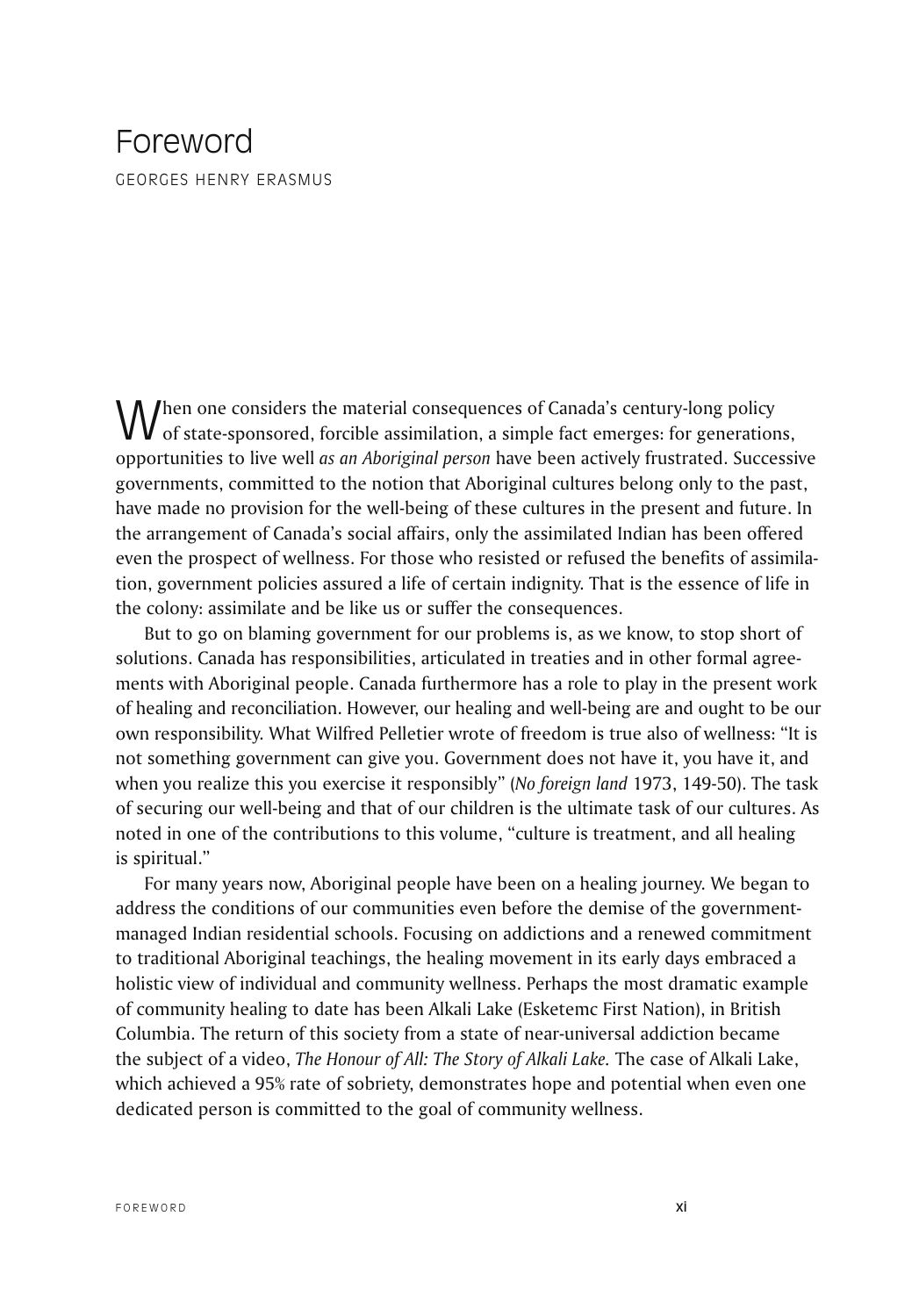Fortunately for us, there are today thousands of committed Aboriginal people across Canada and indeed across the world. Their strength and resilience is a source of much-needed encouragement. Every year many more rise, take the first uncertain steps, and add to a growing momentum that we hope will carry us forward.

 Since 1998 the Aboriginal Healing Foundation has encouraged and supported community-based healing initiatives that address the intergenerational legacy of physical and sexual abuses suffered in Canada's Indian residential school system. We know today that the residential schools have contributed to unresolved historical trauma and that the healing of this trauma is critical to our ability to address other pressing social concerns. And so, like the authors, the Aboriginal Healing Foundation looks forward to a time when Aboriginal people have addressed the effects of unresolved trauma in meaningful terms, have broken the cycle of abuse, and have enhanced their capacity as individuals, families, communities, and nations to sustain both their well-being and the well-being of future generations.

 This collection challenges many common assumptions, as it should. The terrain of mental health is broad, varied, and incompletely seen from any one vista. In the following pages, mental health is considered from a variety of critical perspectives that subject even the notions of mental illness and Aboriginal healing to constructive analysis. What these writings bear in common is a commitment to the principle that we as Aboriginal people must take possession of our wellness. This principle includes the freedom to critique, to debate, and, one hopes, to arrive at a constructive consensus of the definitions of healing.

 This collection will contribute to just such a discussion. Masi.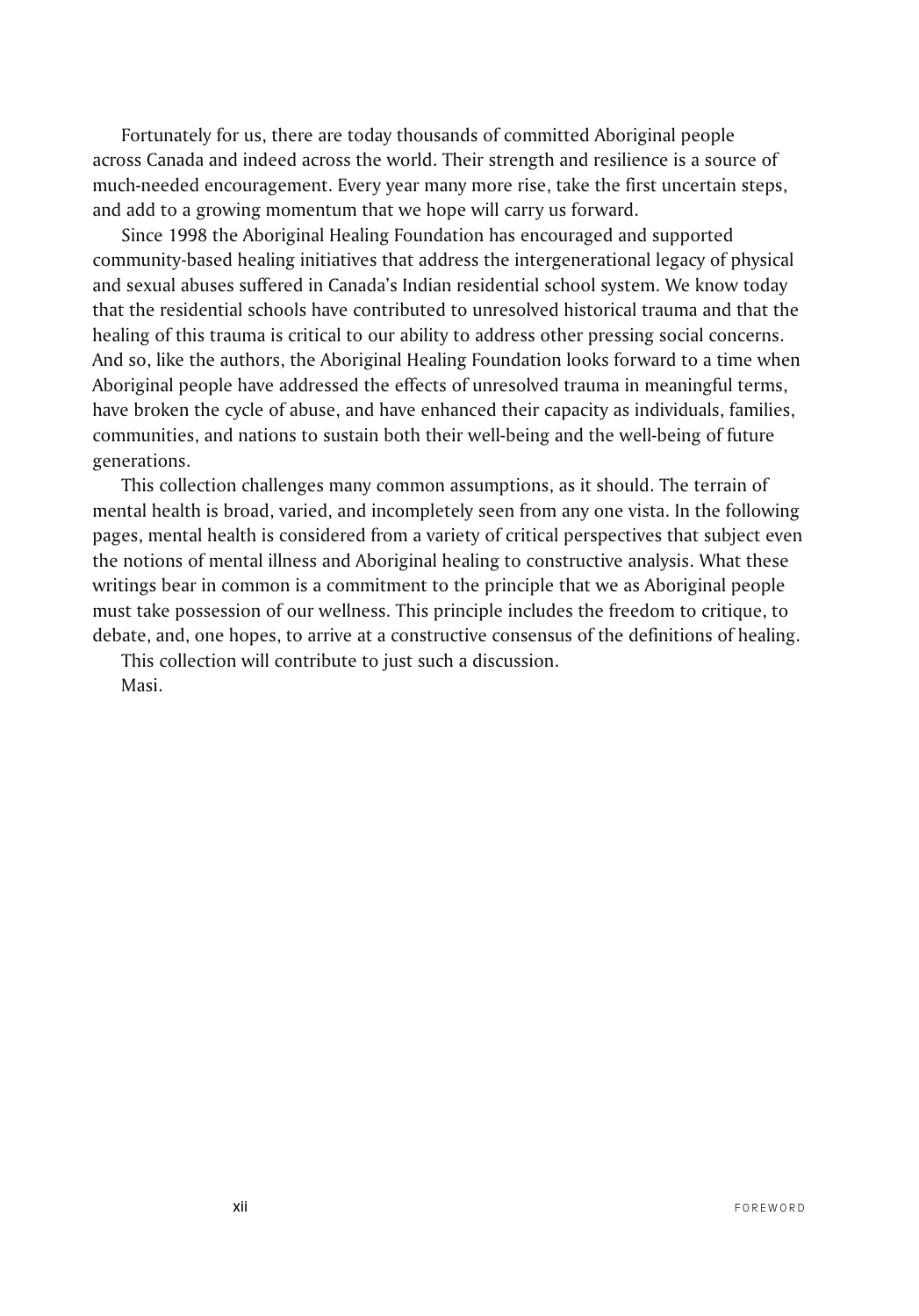## Preface

This is the first book dedicated to bringing together research and reflection on the mental health of Aboriginal peoples in Canada from a wide range of perspectives, with contributions from psychiatry, psychology, anthropology, women's studies, sociology, and education. This is not a handbook of practice but a resource for thinking critically about current issues in the mental health of indigenous peoples. Thus there is an emphasis on cultural analysis of the concepts, values, and assumptions that shape mental health theory and practice and on the nature of Aboriginal identity and experience. Understanding the multiple meanings of Aboriginal identity requires an appreciation of history and contemporary and political realities. This book examines some of these contexts and cultures – and traces their implications for mental health. Although the focus is necessarily on social suffering and affliction, we have tried to strike a balance between looking unflinchingly at the problems faced by Aboriginal peoples and recognizing their equally evident wellbeing, resilience, and renewal. We believe this approach will be useful for a wide range of readers in Aboriginal communities as well as in the general population, including health professionals, community workers, planners and administrators, social scientists, researchers, educators, and students.

 Our title, *Healing Traditions,* has several potential meanings. First, it refers to recovering and applying traditional methods of healing. Aboriginal peoples had a wide range of methods of healing that served to integrate the community and provide individuals with systems of meaning to make sense of suffering. These traditions were displaced and actively suppressed by successive generations of Euro-Canadian missionaries, governments, and professionals. Restoring these traditions, therefore, makes available a great variety of potentially effective forms of healing that may fit especially well with the values or ethos of contemporary Aboriginal peoples.

 More broadly, the recovery of traditional healing involves ceremonies and practices that engage not just individuals but also families and communities in ways that can promote solidarity, social support, and collective transformation. Many indigenous ways of understanding the person include an ecocentric sense of self that contrasts with the individualism that underwrites most contemporary mental health theory and practice. For most Aboriginal peoples, traditional subsistence activities (e.g., hunting, fishing, trapping)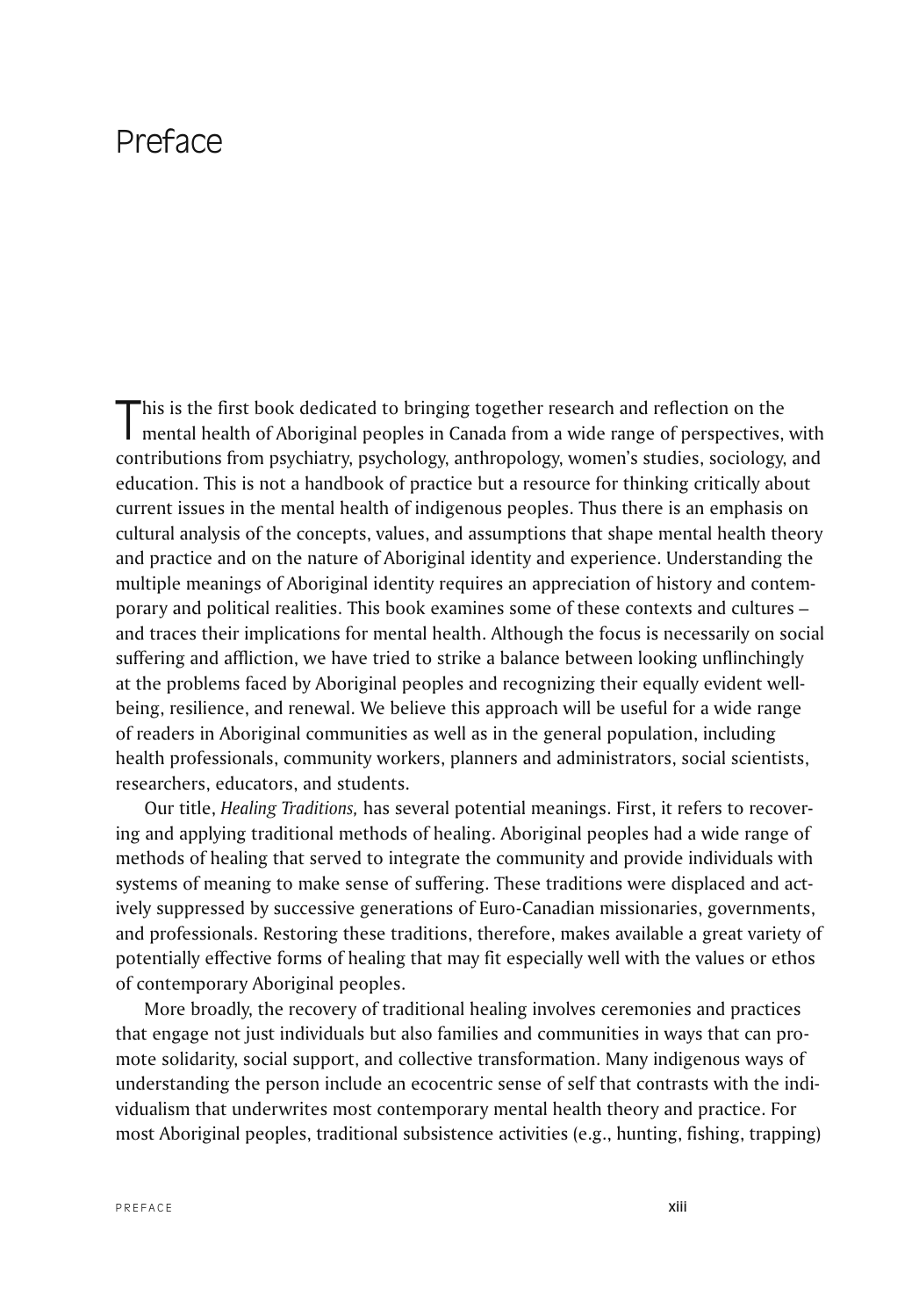were deeply integrated with spiritual beliefs as well as with family and community relationships. Returning to the land to take part in these activities may then have healing value for both troubled individuals and whole communities.

 Traditional healing is also healing through tradition. The recovery of tradition itself may be healing, both at individual and collective levels. Efforts to restore linguistic, religious, and communal practices can be understood as fundamental acts of healing. Retrieving and transmitting the knowledge associated with healing practices reaffirms core cultural values and maintains the historical continuity of Aboriginal cultures.

 Finally, traditions themselves need to be reconfigured to meet the challenges of the contemporary world. The effort to reassert cultural traditions results in individuals and communities taking political action to claim their place in the larger world, at the levels of regional, national, and global society, and this too may have positive effects on health. Establishing legal claims to traditional lands and self-government may also be viewed as crucial elements of reasserting the autonomy that was central to traditional culture, even when the forms of social life, community, and governance necessarily reflect contemporary political structures.

 Notions of mental health and illness cover a broad territory that includes well-being, everyday problems in living associated with bodily symptoms of stress and anxiety, mild depression, and seasonal fluctuations in mood and energy, as well as more severe psychiatric disorders, such as major depression, bipolar disorder, schizophrenia, and other psychotic disorders. There are several reasons for collecting such a diverse group of conditions under the broad term "mental health": they all involve processes of behaviour and experience related to mental or psychological functions; there are overlapping causes, symptoms, and, in some instances, similar treatments that work to ameliorate many of these conditions, promoting health, resilience, and recovery; and finally, these all fall under the domain of the "psy" professions in contemporary health care – psychiatry, psychology, social work, family therapy, and so on.

 Concepts of mental illness and psychiatric disorder focus on problems and pathology. The clinical professions are committed to trying to understand and help those who are obviously ill, suffering, and disabled by offering specific forms of therapy, marshalling appropriate resources, and engaging in social advocacy. At the same time, we recognize that mental afflictions are part of the human condition: we all have difficulties at times, and we are all striving for better functioning, greater well-being, and positive life attitudes and experiences. Recognition of the universal importance of mental well-being suggests that we focus not only on mental illness but also on mental health. A focus on health, well-being, and resilience draws attention to what works, to what can be learned from those who are healthy despite adversity – those who find creative solutions to life's challenges.

 The term "mental health" is therefore both less stigmatizing and more positive than mental illness, which is likely why it is preferred by many individuals and organizations.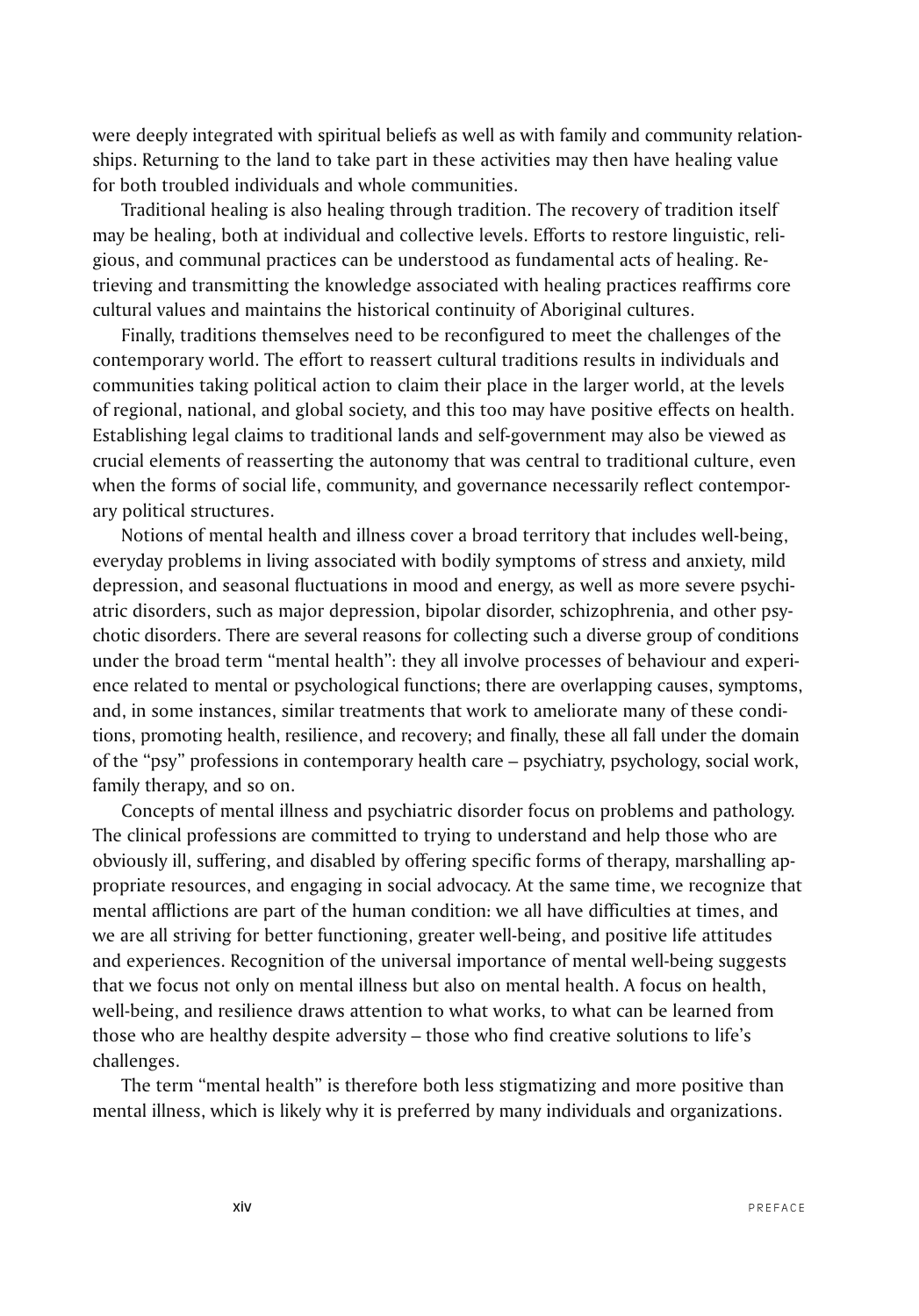There is the risk, however, that in focusing on the positive, on solutions, and on the milder end of the spectrum, we ignore those who are carrying the heaviest burden of illness, whose behaviour and experience may be more out of the ordinary, strange, and disturbing, and who may be blamed, stigmatized, and scapegoated. We therefore think it is crucial to retain this broad and flexible use of the term "mental health," which encompasses the whole range of human problems, in an effort to reduce the stigma attached to mental illness and to signal a commitment to address all forms of suffering.

 Although psychology and psychiatry tend to focus on the individual, many of the problems people face involve interactions with others – in couples, families, communities, or wider social networks, including governments and global economic systems. As the contributors to this volume emphasize, what is distinctive about Aboriginal mental health is the shared history and social predicament that has made many communities vulnerable to a range of social problems that, in turn, increase the risk of emotional suffering. The challenge for mental health theory and practice is to develop perspectives that are deeply informed by an understanding of this social and cultural history and current political and economic contexts.

 The book is divided into four sections: an introduction to the mental health of indigenous peoples; origins and representations of social suffering; transformations of identity and community that contribute to resilience; and traditional healing and mental health services. However, all of the contributors discuss issues that span these divisions, so the book is structured more like a spiral that returns to core questions again and again in ways that can enlarge our understanding. The cross-cutting themes make it possible to pursue many paths through the book, to follow discussions of the impact of colonialism, sedentarization, and forced assimilation; the importance of land for indigenous identity and an ecocentric self; the notions of space and place as part of the cultural matrix of identity and experience; the processes of healing; and the importance of spirituality as a counterbalance to the competitiveness and materialism intrinsic to urban industrialized societies and consumer capitalism.

 In the introductory chapter, Laurence Kirmayer, Caroline Tait, and Cori Simpson outline some of the historical background and current context needed to understand what is distinctive about the mental health of Aboriginal peoples. The diverse indigenous cultures of North America developed many unique ways of life and rich cultural traditions reflecting the ecological contexts in which they lived. These were radically challenged and transformed by European colonization and the policies of forced assimilation adopted by governments. Although it is difficult to prove a direct causal link, it is likely that the collective trauma, disorientation, loss, and grief caused by these short-sighted and often self-serving policies are major determinants of the mental health problems faced by many Aboriginal communities and populations across Canada.

 In the second chapter, Mason Durie, Helen Milroy, and Ernest Hunter note the similarities in experiences of Anglo-settler colonialism in Australia, Canada, New Zealand, and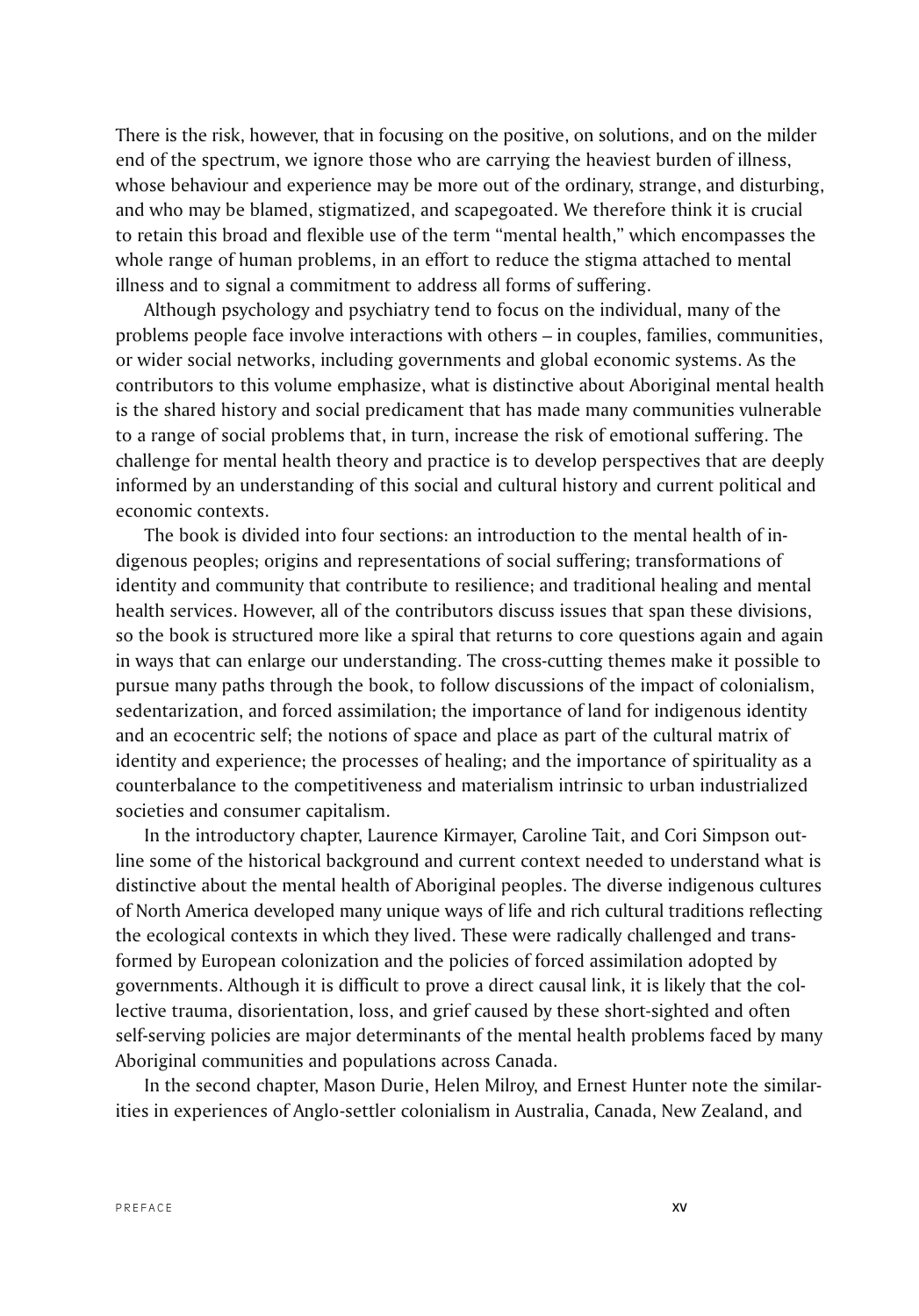the United States. Their discussion of Aboriginal and Torres Strait Islander Australians and of Mäori New Zealanders provides an illuminating set of comparisons to the situation in Canada. Despite the parallel history, there are important differences between the countries in demography, culture, and politics. The high proportion of indigenous people in the population of New Zealand has contributed to a new era of bicultural national identity that bodes well for the health of Mäori. In Australia the more fragmented and marginalized Aboriginal population has continued to struggle with devastating social problems and, until recently, a lack of basic recognition and restitution from government.

 In his contribution, anthropologist James Waldram critiques the ways that the notion of Aboriginality itself has been constructed and construed in mental health research. He identifies four main approaches in quantitative research that define Aboriginal identity in terms of blood quantum, legal status or self-identification, geographic region or culture area, and individual cultural orientation or acculturation. Each approach raises problems because it overgeneralizes, essentializes, and stereotypes identity in terms of sets of traits or qualities that do not characterize any single individual.

 Psychologists Grace Iarocci, Rhoda Root, and Jacob Burack provide an overview of developmental approaches to understanding social competence and mental health among Aboriginal youth. They discuss integrative developmental models that include the interactions of individuals, families, and communities with culture, social context, and the ecological environment. They review research on resilience among inner-city youth and ethnic minority groups as well as the much smaller quantity of research on Aboriginal children and youth. These studies make it clear that resilience is not a single global trait or fixed characteristic of individuals but an ongoing process of adaptation based on diverse processes of growth and transformation. Individuals may show strength and resilience in one domain while having difficulties in other areas. Iarocci and her co-authors draw out the broad implications of a developmental perspective for mental health promotion and future research.

 The contributions to the second section look more closely at the predicaments of particular communities, major historical changes, and specific types of mental health problems to trace the origins of the social suffering experienced by many Aboriginal communities. At the same time, they look at the prevalent social representations of these problems. The ways that Aboriginal peoples and communities are represented in popular mass media, as well as in academic writing and government reports, can play an important role in improving or aggravating their predicaments.

 Colin Samson describes the Innu predicament in terms of the metaphor of the doublebind. In Gregory Bateson's formulation, the double-bind is a no-win situation in which one is faced with inescapable contradictions and is prohibited from leaving the situation or talking explicitly about the paradox. Samson describes the profound social changes brought by sedentarization and forced relocation for the Inuit. Mental health professionals tend to emphasize individual agency and culpability and do not see the sociopolitical and historical "big picture," so they end up blaming individuals for social suffering, pointing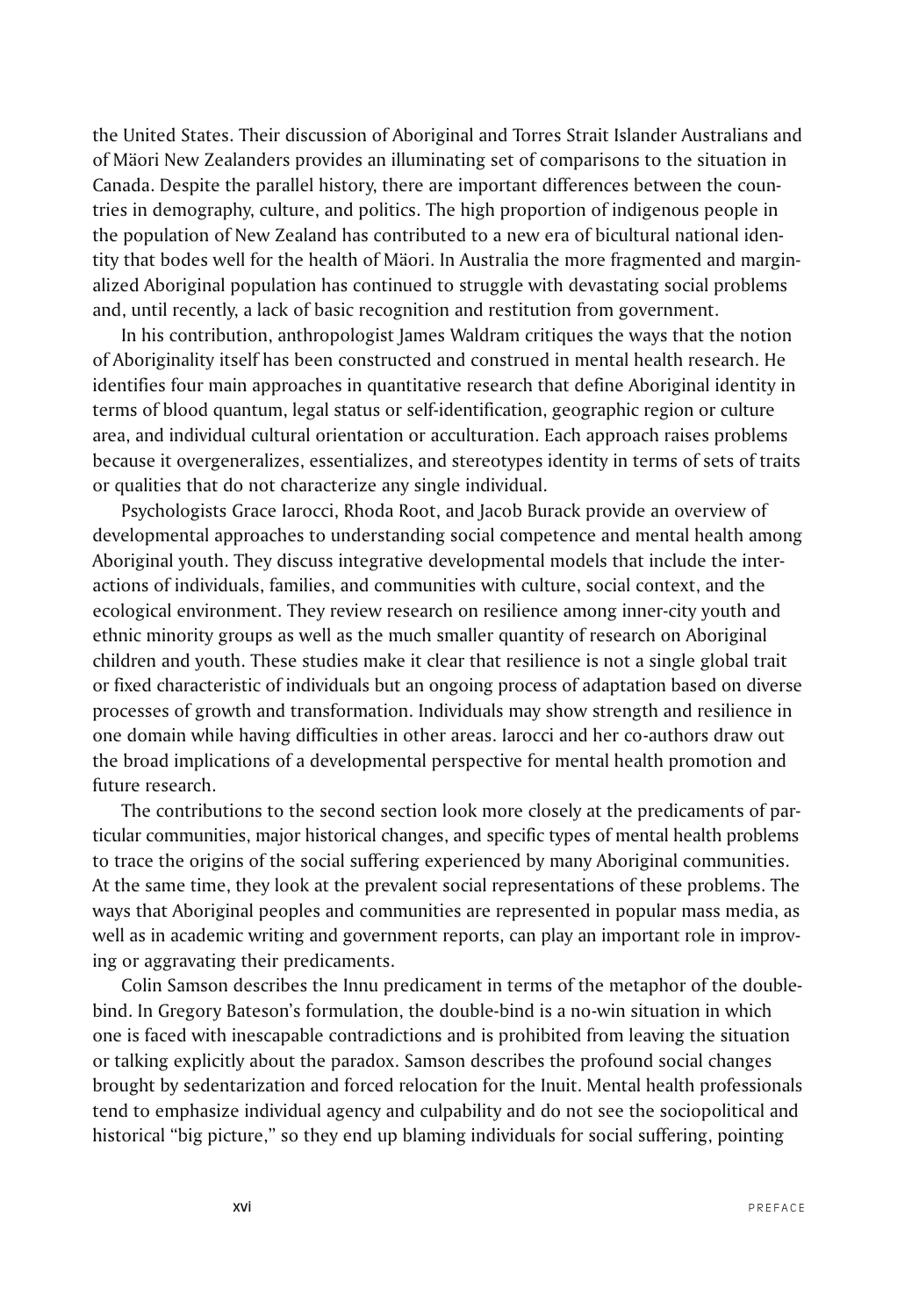to unhealthy parents, corrupt leaders and undersupervised and misguided children. Governments also tend to downplay or ignore the historical context because it allows them to sidestep their own responsibility. As a result of ignoring this larger context, even wellintentioned interventions tend to aggravate existing problems.

 Jo-Anne Fiske explores another form of silencing and marginalization: the refusal to see the oppressive effects of the residential school system mandated by the Canadian government, which carried out a regime of forced assimilation for almost one hundred years. Fiske shows how the residential school was divided into gendered places: the outdoor fields where boys laboured and the indoor workshops where girls learned domestic skills. This symbolic organization of space was motivated by another powerful and pervasive dichotomy between the domestic and the wild, or between modern civilization and primitive savagery. The residential school as a whole was viewed as a domestic space, which served effectively to hide its political functions of containment, assimilation, and elimination of indigenous peoples through the education of their children. This elision of colonial history persists today and causes some to doubt on the claims of survivors of residential schools that they have suffered violent cultural oppression as well as physical and sexual abuse. Their claims of abuse are viewed as incredible – or at least, hard to credit – because they challenge the underlying assumption that a benevolent nation and church bestowed the gifts of civilization on backward peoples.

 Dara Culhane describes the situation of urban Aboriginal women in Vancouver who are struggling with drug addiction, HIV infection, homelessness, and loss. Her interviews with these women reveal how their predicaments emerge from a cascade of events that reflect their poverty, marginalization, and disempowerment as Aboriginal women. Although the women themselves emphasize their own bad choices in life, it is clear that they have been choosing from the limited range of options created by bureaucratic systems and the exclusionary practices that affect Aboriginal people in both rural and urban society. Despite the harshness and desperation of their lives, the women emerge as struggling for a moral stance and presence in others' lives.

 Drawing from his fieldwork in a Cree community in Manitoba, Ronald Niezen focuses on the phenomenon of suicide clusters. He details the historical changes faced by this community, including residential schools and the social impact of hydroelectric development, mining, and other forms of large-scale resource extraction. Like Samson, he notes the "inherently contradictory efforts to impart autonomy and self-sufficiency through the imposition of alien values." The fact that suicides have tended to occur in clusters in some Aboriginal communities may tell us something important about the dynamics of suicide and other forms of self-destructive behaviour. Suicidal youth may be those who suffer estrangement from family and community, resulting in a lack of connection across the generations, and fall back on a small subgroup of similarly suffering and disaffected youths who reinforce each other's risky behaviour, impulsivity, and desperation, limiting their ability to imagine life-affirming alternatives or ways out of their shared quandary.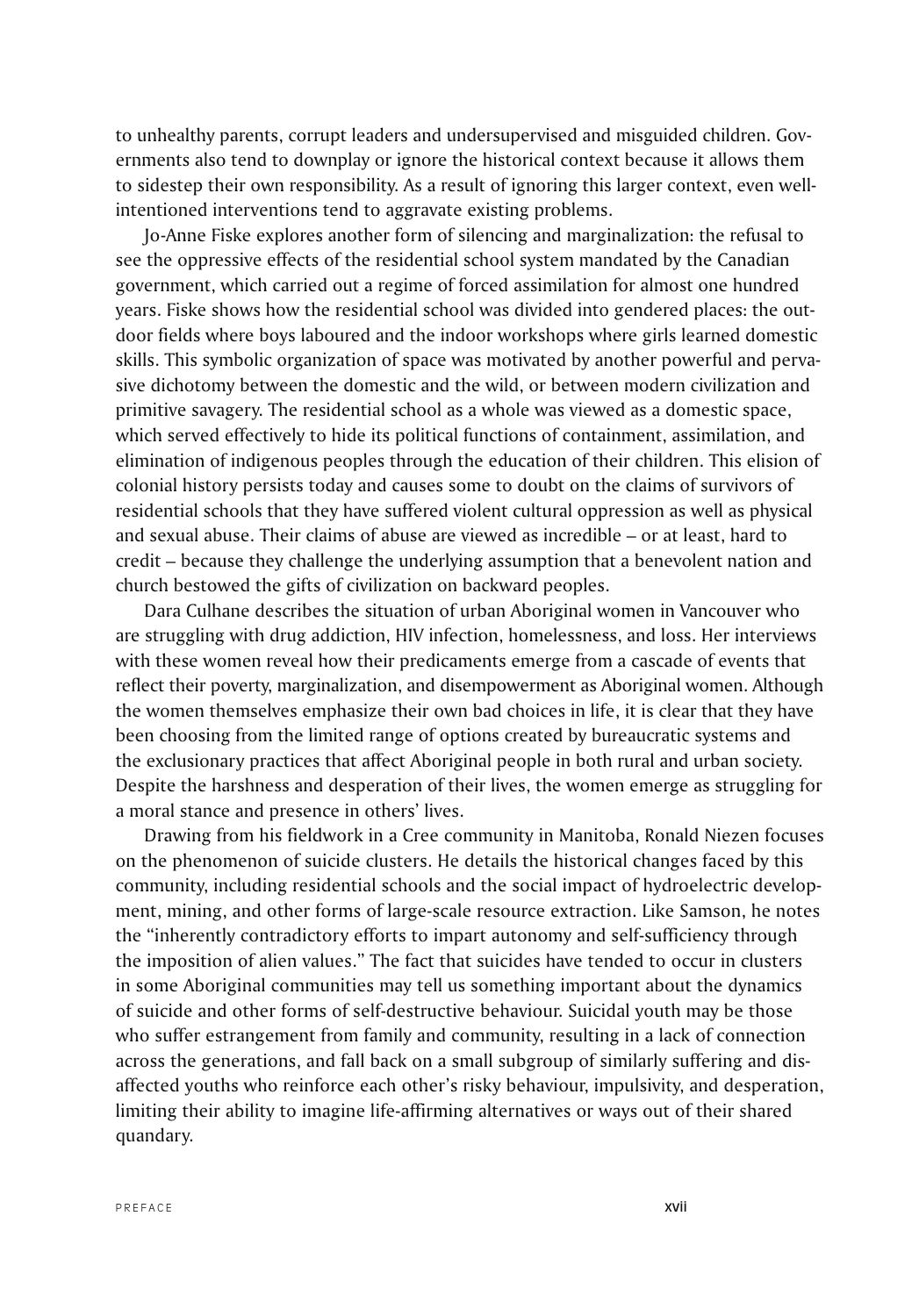Caroline Tait examines recent concerns about an "epidemic" of fetal alcohol syndrome (FAS) among Aboriginal peoples. The pre-existing association of Aboriginal people with alcohol and drug abuse, coupled with new evidence about the potential effects of maternal substance use on the developing fetus, has led many to assume that problems related to fetal alcohol exposure are endemic in Aboriginal populations. However, this assumption has occurred in the absence of actual clinical diagnosis. Once FAS was identified as a potential problem, resources were made available to support intervention. This has encouraged communities to self-label in ways that fit the funding priorities. Tait points to the risk that, in this case, individuals and communities are accepting a label that implies permanent disability, and this may ultimately undermine collective aspirations for autonomy.

 The third section continues the discussion of the impacts on mental health of the history of internal colonialism, sedentarization, and forced assimilation, but the emphasis shifts to consider notions of resilience – that is, what processes account for the fact that many individuals and communities have done well despite historical and contemporary adversities.

 Michael Chandler and Christopher Lalonde present their influential work on the social correlates of suicide in Aboriginal communities. This research was originally inspired by Chandler's work on the development of adolescent identity and sense of personal selfcontinuity, but they have extended this to a community-psychology approach that seeks correlations between health outcomes and social factors at the level of region, band, or community. Although most of their work to date has focused on suicide, more recently they have begun to examine outcomes like the frequency of accidents or school completion. Their developmental theory frames this in terms of individual and cultural continuity, yet continuity is not simply about preserving the past but equally about forging strong commitments to the future. They end with a plea for more effective knowledge transfer and suggest that encouraging communities to share their knowledge "laterally" with other communities may avoid some of the problems associated with the culture of experts, which tends to reproduce the colonial hierarchies of dominance and the devaluing of indigenous knowledge.

 Reflecting on his work with the Cree of Mistissini over three decades, Adrian Tanner describes the social suffering brought about by sedentarization. However, he emphasizes the ways that the community has responded to this predicament by political engagement and by developing new healing practices. Individuals within Cree communities are exploring traditions that include pan-Indian spirituality, Pentecostalism, and Cree animism to create the diverse strands of what Tanner calls "the healing movement," which involves annual gatherings and other collective activities aimed at cultural renewal and collective solidarity. Of course, there are significant differences of opinion over the right direction, and the community must contend with new tensions and conflicts between groups following divergent paths. Nevertheless, the active engagement with these healing activities constitutes a source and expression of vitality in the community.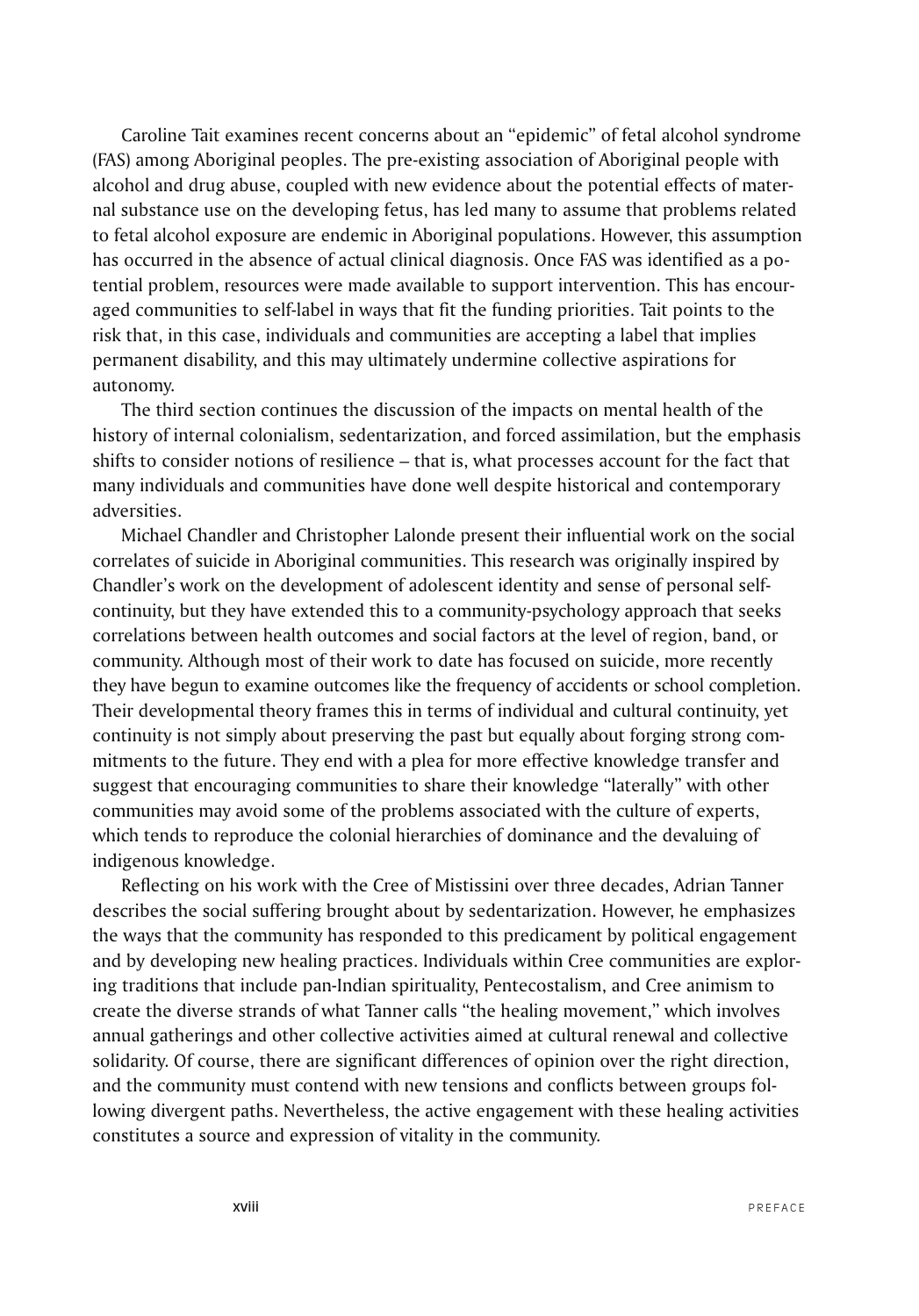In her chapter, Naomi Adelson also addresses the varieties of religion, tradition, and healing in Cree communities in Quebec. She reviews some of the history of Christian missionizing among the Cree, which led the community to make the religion its own. Based on interviews with church Elders, she provides a different point of view on the dilemmas posed by the new Native spirituality, which is rooted in pan-Indianism or in the recuperation of specifically Cree traditions. These dilemmas take on a particular dynamic in the light of generational differences, particularly given the experiences of youth with new levels of mobility and their connections to a global network.

 The Inuit in Canada's North have faced one of the most rapid and dramatic changes in way of life of any people. In a chapter based on ethnographic fieldwork and clinical experience in Nunavik, Laurence Kirmayer, Christopher Fletcher, and Robert Watt describe Inuit concepts of mental health and illness. Contemporary understandings of mental health problems draw from popular psychology, Christian religious ideas, and more specifically Inuit notions of both spirituality and an ecocentric self. The person is seen as intimately connected to the land through diet, activities, and values. Mental health and healing can be powerfully influenced by eating country food, hunting, and camping on the land. These indigenous notions of an environmental, or land-based, psychology offer an important complement to current models of the person in mental health.

 Inuit mental health and well-being are also the topic of the chapter by Michael Kral and Lori Idlout, who discuss the transformations of identity and community in Nunavut. The creation of Nunavut itself, as a political entity, has been an important milestone, affording the Inuit a greater measure of authority in their own land. Despite this political advance and government programs promoting "healthy communities," many settlements have continued to suffer high rates of suicide, domestic violence, and other social problems. Some Inuit communities have done well, and Kral and Idlout explore possible reasons for these regional differences. They discuss the factors that may contribute to a sense of collective agency and *nunalingni silatuningit,* or community wisdom.

 The last section considers issues of treatment intervention, illness prevention, and health promotion with discussions of Aboriginal healing and the provision of mental health services.

 Rod McCormick outlines contemporary approaches to psychological counselling grounded in Aboriginal values and perspectives. These approaches start with the recognition that substance use and related mental health problems are not only symptoms of individuals' distress but also efforts to cope with untenable social situations brought on by a history of collective oppression.

 Gregory Brass presents an ethnographic study of healing and identity in a residential therapeutic program for a diverse group of Aboriginal men in the correctional system. The treatment program used a generic construction of Aboriginal identity, emphasizing pan-Indian spirituality, combined with standard methods of counselling and psychotherapy, to create hybrid forms of group and individual therapy. This hybrid Aboriginal identity and therapeutic practice was meaningful to many clients, who differed from one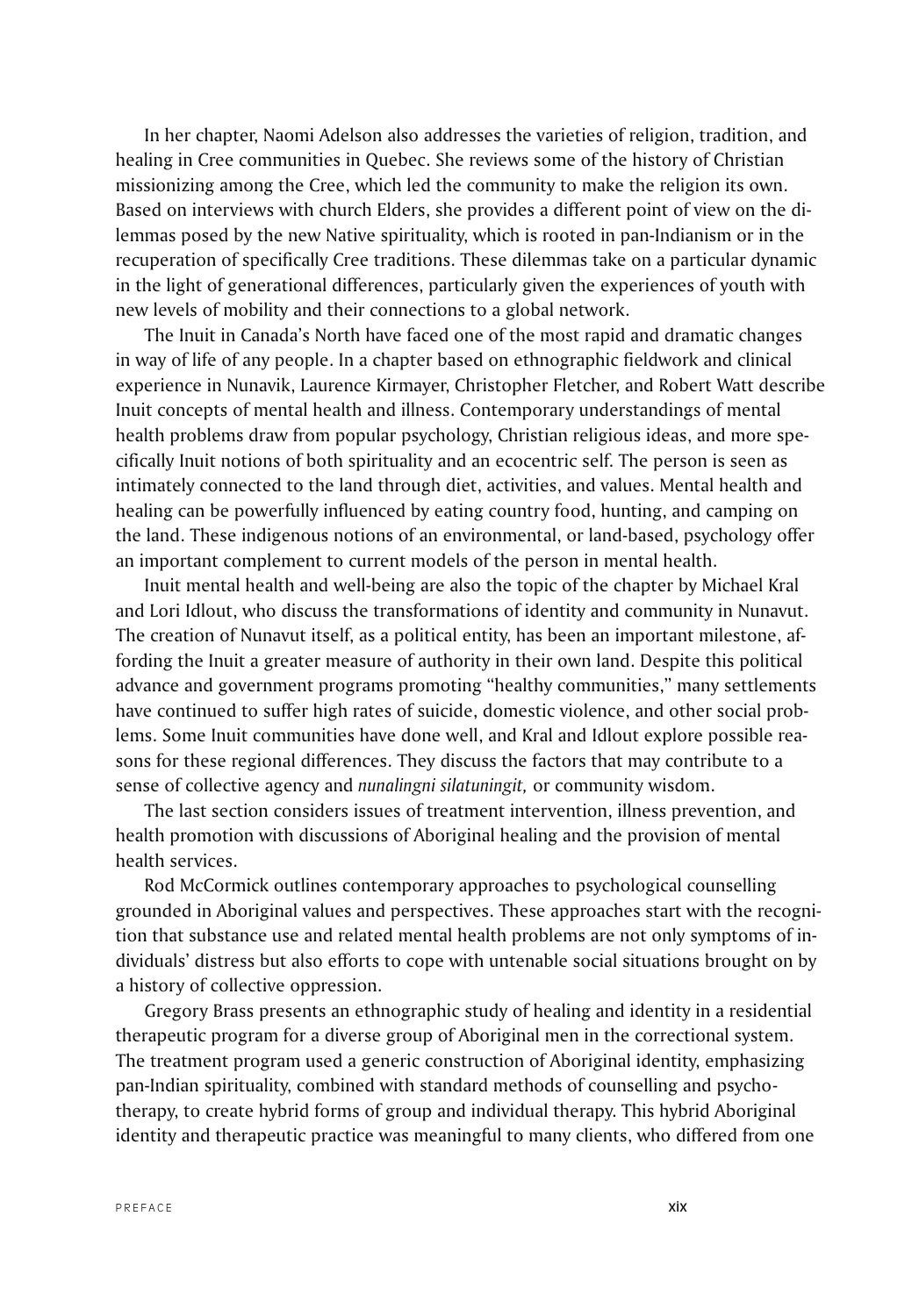another in cultural, linguistic, and personal backgrounds. However, some participants found the pan-Indian symbolism or the psychological idioms strange and uncomfortable.

 At present, more than half of all Aboriginal people live in cities. Mary Ellen Macdonald examines the predicament of urban Aboriginal residents in the Montreal region seeking mental health services. Most Aboriginal people in the city are expected to make use of mainstream services, where there is virtually no attention to issues of Aboriginal identity and culture. Community organizations like the Native Friendship Centre provide some counselling and support but are not well integrated with other resources. Unlike Toronto, Winnipeg, and some other cities in Canada, Montreal has no specialized clinics or services for most Aboriginal people. However, Macdonald's interviews with members of the Aboriginal community in Montreal reveal caution and ambivalence about the potential to develop ethnospecific services, with many expressing concerns about confidentiality, stigma, and further marginalization.

 Cornelia Wieman describes the unique mental health services developed at the Six Nations reserve in Ontario. The community is large enough to sustain its own comprehensive mental health clinic with psychiatric nurses, social workers, psychologists, and several part-time psychiatrists. The aim is to provide quality mental health care that is respectful of local values and traditions. Their links to the community give practitioners inside knowledge and understanding of how to mobilize social networks and supports to enhance care. At the same time, conflicts over jurisdiction and funding force staff to engage in constant struggles in order to ensure a secure future for the service.

 Writing from his perspective as a Native American clinical psychologist, educator, and researcher, Joseph Gone discusses the perils of academia and professional education. Education provides credentials needed to achieve a social status and to command the power and resources to effect change. At the same time, education involves acquiring a set of identities, practices, values, and ways of knowing that belong to the "whiteman." Psychotherapies provide languages of selfhood rooted in Euro-American culture that have particular moral and political implications – some of which may be at odds with indigenous values. Gone suggests, therefore, that Aboriginal communities should be more cautious in adopting the latest popular psychological theory or treatment fad. Although some indigenous scholars have been deeply suspicious of the value system inherent in science, Gone makes the provocative argument that "scientific knowing is *probably all that recommends psychology as a profession*." The epistemology of science allows a kind of systematic inquiry and verification that goes beyond commonsense knowledge, and this approach should be claimed and used by indigenous scholars and practitioners.

 In the concluding chapter, Kirmayer, Brass, and Gail Guthrie Valaskakis examine some of the implications of the many forms of healing and diverse interpretations of tradition presented throughout this volume. Healing is a universal human experience built out of symbols, metaphors, and actions that are grounded in specific traditions. Recuperating these traditions is, thus, a way to restore cultural riches that belong to a people and that,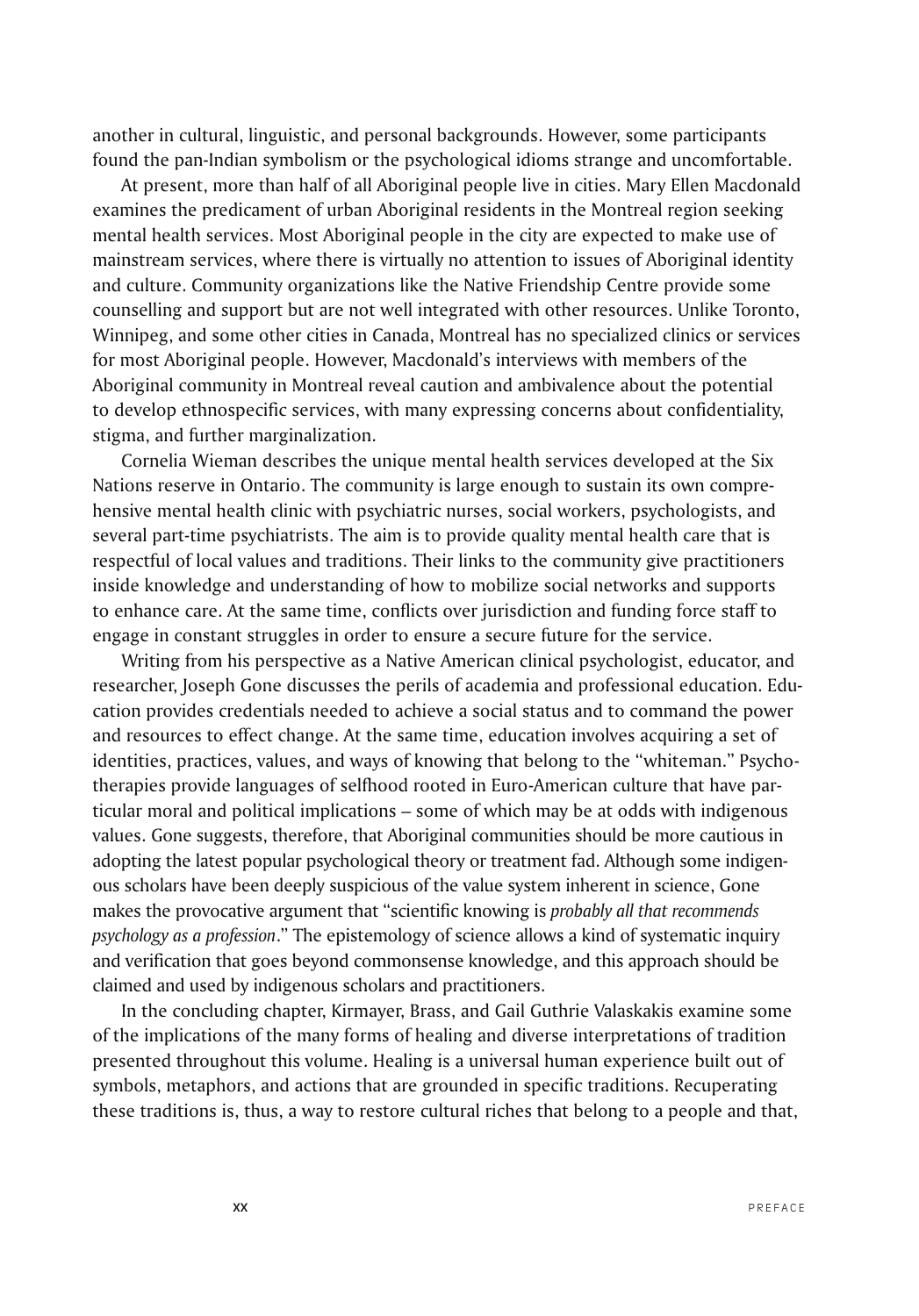through them, are of significance to all of humanity. "Tradition" is a term of veneration, linking contemporary knowledge and identity to a valorized past. But all living traditions undergo constant renovation and reinvention. To recognize the ways forward for Aboriginal peoples in Canada, we need to understand this process of inventing the present by simultaneously respecting the past and imagining the future.

This book has had a long gestation, and many people have contributed to bringing it to completion. At various stages in its development, the co-ordinators of our Québec Aboriginal Mental Health Research Team and the National Network for Aboriginal Mental Health Research have done background research and managed the logistics. Deepest thanks to Gregory Brass, Aimee Ebersold, Shannon Dow, Tara Holton, Cori Simpson, Caroline Tait, and Marsha Vicaire. Dianne Goudreau generously contributed her editorial expertise and Robert Lewis ably copy-edited the final manuscript. Kay Berckmans and Antonella Clerici provided administrative and secretarial support and facilitated the meetings and conferences that led to this publication. Darcy Cullen of UBC Press shepherded the manuscript through the editorial and production process with tact and creativity.

 This book has been published with the help of grants from the Aboriginal Healing Foundation and the Canadian Federation of the Humanities and Social Sciences, through the Aid to Scholarly Publications Programme, using funds provided by the Social Sciences and Humanities Research Council of Canada. Preparation of this volume was also supported by grants from the Canadian Institutes of Health Research (CIHR), the Institute of Aboriginal Peoples' Health, and the Institute for Neurosciences, Mental Health and Addictions. We thank Jeff Reading and Remi Quirion for their vision in fostering the National Network for Aboriginal Mental Health Research. The Aboriginal Healing Foundation supported Gail Guthrie Valaskakis' co-leadership of the Network and participation in this book project. The Department of Psychiatry and the Lady Davis Institute for Research of the Sir Mortimer B. Davis – Jewish General Hospital in Montreal have supported our work in Aboriginal mental health since its inception.

 The National Network for Aboriginal Mental Health Research, founded with a grant from the CIHR Institute of Aboriginal Peoples' Health, is a vehicle for training and fostering collaborative, community-based research that can contribute to improving the mental health of Aboriginal peoples. This volume is one fruit of this ongoing collaboration. This book has many Aboriginal voices, but there are still too few involved in the fields of mental health research and practice. It is our hope that these essays will inspire others to take up the challenge of rethinking mental health and healing from diverse perspectives.

Laurence J. Kirmayer Gail Guthrie Valaskakis 2007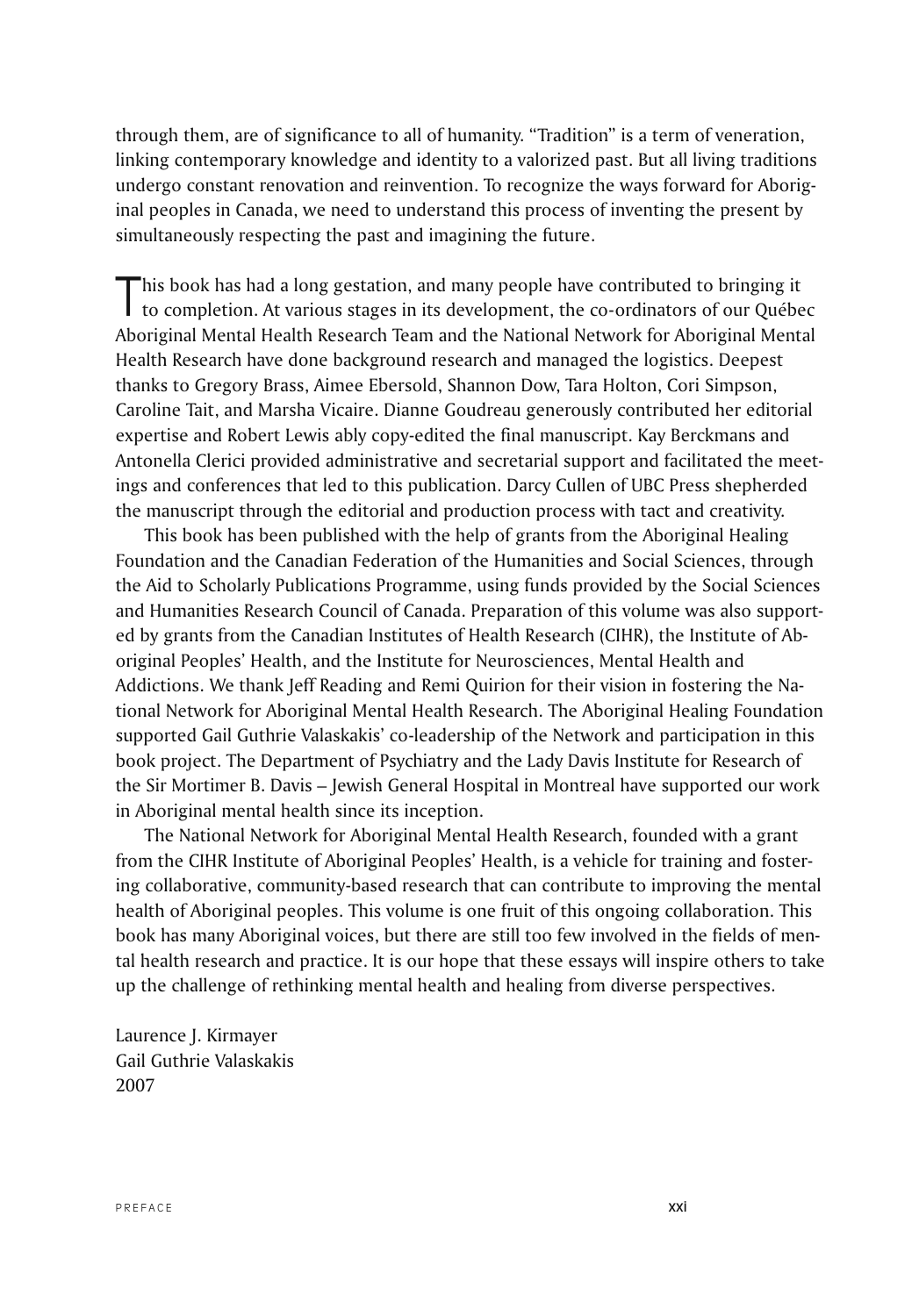With great sadness, I note the untimely death of my friend and colleague Gail Guthrie Valaskakis. Her creative vision, wise counsel, and steadfast commitment made the National Network for Aboriginal Mental Health Research a reality. Although she was not able to see this book in print, it stands as a testament to her belief in the value of socially relevant research and collaboration among researchers from diverse disciplines and backgrounds as a means to further the health and well-being of indigenous peoples in Canada and throughout the world.

Laurence J. Kirmayer 2008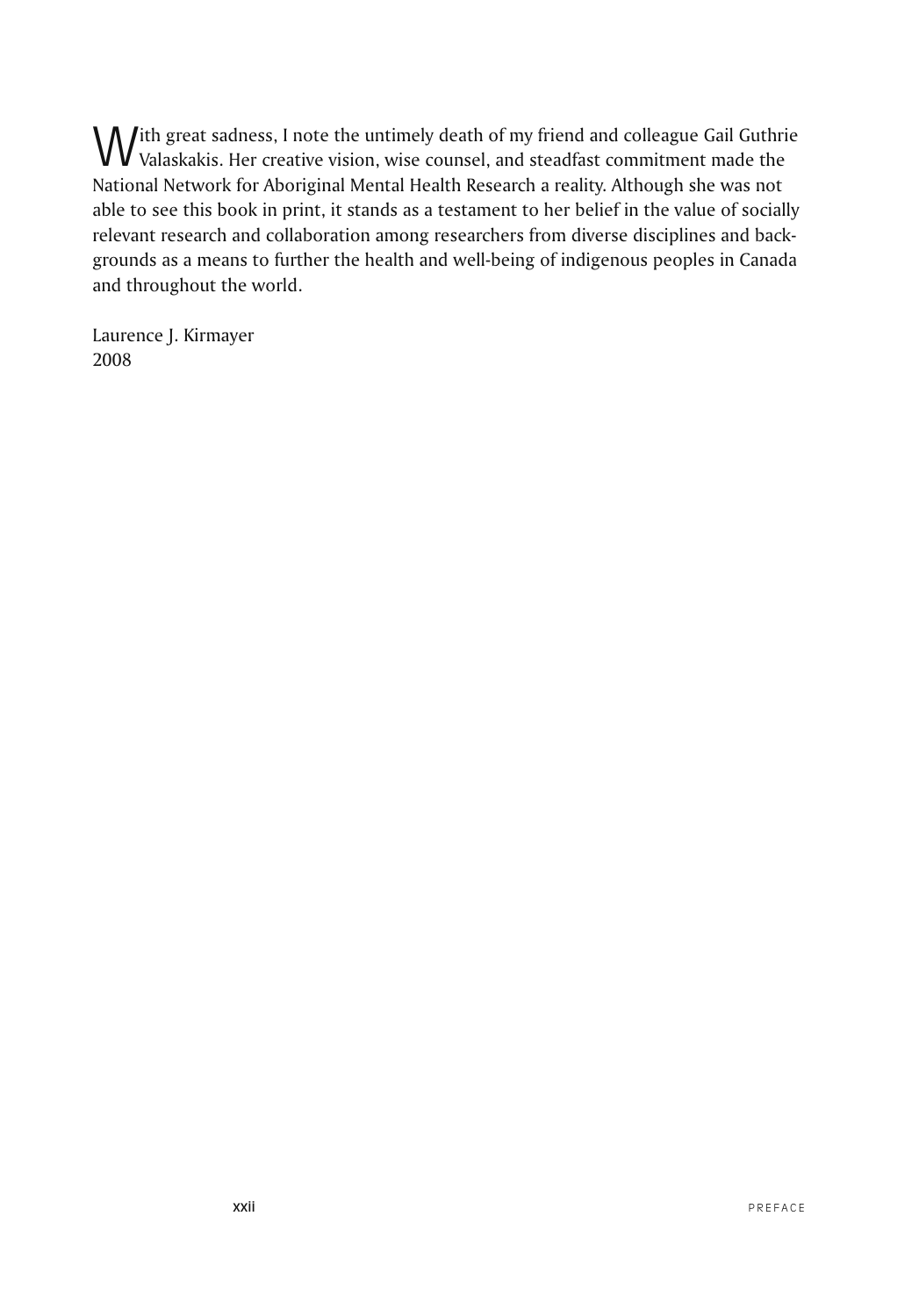PART 1 The Mental Health of Indigenous Peoples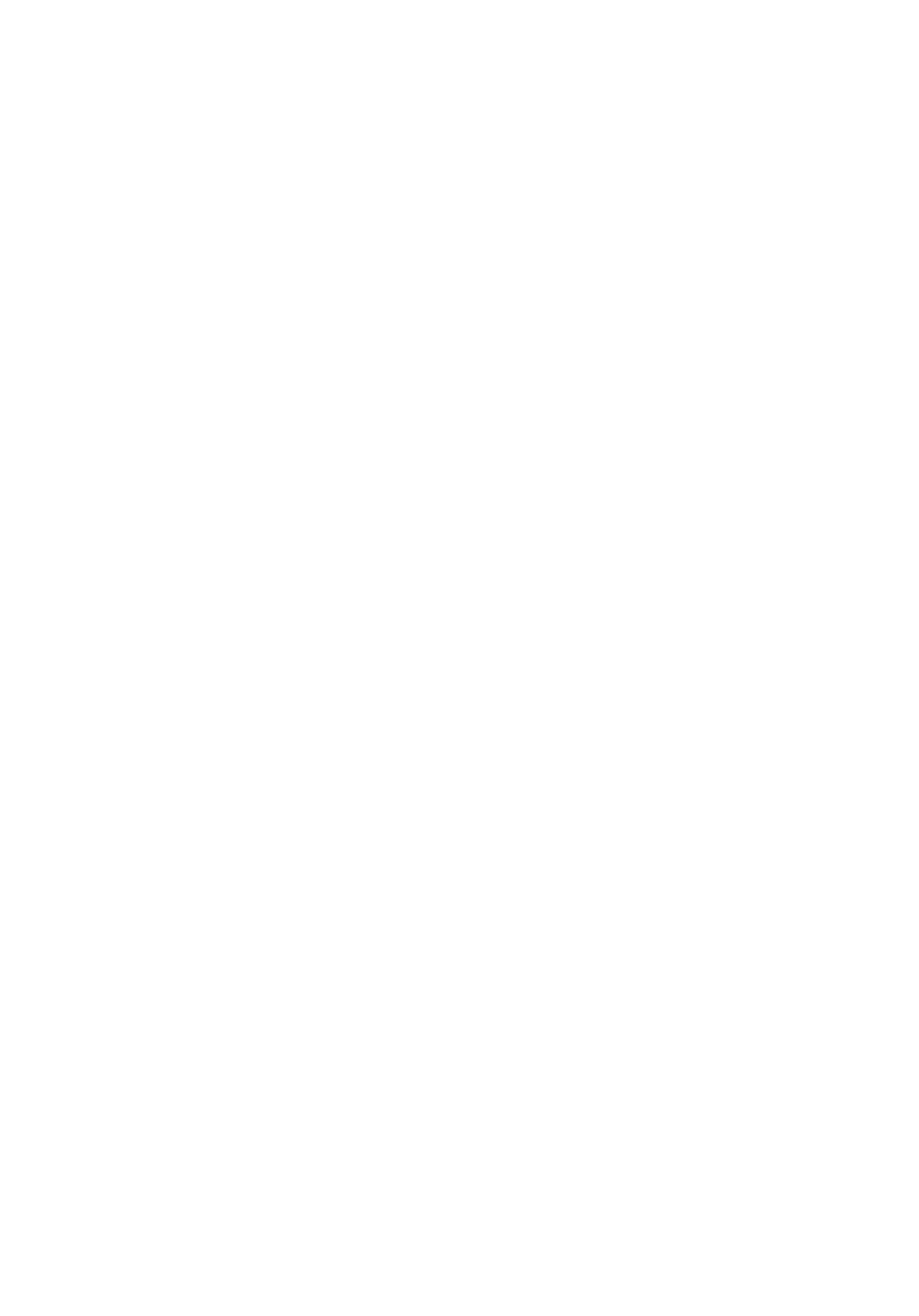# 1 The Mental Health of Aboriginal Peoples in Canada: Transformations of Identity and **Community**

LAURENCE J. KIRMAYER, CAROLINE L. TAIT, AND CORI SIMPSON

A round the world, indigenous peoples have experienced colonization, cultural oppres-<br>
Sion forced assimilation and dividends sion, forced assimilation, and absorption into a global economy with little regard for their autonomy or well-being. These profound transformations have been linked to high rates of depression, alcoholism, violence, and suicide in many communities, with the most dramatic impact on youth (Waldram, Herring, and Young 2006; Warry 1998). Despite these challenges, many communities have done well, enjoying high levels of health and wellbeing and continuing to transmit their cultural knowledge, language, and traditions to the next generation. This book brings together scholars, researchers, and clinicians from a range of backgrounds and perspectives to consider some key issues in the mental health of Aboriginal peoples, particularly in Canada.

 In this introductory chapter, we provide an overview of the social and historical context that underpins current mental health disparities found among Aboriginal peoples of Canada. We first outline the profound changes in the material, social, and political conditions of life for Aboriginal peoples brought about by European colonization. Although it is not easy to prove causality when describing the unfolding of large-scale historical events, it seems clear that intensive interactions with colonizers and settlers as well as with the economic, bureaucratic, and technocratic institutions of Canadian society have been major determinants of the social distress experienced by Aboriginal communities today. We then review the clinical information available on the type and prevalence of mental health problems in Aboriginal populations. Next, we consider some of the ongoing transformations of individual and collective identity as well as the forms of community that have persisted despite adversity and that hold the seeds of resilience and renewal for Aboriginal peoples. The concluding section explores some implications of an emphasis on identity and community for mental health services and health promotion.

### **Aboriginal Peoples in Canada**

According to the 2006 census, 1.17 million people self-identify as Aboriginal in Canada, representing 3.8% of the total population (Statistics Canada 2008). First Nations constitute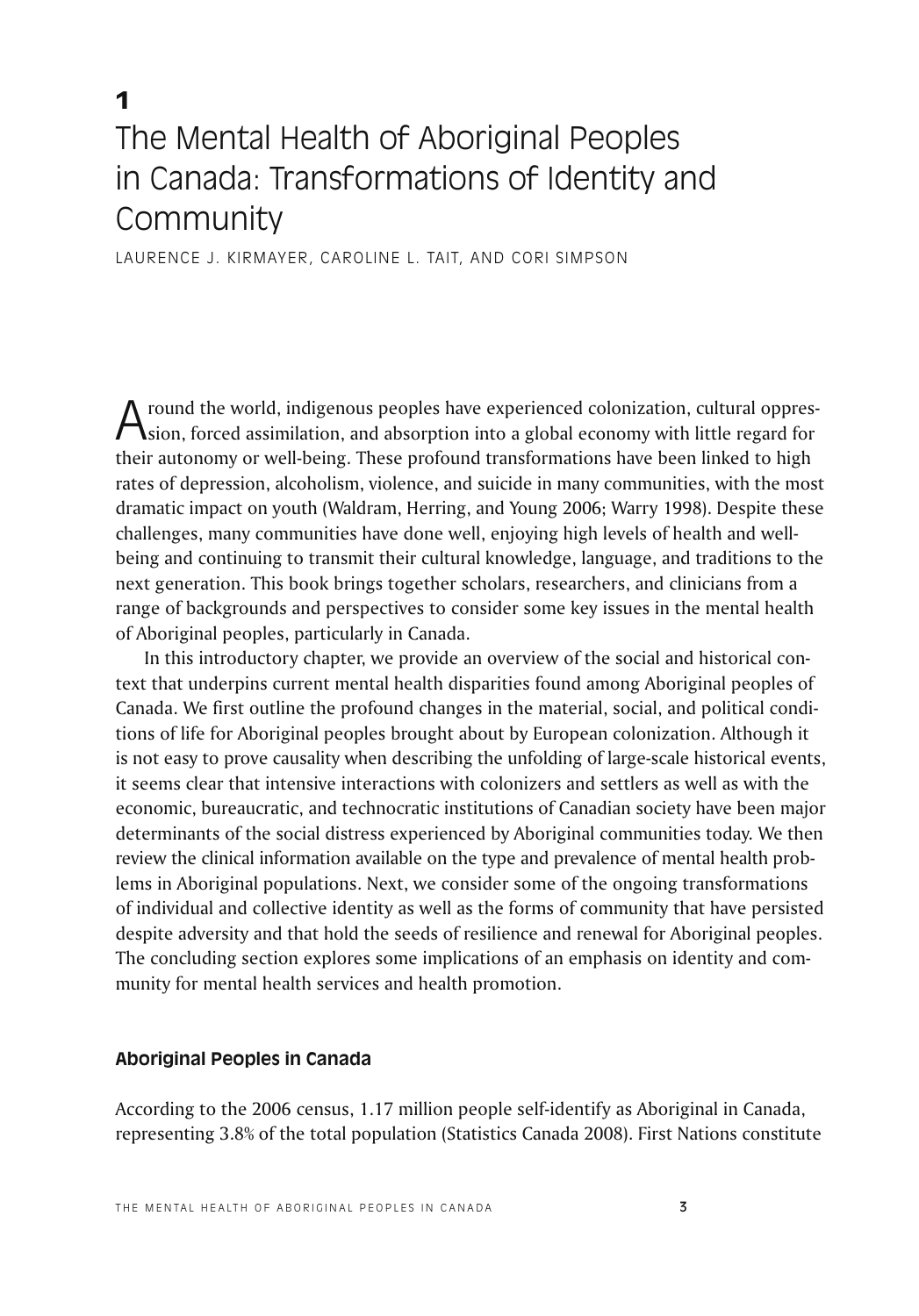

FIGURE 1.1 Geographic distribution of the Aboriginal population in Canada. Total Aboriginal population in Canada by census division, 2001. *Source:* Statistics Canada, 2001.

about 60% of the Aboriginal population, Métis 33%, and Inuit 4%.1 First Nations are administratively divided into status and nonstatus Indians under the federal Indian Act (Imai 2003). In 2006, 698,025 people identified themselves as First Nations, of whom 564,870, or 81%, were registered as status Indians. The 2006 census estimated the Inuit population at 50,485, and there were 389,785 Métis. The nonurban population is distributed across many small communities that include 615 First Nations bands and 2,284 reserves and 52 Inuit communities (Frideres 2004; Government of Canada 2006; Statistics Canada 2008). More than half (54%) of Aboriginal people live in urban centres. About 60% of First Nations people live off-reserve, 3.4% of them in urban areas. Almost 70% of Métis live in urban areas. Fully 80% of Aboriginal persons live in Ontario and western Canada, with the greatest concentrations in the North and on the Prairies (Statistics Canada 2008). Most Inuit live in small settlements in the northern regions of Canada, mainly Nunavut (50%), Nunavik (northern Quebec) (19%), Nunatsiavut (northern Labrador) (4%), and the Inuvialuit region of the Northwest Territories (6%); about 17% of Inuit live in urban areas across Canada.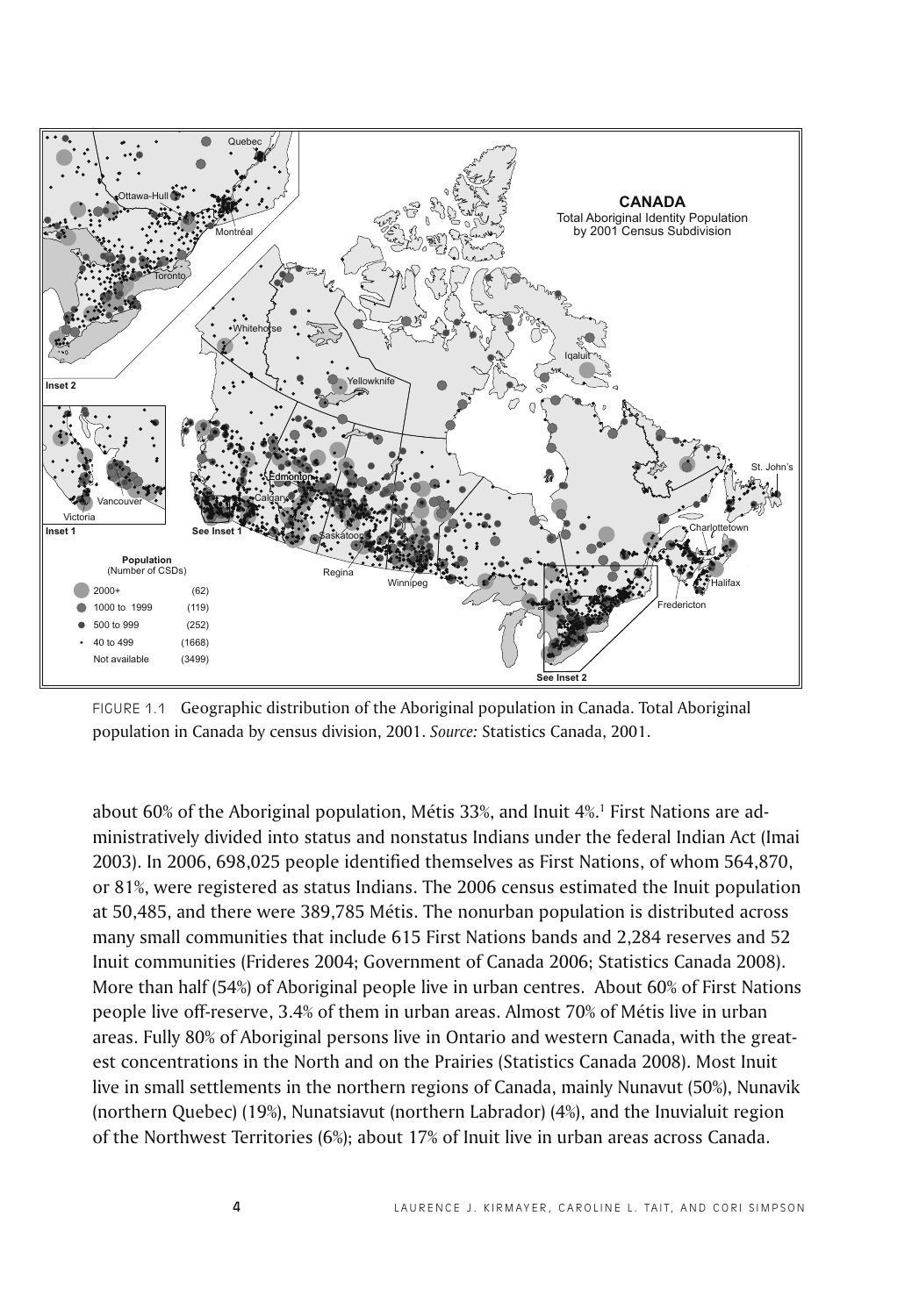Demographically, the Aboriginal population is substantially younger than the general Canadian population: almost half of the Aboriginal population is under 24 years of age, making the mean age 27, compared to 40 for the non-Aboriginal population (Figure 1.1).

 Indigenous people in Canada come from very diverse backgrounds, with greater cultural and linguistic differences between some groups than those that distinguish different European cultures. Broad culture areas have been described based on the importance of local ecology for traditional subsistence activities that were at the centre of social organization and cultural values (Figure 1.2). There is great linguistic diversity within this population, with more than 55 languages in 11 major language groups (Figure 1.3). In addition







FIGURE 1.3 Language groups. *Source:* Natural Resources Canada.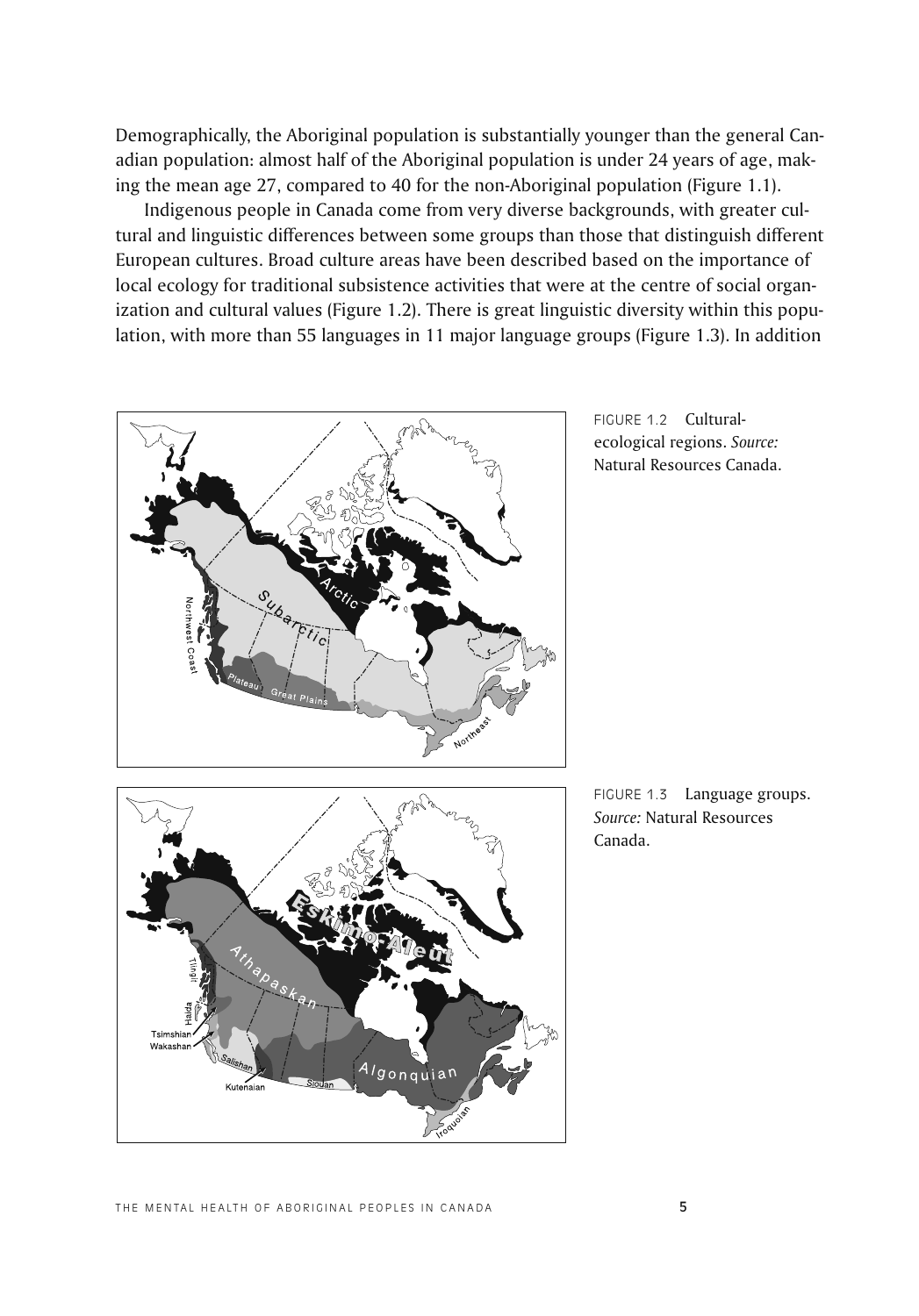to the social, cultural, and environmental differences between groups, there is an enormous diversity of values, lifestyles, and perspectives within any community or urban Aboriginal population. This diversity makes lumping groups together under generic terms like "Aboriginal" or "indigenous" misleading (see Waldram, Chapter 3). Nevertheless, although First Nations, Métis, and Inuit each have a unique historical relationship with European colonization and Canadian governments, they do share a common social, economic, and political predicament that is the legacy of colonization. This shared predicament has motivated efforts to forge common political fronts (i.e., the Assembly of First Nations and the Métis National Council) and, to some degree, a collective identity across diverse groups (e.g., the National Aboriginal Health Organization, the Native Women's Association of Canada, and Quebec Native Women). Globally, there are also striking parallels in the histories of indigenous peoples around the world, suggesting that although biological, social, cultural, and political factors vary, there are common processes at work (Durie et al., Chapter 2; Kunitz 1994; Stephens et al. 2005).

 Although there have been improvements in recent years, there continues to be a significant gap in life expectancy between Aboriginal peoples and the general Canadian population. According to Health Canada, in 2001 the average life expectancy for First Nations men was 70.4 years, compared to 77.1 for the general population; the corresponding figures for women were 75.5 versus 82.2**.** <sup>2</sup> Among Inuit, the figures for 1999 revealed an even greater disparity, with life expectancies of 67.7 for men and 70.2 for women. Aboriginal peoples suffer from a wide range of health problems at much higher rates than other Canadians (MacMillan et al. 1996; Waldram, Herring, and Young 2006). They have 6 to 7 times greater incidence of tuberculosis, are 4 to 5 times more likely to be diabetic, 3 times more likely to have heart disease and hypertension, and 2 times as likely to report a long-term disability. Injuries and poisonings are the main cause of potential years of life lost; Aboriginal peoples have 1.5 times the national mortality rate and 6.5 times the national rate of death by injuries and poisonings. The potential years of life lost before age 75 due to accidents or health problems is about 50% higher in geographic regions with a high proportion of Aboriginal residents (Allard, Wilkins, and Berthelot 2004). Almost 40% of these years lost are due to injuries, mainly suicide and motor vehicle accidents. The regions with the highest levels of premature years lost and lowest expectancies of living free of disabilities are characterized by being remote and rural and by having the sparsest population, high levels of unemployment, low educational attainment, and low household income. Social problems are also common. In a recent survey, fully 39% of Aboriginal adults reported that family violence is a problem in their community, 25% reported sexual abuse, and 15% reported rape (Health Canada 2002). The incarceration rates of Aboriginal adults are 5 to 6 times higher than the national average, and Aboriginal people account for fully 18.5% of the federal prison population (Brzozowski, Taylor-Butts, and Johnson 2006).

 These health disparities and social problems are paralleled by elevated rates of mental health problems in some communities (Petawabano et al. 1994; Waldram et al. 2006). Age-standardized suicide rates of Aboriginal youth are 3 to 6 times that of the general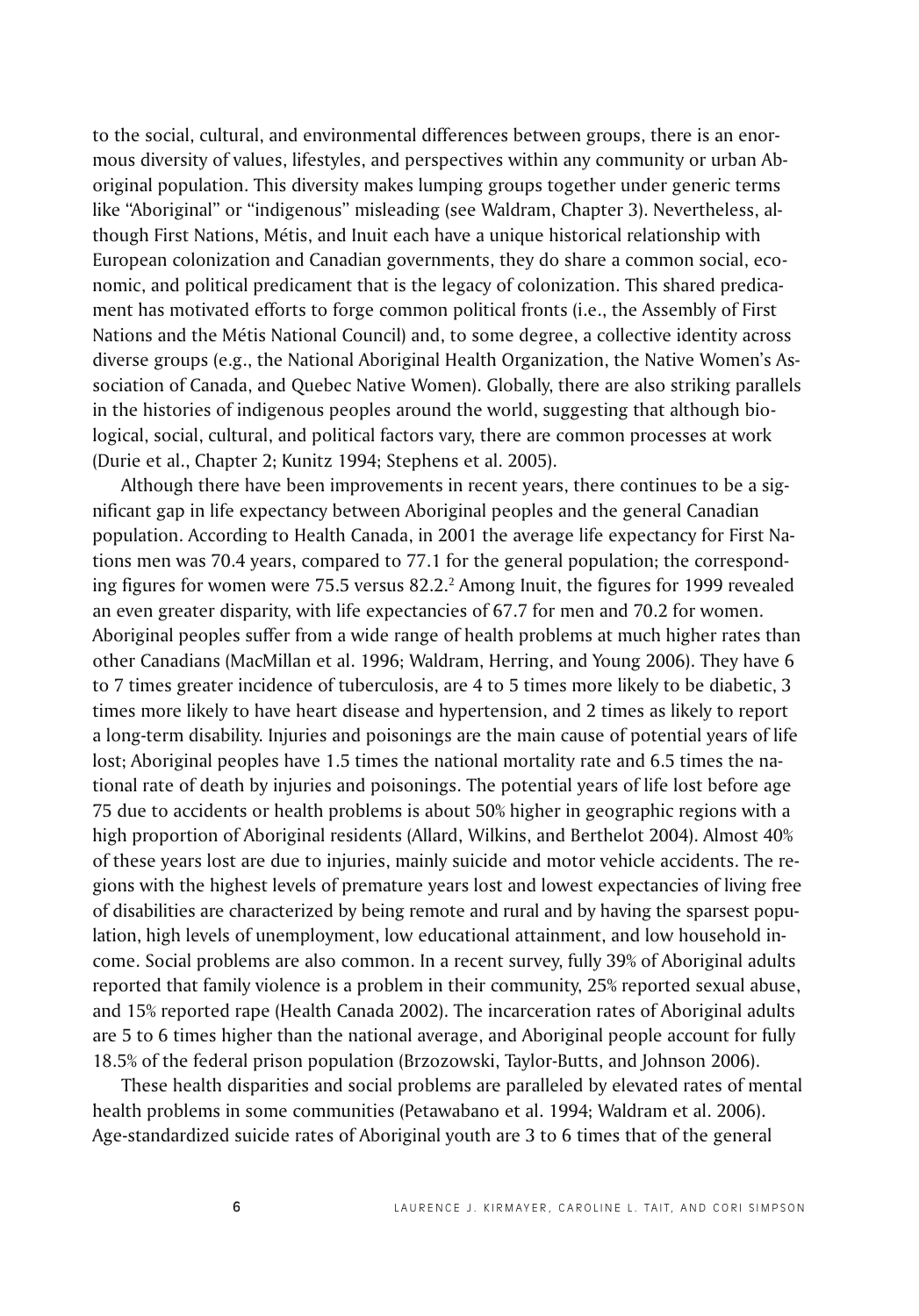population (Kirmayer et al. 2007). In 2001 survey rates of emotional distress reported were about 13% among First Nations individuals living off-reserve, compared to 8% in the general population (Government of Canada 2006, 164). The rates may be higher on some reserves. Although these problems affect individuals, both their high prevalence and the great variability across communities underscore the need for a social perspective if we are to understand the sources of illness and suffering as well as resilience and healing.

### **Social Origins of Distress**

Despite creation stories rooted in a timeless past and notions of cultural continuity, traditional Aboriginal societies in North America were not static over their 15,000 years or more of migration and development throughout the Americas, nor were they entirely free of disease or social problems (Ray 1996). However, a dramatically accelerated process of cultural change began in the sixteenth century through interactions with European outsiders, which included those on fishing expeditions, explorers, itinerant traders whose ships put in for provisions, missionaries, fur traders, and colonists. In addition, there were encounters with Mesoamerican and Caribbean Natives who accompanied European expeditions (Trigger and Swagerty 1996).

 The origins of the elevated rates of mental and social distress found in many Aboriginal populations are not hard to discern. Aboriginal peoples in Canada have faced cultural oppression and social marginalization through the actions of European colonizers and their institutions since the earliest periods of contact. Culture contact brought with it many forms of depredation. Economic, political, and religious institutions of the European settlers all contributed to the displacement and oppression of indigenous people.

 Early missionary activities focused on saving heathen souls through religious conversion. In many cases, this involved suppression or subversion of indigenous spiritual beliefs and practices that were integral to subsistence activities and to the structure of families and communities. Although Aboriginal peoples engaged in trade to further their own interests, early trade and military alliances with Europeans were generally arranged without regard for Aboriginal cultural values or relationships. With colonization, these sporadic encounters took on a new scale and intensity, resulting in escalating levels of violence against Aboriginal peoples – violence driven by fear and avarice and justified by ideologies that viewed the indigenous peoples of the Americas as "savages" and that declared the entire continent *terra nullius,* "no man's land," a land unclaimed and free for the taking.

 The history of the European colonization of North America is a harrowing tale of decimation of the indigenous population by infectious disease, warfare, and active suppression of culture and identity, an undertaking that was tantamount to genocide (Stannard 1992; Thornton 1987). Despite the escalating levels of violence toward indigenous peoples, the greatest killers were new diseases brought by the colonizers, including smallpox, measles, influenza, bubonic plague, diphtheria, typhus, cholera, scarlet fever, trachoma,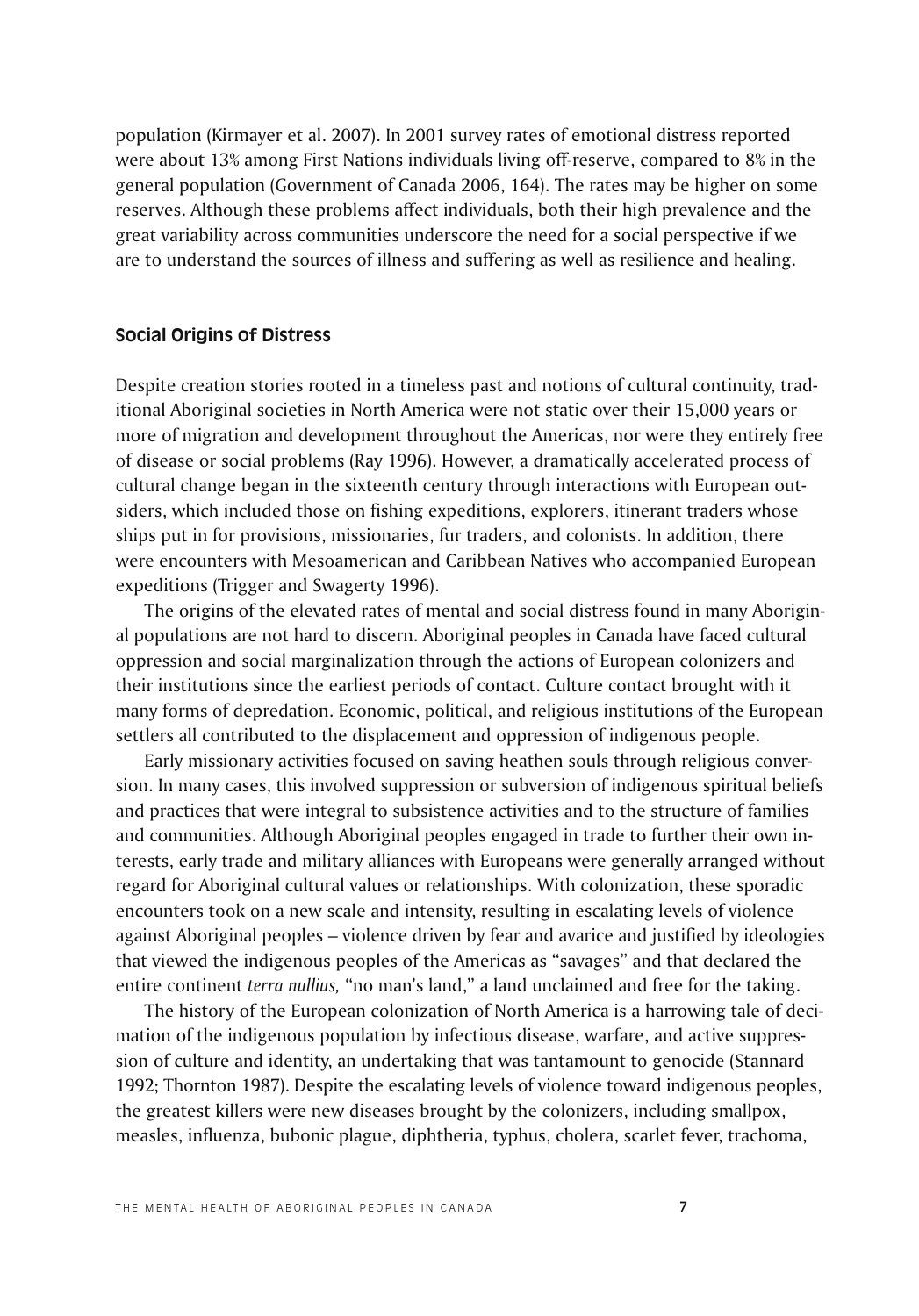whooping cough, chicken pox, and tropical malaria. Estimates of the indigenous population of North America prior to the arrival of Europeans range upward from about 7 million.3 Close to 90% of these people died as a result of the direct and indirect effects of culture contact. For example, the population of northern Iroquoian peoples is estimated to have dropped from about 110,000 in the early seventeenth century to about 8,000 by 1850 (Trigger and Swagerty 1996).

 Colonization did not end with the creation of new nation-states. Over the past century, Canadian and American government policies have continued the process of destruction of indigenous cultures and ways of life through forced sedenterization, creation of reserves, relocation to remote regions, residential schools, chronic underfunding and poor resourcing of essential services such as health care and education, and bureaucratic control (Miller 2000; Neu and Therrien 2003; Richardson 1993). For example, the crowded, poorquality housing in most Aboriginal settlements increased the risk of transmission of contagious diseases, including tuberculosis, which necessitated prolonged hospitalizations, further subverting the integrity of families and communities (Grygier 1994). Increasing reliance on European foodstuffs contributed to the growing dependence of indigenous peoples on European market economies. The negative health and social effects of this shift in diet and lifestyle are evident today, with problems of obesity and diabetes now endemic in many Aboriginal communities (Waldram et al. 2006).

 Although the process of sedentarization began with the response of indigenous peoples to the presence of fur traders and missionaries, it took new form with the systematic efforts of the government to police, educate, and provide health care for remote populations. The location of virtually every Aboriginal settlement was chosen by government or mercantile interests rather than by the Aboriginal peoples themselves (Dickason 2002). In some cases, this resulted in arbitrary groupings of individuals or families with no history of living together in such proximity. Groups of people were essentially forced to improvise new ways of life and social structures. In many cases, Aboriginal peoples were relegated to undesirable parcels of land out of the way of the settlers' expanding cities and farms. When new land was needed for the settlers, Aboriginal communities were pushed still farther to the margins. Other forced relocations took place for more complicated political reasons. The disastrous "experiment" of relocating Inuit from Nunavik to the far North to protect Canadian sovereignty was a late chapter in this process of forced culture change that revealed the government's lack of awareness of basic cultural and ecological realities crucial to survival (Marcus 1992; Royal Commission on Aboriginal Peoples 1994; Tester and Kulchyski 1994).

 These policies served the economic, social, and political interests of the dominant non-Aboriginal society and were supported by both explicit and subtler forms of racism and discrimination. Active attempts to suppress and eradicate indigenous cultures were rationalized by images and arguments that portrayed Aboriginal people as "primitive," "savage," and uncivilized (Titley 1986). This discounting of Aboriginal peoples' ways of life justified legislation that prohibited traditional religious and cultural practices like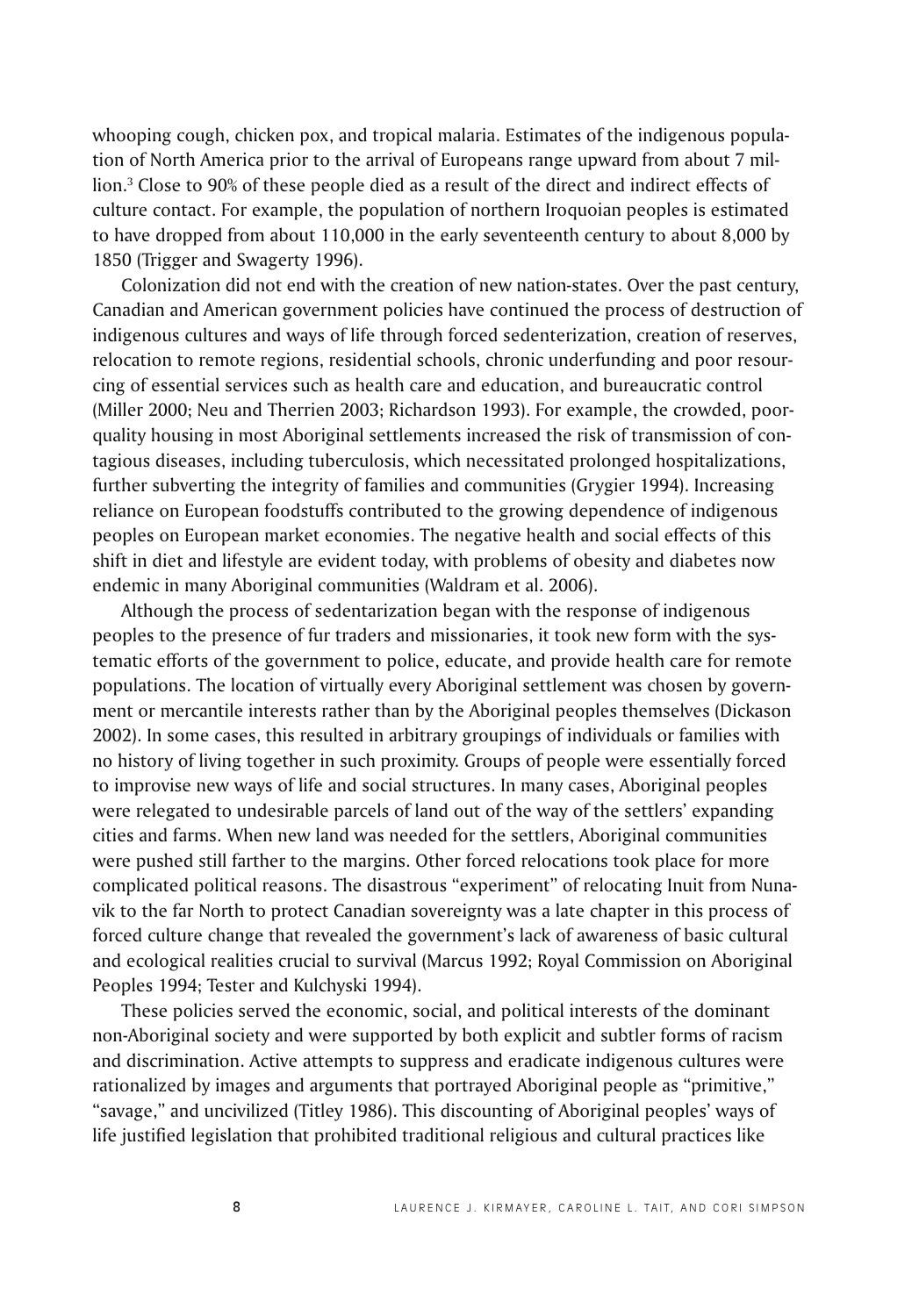the Potlatch or Sun Dance (Hoxie 1996). Aboriginal peoples were viewed as incapable of understanding and participating in democratic government, thereby motivating efforts to "civilize" and assimilate them into mainstream Canadian society.

 Aboriginal children, particularly First Nations children, became the central target for assimilation strategies through their forced attendance at residential schools and outof-community adoption into non-Aboriginal families. These efforts were part of an orchestrated plan of forced assimilation that emerged at roughly the same time in Canada, Australia, and New Zealand in accordance with British colonial policy (Armitage 1995).

 The Canadian government informally recognized indigenous communities of Canada as peoples or nations, but they were viewed as uncivilized and hence unable to exercise rights as citizens in a democratic polity. The Bagot Commission Report (1844) argued that reserves in Canada were operating in a "half-civilized state" and that in order to progress toward civilization, Aboriginal peoples needed to be imbued with the principles of industry and knowledge through formal education. This report began a shift in Indian policy in Canada away from the principle of protection and toward active assimilation. This shift was reinforced by the Davin Report (1879), which recommended a policy of "aggressive civilization." Aboriginal adults and Elders were described by this second report as having "the helpless mind of a child." To be integrated into the emerging nation, therefore, Aboriginal children had to be separated from their parents and "civilized" through a program of education that would make them talk, think, and act like mature British Canadians.

 From 1879 to 1973 the Canadian government mandated church-run boarding schools to provide education for Aboriginal children (Miller 1996). Following the recommendations of the Davin Report, residential education for Aboriginal children in Canada was modelled after the system of boarding schools for Native American children in the United States (Miller 1996; Milloy 1999). Although portrayed as places of education and enlightenment, most of the residential schools in fact functioned as "total institutions" (Goffman 1961) or "carceral spaces" (Foucault 1977) – enclosed places of confinement with a highly regimented social order apart from everyday life. The schools were located in isolated areas, and the children were allowed little or no contact with their families and communities. There was a regime of strict discipline and constant surveillance of every aspect of their lives, and cultural expression through language, dress, food, and beliefs was vigorously suppressed.

 Over the span of 100 years, about 100,000 Aboriginal children, mainly First Nations, were taken from their homes and subjected to an institutional regime that fiercely denigrated and suppressed their heritage. At their height, there were 80 residential schools operating across Canada, with a peak enrolment in 1953 of over 11,000 students.<sup>4</sup> Although some families welcomed the opportunity for formal education of their children, others desperately tried to avoid sending their children to the schools (Johnston 1988). The extent of the physical, emotional, and sexual abuse perpetrated in many of the residential schools has only recently been acknowledged (Haig-Brown 1988; Knockwood and Thomas 1992; Lomawaima 1993; Milloy 1999). Beyond the impact on children of abrupt separation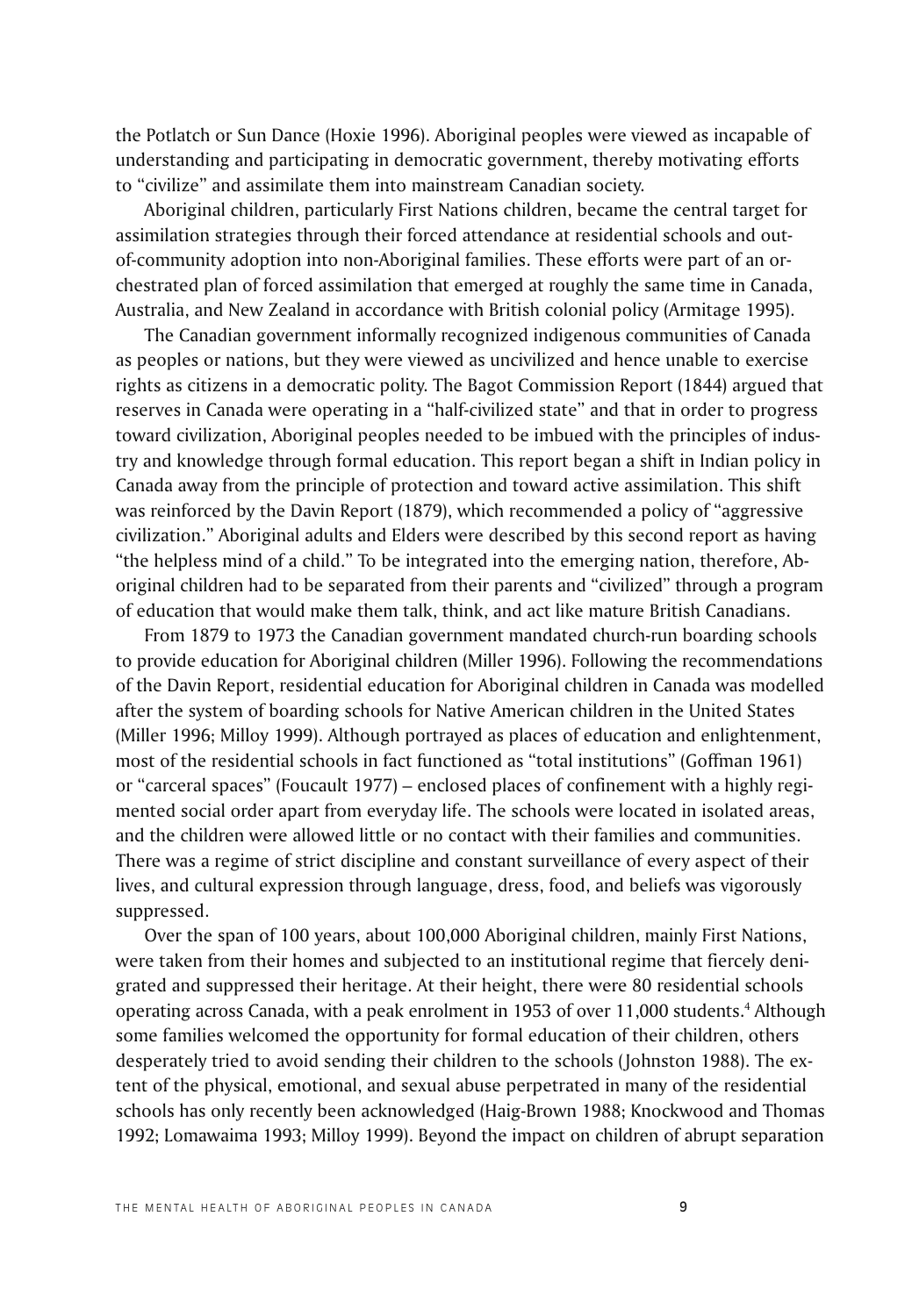from their families, multiple losses, deprivation, and frank brutality, the residential school system denied Aboriginal communities the basic human right to transmit their traditions and maintain their cultural identity (Chrisjohn, Young, and Maraun 1997).

 Intensive surveillance and control of the lives of Aboriginal peoples in Canada went far beyond the residential school system. Assimilation of Aboriginal peoples was the explicit motivation for the removal of Aboriginal children to residential schools. Aboriginal parents were not necessarily seen as "unacceptable" parents, only as incapable of educating their children and passing on "proper" European values (Fournier and Crey 1997; Johnston 1983). Beginning in the 1960s, the federal government effectively handed over the responsibility for Aboriginal health, welfare, and educational services to the provinces, despite remaining financially responsible for status Indians. Provincial child and welfare services focused on the prevention of "child neglect," which emphasized the moral attributes of individual parents, especially mothers, and on enforcing and improving care of children within the family (Swift 1995). In the case of Aboriginal families, "neglect" was mainly linked to endemic poverty and other social problems, which were dealt with under what social workers referred to as "the need for adequate care." However, improving care within the family was not given priority, and provincial child-welfare policies did not include preventive family counselling services, as they did in the case of non-Aboriginal families. Since there were no family reunification services for Aboriginal families, social workers usually chose adoption or long-term foster care for the Aboriginal children they took into care, resulting in Aboriginal children experiencing much longer periods of foster care than their non-Aboriginal counterparts (MacDonald 1995).

 Beginning in the 1960s, as a result of heightened surveillance and concerns about child welfare, large numbers of Aboriginal children were taken from their families and communities and placed in foster care. By the end of that decade, between 30% and 40% of the children who were legal wards of the state were Aboriginal – in stark contrast to the rate of 1% in 1959 (Fournier and Crey 1997). By the 1970s about one in four status Indians could expect to be separated from his or her parents; rough estimates on the rates of nonstatus and Métis children apprehended from their families show that one in three could expect to spend his or her childhood as a legal ward of the state. Eventually, many of these children were adopted into non-Aboriginal families in Canada and the United States. Termed the "Sixties Scoop," this practice lasted almost three decades – and statistics indicate that there is still an overrepresentation of Aboriginal children in the care of non-Aboriginal institutions and foster families (Gough et al. 2005).

 The large-scale removal of Aboriginal children from their families, communities, and cultural contexts through the residential school system and the "Sixties Scoop" had damaging consequences for individuals, families, and whole communities. Much like former residential school students, who often returned to their communities in a culturally "betwixt and between" state, Aboriginal children relegated to the care of the state or non-Aboriginal families have experienced problems of identity and self-esteem growing up at the margins of two worlds. Physical and sexual abuse, emotional neglect, internalized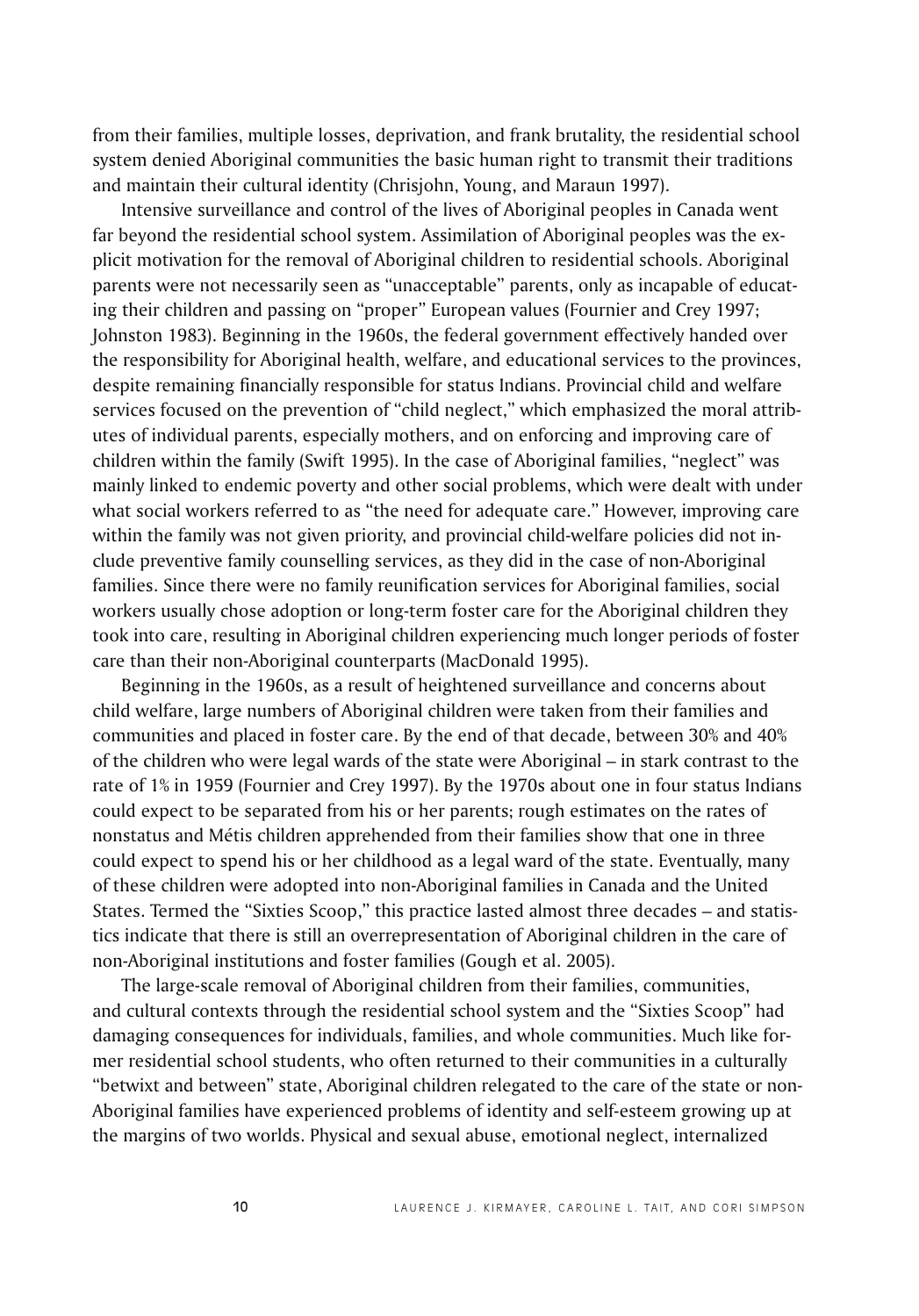racism, language loss, substance abuse, and suicide are common in their stories (Fournier and Crey 1997; York 1990).

 The intense governmental surveillance and bureaucratic control of the lives of Aboriginal peoples in Canada was mandated and institutionalized by federal Indian policy (Neu and Therrien 2003). Some of these policies were well intentioned, but most were motivated by a condescending, paternalistic attitude that failed to recognize either the autonomy of Aboriginal peoples or the richness and resources of their cultures and communities (Titley 1986).

 The Indian Act (1876) was the most comprehensive piece of federal legislation directed toward the management of Aboriginal peoples in Canada. Although established over a century ago, this document continues to play an integral role in the lives and juridical identities of Aboriginal peoples. The Indian Act defines First Nations people as wards of the Crown, subjects for whom the state has a responsibility to provide care (Imai 2003). The broad application of the Act has included prohibiting participation in cultural activities such as the Potlatch and the Sun Dance, restricting movement by means of the pass system, creating social categories of identity such as "status" and "nonstatus Indians," and exempting status Indians from taxation (Tobias 1976; Miller 1990).

 The Indian Act has been the focus of great conflict and contestation in many First Nations communities, which have been forced to reconcile local notions of membership, citizenship, political participation, and structure with imposed legal sanctions and controls (Lawrence 2004; Sissons 2005; Valaskakis 2005). For example, until quite recently, the patrilineal descent recognized by the Indian Act resulted in the removal of Indian status from many First Nations women (and their children) who married non-First Nations men.

 Acknowledging the colonial nature of the Indian Act and its negative consequences in communities across Canada, government officials have made some efforts to replace the Indian Act with a more modern document defining a more contemporary arrangement. In 1969 the federal government produced its "White Paper," which asserted that existing Indian policies were discriminatory and argued that removing special status by abolishing the Indian Act would end this discrimination. However, the liberal philosophy behind the White Paper did not address some of the most basic values, concerns, and aspirations of Aboriginal people (Turner 2006, 29ff): it did not consider the legacy of colonialism and other institutions of forced assimilation that created a persistent pattern of inequalities and marginalization; it did not acknowledge indigenous rights as a unique form of group rights, not merely another instance of ethnocultural minority rights in the framework of Canadian multiculturalism; it failed to recognize the contested legitimacy of the initial formation of the Canadian state, in which Aboriginal peoples were incorporated into the new state with loss of land, power, and autonomy; and most critical for the process of creating a viable political arrangement, the White Paper was produced without the participation of Aboriginal peoples themselves. Far from being perceived as a positive step toward political equality, the "ex cathedra" manner in which the White Paper was produced, its paternalism, and its lack of recognition of the autonomy of Aboriginal peoples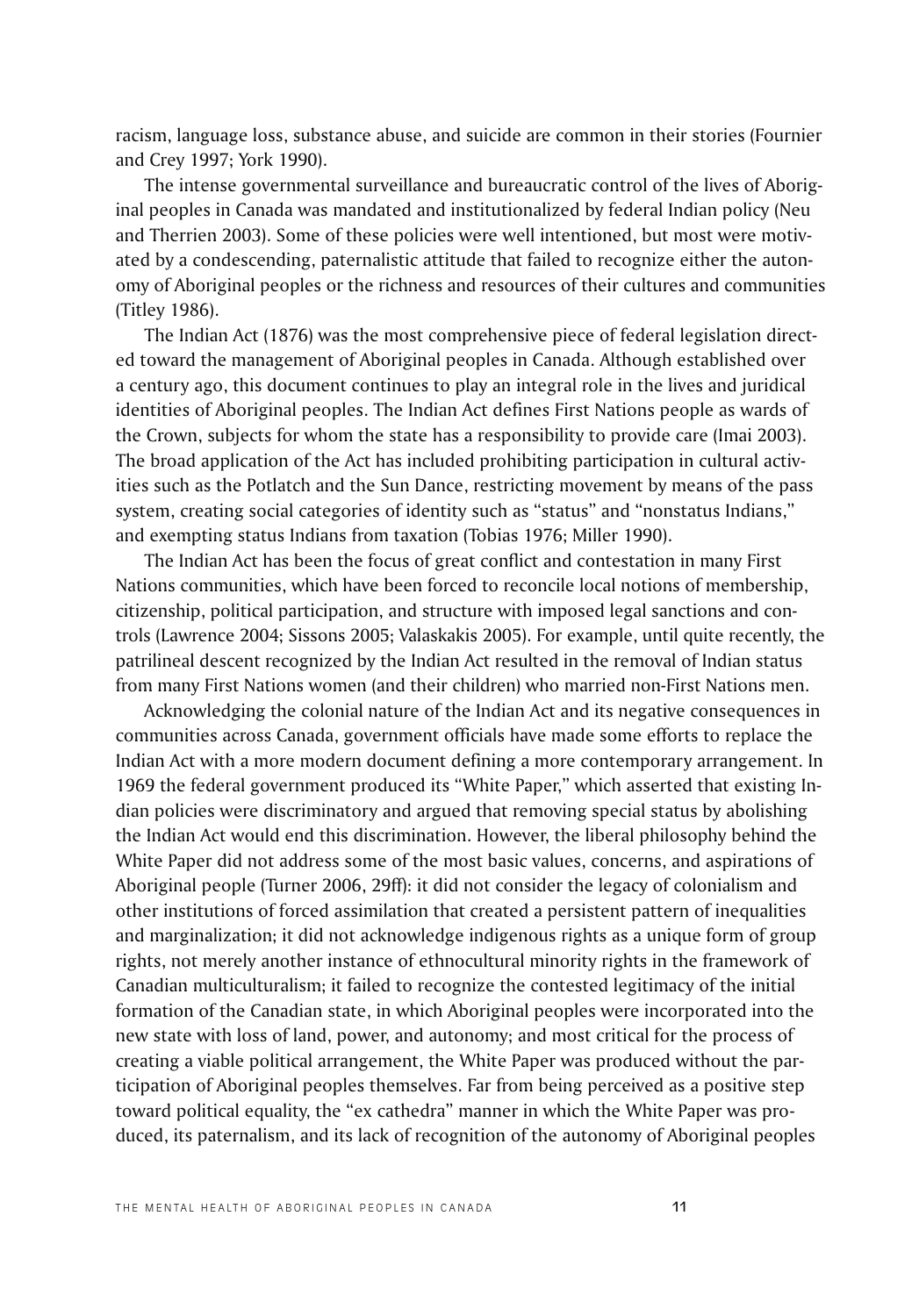created a sense of betrayal that has made leaders wary of subsequent efforts at reform (Turner 2006). In 2001 the Liberal government proposed the First Nations Governance Act (FNGA), which also met with considerable opposition since there was great concern that this legislation would disempower First Nations peoples and communities. The proposal was dropped, and debate continues on ways to rework the formal relationship between the government and Aboriginal peoples.

 The Indian Act confers official status only on some First Nations individuals. Other Aboriginal peoples, including nonstatus Indians and Métis, have no official status. This has significant consequences for their relationship with government institutions. Along with nonstatus Indians, the Métis were denied access to programs such as the Non-Insured Health Benefits Program (which provides free medical services to status Indians and Inuit who are not covered by provincial health-insurance plans). Programs provided by the federal government to status First Nations and Inuit under the umbrella of the Medical Services Branch – more recently renamed the First Nations and Inuit Health Branch (FNIHB) – such as health centres, federal alcohol- and drug-abuse programs, initiatives for at-risk children, and a healthy-babies program, are not available to Métis and nonstatus First Nations, many of whom live in communities adjacent to the First Nation reserves that are served by these programs. Despite facing the same social and health problems, none of the provincial or territorial governments has yet to offer parallel programming for Métis and nonstatus First Nations (Chartrand 2006, 23).

 The history of urbanization in Canada is also the history of the displacement and marginalization of Aboriginal peoples. The sites upon which many Canadian cities are built were traditional meeting places used by indigenous peoples as gathering spots or settlement areas (Newhouse and Peters 2003, 6). Prior to the mid-1990s, a variety of policies ensured Aboriginal peoples were excluded from urban centres. These policies reinforced an image that Aboriginal culture and identity are incompatible with urban residence. Urban migration has therefore often been interpreted as a decision by Aboriginal people to leave their rural communities *and* cultures in order to assimilate into mainstream society. Of course, there is no reason why an Aboriginal person cannot maintain and develop a distinctive identity and community in urban settings. By the 1980s, however, the focus of concern over Aboriginal urbanization had shifted from questions of cultural adaptation to the impact of poverty. By extension, the presence of indigenous people in cities came to be viewed as detrimental to the moral and physical conditions of both Aboriginal peoples and the urban community, providing another rationale for the further removal of indigenous people from city areas.

 Over the past 50 years the percentage of indigenous people living in Canadian cities has risen to approximately 56% of the total Aboriginal population (Siggner 2003, 16). The most urbanized groups are nonstatus Indians and Métis, with 73% and 66%, respectively, living in urban areas (Norris and Clatworthy 2003, 51). It remains relatively easy for Aboriginal people to move back and forth between rural or reserve communities and the city.5 Although indigenous peoples face some of the same challenges as other migrants,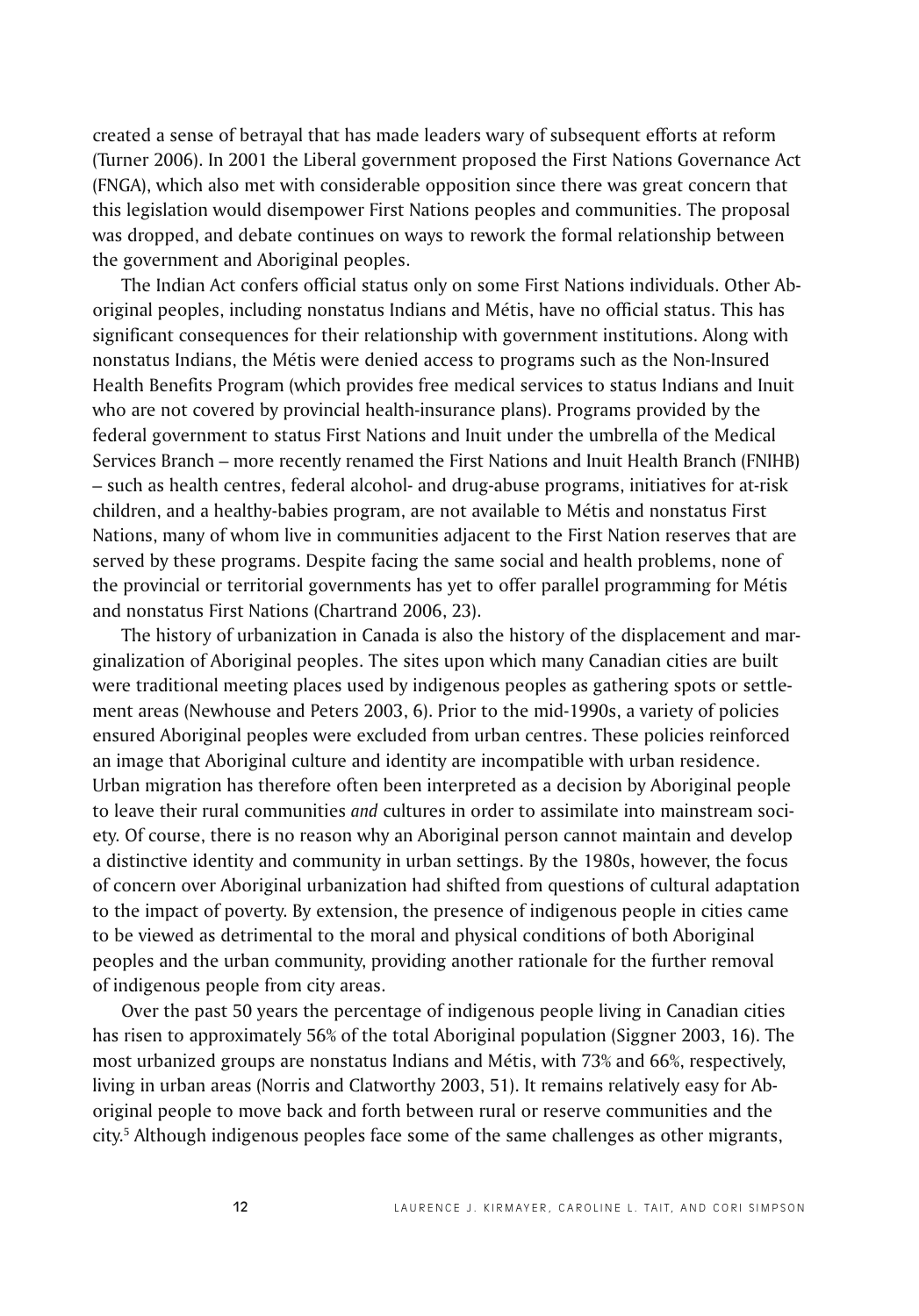many indigenous people are travelling within their traditional territories and expect that their indigenous rights and identities should make a difference to the ways that they are able to live their lives in urban areas (Norris and Clatworthy 2003, 6).

 "Residential instability," which is marked by frequent migration back and forth from cities as well as by high mobility within cities, may diminish the well-being of urban Aboriginal populations (Norris and Clatworthy 2003). High mobility may weaken social cohesion in communities and neighbourhoods where large concentrations of indigenous people live. Residential instability is associated with family instability and with a high proportion of female lone-parent families with low incomes that may experience high rates of crime and victimization. High mobility also makes it more difficult to deliver services such as schooling and housing to this population, and it destabilizes organizations such as Friendship Centres that provide health, employment, and education outreach and social services (Norris and Clatworthy 2003, 69-70). As a consequence, individuals and families living in these areas exhibit greater social problems (e.g., poorer education attainment, divorce, crime, suicide), which in turn leads to even greater levels of social disintegration. Therefore, a major challenge for indigenous peoples living in cities is to maintain social cohesion through collective activities and community strategies that reinforce indigenous cultural identity and develop urban institutions that reflect indigenous values.

 To the organized efforts to assimilate, regulate, or destroy Aboriginal cultures are added the corrosive effects of poverty and economic marginalization. In 1991 the average income for Aboriginal people was about 60% of that of non-Aboriginal Canadians. Despite efforts at income assistance and community development, this gap had widened over the decades since 1980, and it has continued to grow (Frideres 2004). In the 1996 census 43.4% of Aboriginal people lived below the poverty line; in 2001 the figure was 55.9%. The effects of poverty are seen in many ways, including the poor living conditions on many reserves and in many remote settlements. A government survey in 2001 found that two-thirds of Aboriginal reserves had water supplies that were at risk for contamination.<sup>6</sup> In the 2001 Aboriginal Peoples Survey, 34% of Inuit living in the North, 19% of Aboriginal people in rural areas, and 16% of those in urban areas reported that there were times in the year when their drinking water was contaminated. Aboriginal people are much more likely than the non-Aboriginal population to live in crowded housing. The 2006 census found that 31% of Inuit lived in crowded conditions, compared to 15% of First Nations people (26% of those living on reserves), and 3% of the non-Aboriginal Canadian population (Statistics Canada 2008). Aboriginal people are also much more likely than non-Aboriginal people to have a home in need of major repairs.

 Of course, the current notions of poverty are the creation of the social order in which Aboriginal peoples are embedded, one that has economically marginalized traditional subsistence activities while creating demands for new goods. The presence of mass media even in remote communities makes the values of consumer capitalism salient and creates feelings of relative deprivation and lack where none existed before. Even those who seek solidarity in traditional forms of community and ways of life find themselves enclosed and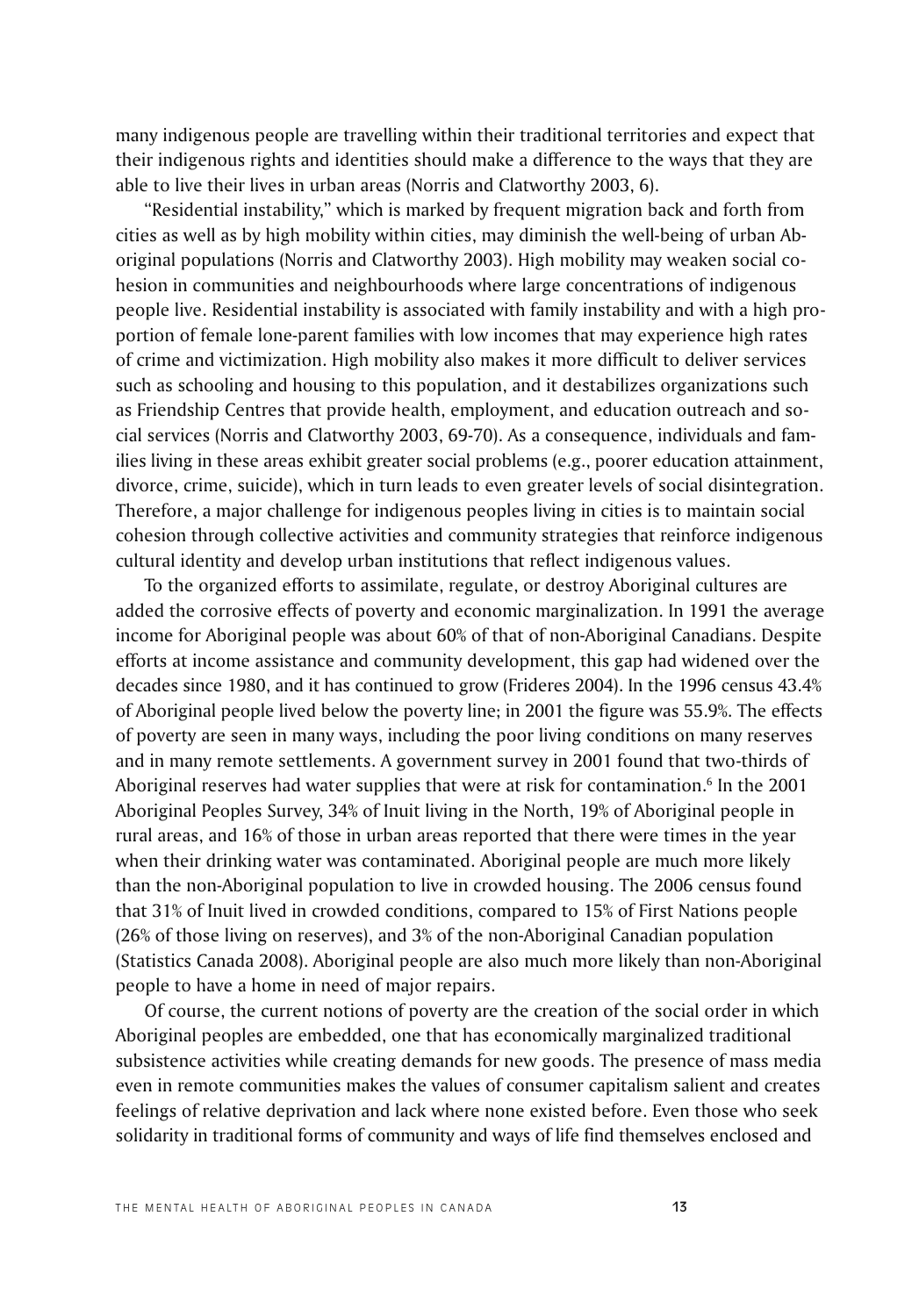defined by a global economy that treats "culture" and "tradition" as commodities or useful adjectives in advertising campaigns (Krupat 1996).

 These realities of globalization, together with the legacy of internal colonialism, contribute to the continuing political marginalization of Aboriginal peoples. Some groups, however, have been able to exploit the logic of mass media and the market to further their efforts to regain local control and stewardship of their land and people. For example, the Cree of northern Quebec have successfully fought against hydroelectric development in their territory through publicity aimed at influencing public opinion in the United States and abroad (Salisbury 1986). They have appealed to a global audience through moral arguments and suasion to achieve an influence beyond their local political or economic power. These manifest successes in challenging the Quebec provincial government, achieved on a global stage, likely have had a positive effect on the sense of efficacy and mental health of many Cree. This example illustrates the extent to which efforts at revitalization of communities and collective identities must be understood not only in terms of local politics or of the agendas of provincial and federal governments but also in terms of the forces of globalization that reach into even the most remote communities in contemporary Aboriginal Canada.

### **Mental Health Consequences of Cultural Suppression and Forced Assimilation**

The terms "mental health" and "mental illness" cover a broad domain that encompasses personal growth and well-being, everyday problems in living, such common mental disorders as anxiety and depression, and severe mental disorders like schizophrenia or manic-depressive illness. Many social problems, including interpersonal violence, child abuse, alcohol and drug abuse/dependence, gambling, and antisocial behaviour, are also prominent mental health concerns because of their causes and consequences.

 Qualitative ethnographic and epidemiological studies have documented high levels of mental health problems in some Canadian Aboriginal communities (Kirmayer 1994; Government of Canada 2006; Royal Commission on Aboriginal Peoples 1996; Waldram 1997a; Waldram et al. 2006). However, there are many gaps in knowledge and a great need for further systematic research to identify the prevalence, causes, and effective responses to specific mental health problems as well as the factors that contribute to health and well-being in many communities.

### **Epidemiological Studies of Mental Health**

Older studies of mental health problems used symptom checklists or clinical impressions of individuals' overall level of distress and impairment without distinguishing different types of problems. Contemporary psychiatric epidemiology uses structured interviews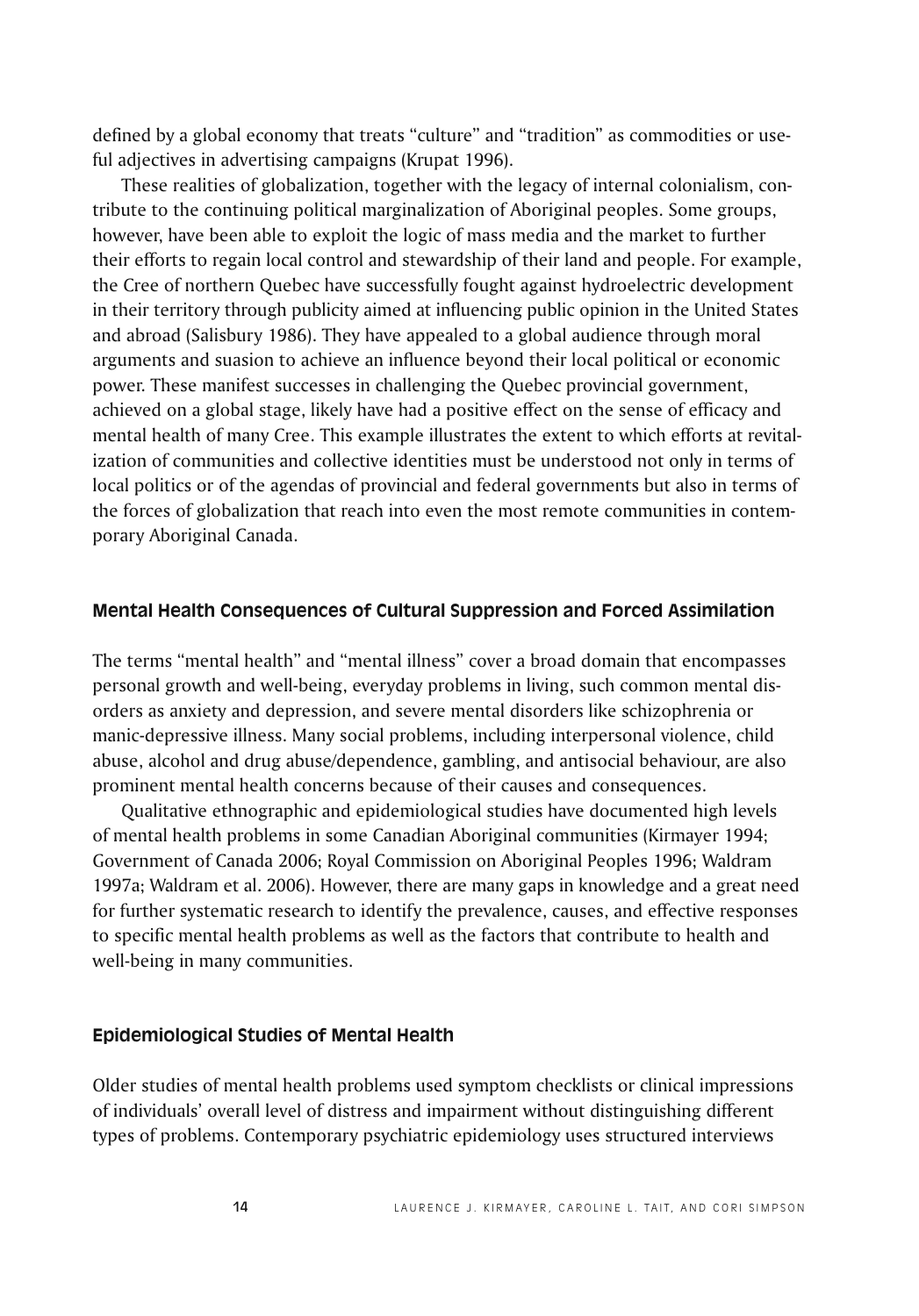administered by clinicians or trained lay interviewers to elicit reports of the specific symptoms, behaviours, and experiences. This information can then be used to make diagnoses following the diagnostic criteria of the World Health Organization (1992) or the American Psychiatric Association (2000). This gives a more detailed picture of the prevalence and co-occurrence of specific types of disorders, which may require different types of treatment intervention and have very different courses and outcomes. Psychiatric epidemiology faces many challenges in cross-cultural application because of differences in how people experience and express distress (Kleinman 1987; Kirmayer 1989; van Ommeren 2003). Generally, the way to address these limitations is to begin with careful qualitative ethnographic work in order to understand local models of illness and idioms of distress (Manson, Shore, and Bloom 1985; Canino, Lewis-Fernandez, and Bravo 1997; de Jong and van Ommeren 2002; Beals et al. 2003; Waldram 2006). This understanding of local cultural knowledge and practice can then be used to revise interviews, questionnaires, and criteria in order to ensure that they make sense and capture the relevant dimensions of illness experience.

 Most estimates of the prevalence of psychiatric disorders in Aboriginal populations are based on clinic- or service-utilization records. Case reviews based on psychiatric consultation in Aboriginal communities indicate high rates of depressive disorders in some communities (e.g., Abbey et al. 1993; Armstrong 1993). However, since many people never come for treatment, service-utilization studies are usually at best only a low-end estimate of the true prevalence of distress in the community and may not give an accurate profile of problems in the community.

 The few community surveys of prevalence rates among North American Aboriginal peoples indicate rates of psychiatric disorders that vary widely from levels less than the general population to levels twice those of neighbouring non-Aboriginal communities. This variation likely reflects both methodological difficulties in accurately assessing mental health across cultures and real differences among populations and communities that may provide important clues to the social origins of distress.

 In the United States, Kinzie and colleagues conducted a 1988 follow-up study of a Northwest Coast village originally studied by Shore and colleagues in 1969 (Shore et al. 1973). In all, 31.4% of subjects met criteria for a current psychiatric diagnosis (Kinzie et al. 1992; Boehnlein et al. 1993). A marked sex difference was observed, with nearly 46% of men being affected, compared to only 18.4% of women. The presence of a psychiatric disorder was not related to age, marital status, or educational level, but men were much more likely to be affected (46%, compared to 18.4% of women). The surveys in both 1969 and 1988 found a very high rate of alcohol-related problems, with a lifetime rate of alcohol dependence of almost 57%, and an abuse rate of about 21%. Similar or still higher rates have been reported in other American Indian populations (Kunitz et al. 1999a).

 More recently, Beals and colleagues have published results from the first large-scale epidemiological surveys of rural Indian reservations in the United States, conducted as part of the American Indian Services Utilization, Psychiatric Epidemiology, Risk and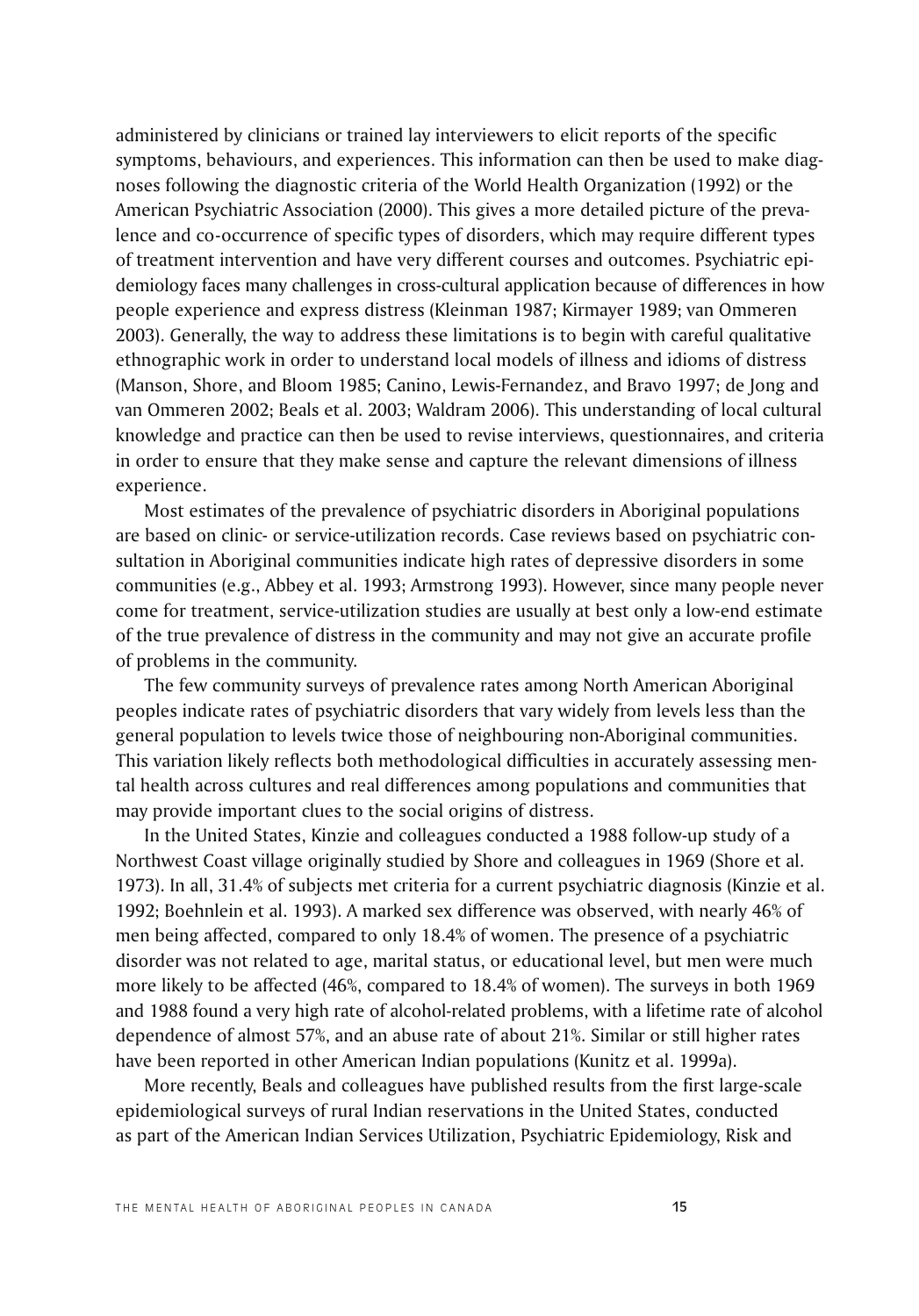Protective Factors Project (AI-SUPERPFP). The project involved surveys of a total of 3,084 members of two Tribes living on or near their home reservations in the Southwest and on the Northern Plains. These community surveys, conducted from 1997 to 2000, found that the overall rate of psychiatric disorders in the two Tribes was roughly comparable to that of the general population, but the rates of specific diagnoses differed (Beals et al. 2005a; Beals et al. 2005c). Compared to the general population, alcohol dependence and posttraumatic stress disorder were more frequent in the American Indian communities (Spicer et al. 2003).

 Major depressive disorder was actually substantially less frequent in the American Indian samples (the 12-month prevalence was 3.8% for men and 7.9% for women) than in the general US population (6.1% for men and 11.0% for women) (Beals et al. 2005a). The researchers found this hard to reconcile with the prevalence of social problems and evident distress in the community, and they reasoned that this low rate might reflect methodological difficulties with the version of the Composite International Diagnostic Interview (CIDI) used in these studies. The CIDI asks individuals about the two cardinal symptoms of major depression: depressed mood and anhedonia (loss of interest or ability to take pleasure in ordinary activities). The interview has a "skip-out" so that if respondents have not had either of these two key symptoms, they are not asked about other symptoms of depression. As a result, individuals who have other culturally mediated or inflected ways of expressing depression may not be identified by the survey (Kirmayer and Jarvis 2005). In the AI-SUPERPFP surveys, Northern Plains Tribal members were much less likely to report either depressed mood or anhedonia than the Southwest Tribe or the general population (Beals et al. 2005b; Beals et al. 2005c). The authors speculated that this might be due to local cultural attitudes that regard admitting to feelings of depression as a sign of weakness; it may also reflect specific cultural idioms of distress that lead individuals to express depressed mood in terms of loneliness, boredom, or anger (O'Nell 1996 and 2004; Jervis et al. 2003).

 To diagnose a discrete episode of depression, the CIDI also asks respondents to indicate whether their symptoms co-occurred during a two-week period. This proved difficult for survey participants from both Tribal groups. To salvage the data from this survey, the authors tried an alternative method of scoring, relaxing the criteria for co-occurrence of symptoms. With these modified criteria, the rates of depression were higher than those in the general population, but it is difficult to know how to interpret these results.

 Rates of exposure to potentially traumatic events were very high in these communities, up to 67% for males and 70% for females (Manson et al. 2005). This compares to levels previously reported in the general population in the United States of 61% for males and 51% for females. The rates for women in particular were very elevated, reflecting increased levels of sexual and domestic violence.

 Data pertaining to Aboriginal children's mental health are limited, but there is clear evidence of high rates of problems, including suicide and substance abuse among adolescents in many communities (Beiser and Attneave 1982; Gotowiec and Beiser 1994; Beals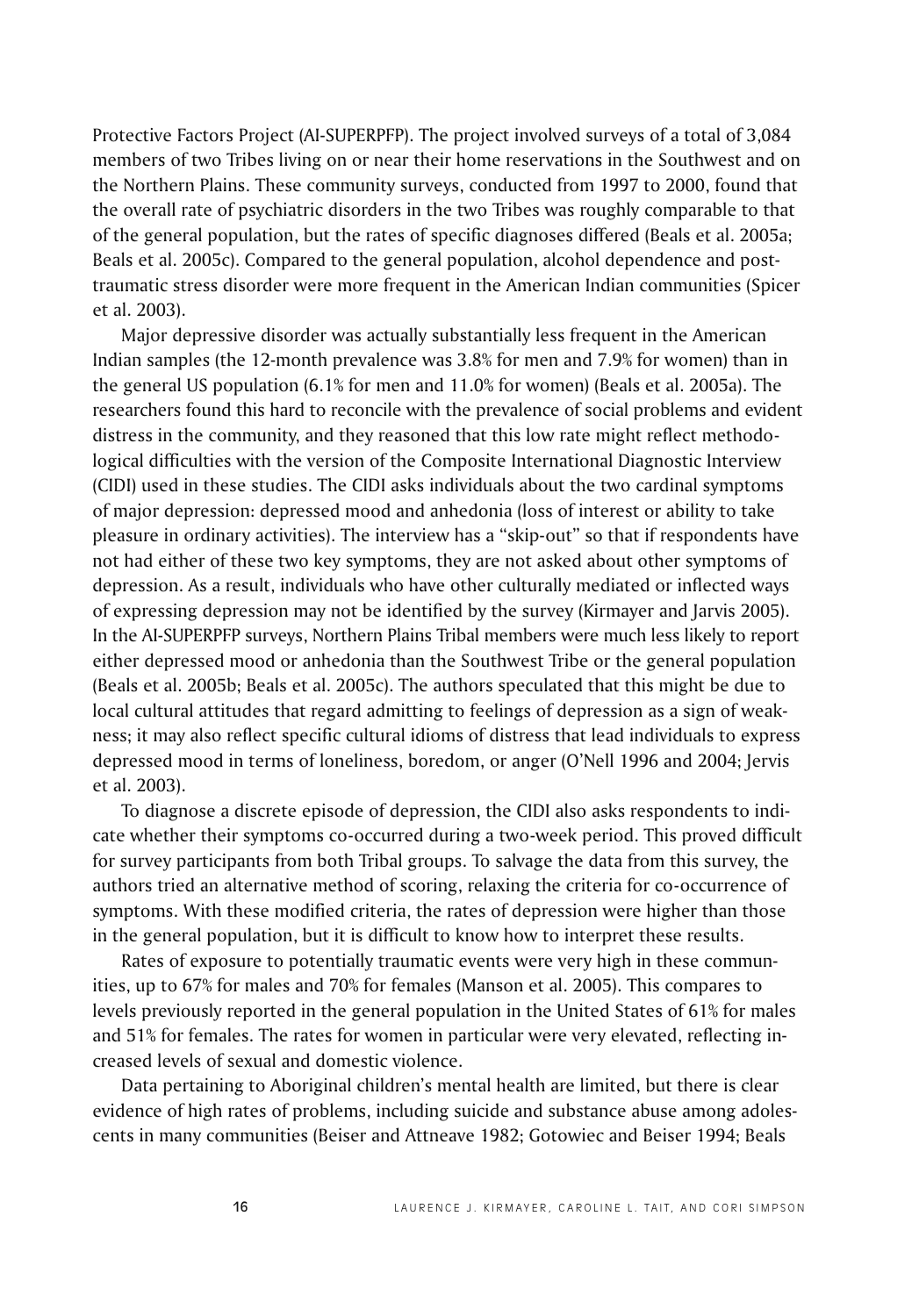et al. 1997). The Flower of Two Soils Re-Interview Study followed up on 109 of 251 Northern Plains adolescents (aged 11 to 18) who had taken part as children in the earlier study (Beiser et al. 1993; Sack et al. 1994). Fully 43% of the respondents received a diagnosis of at least one DSM-III-R disorder, with the most frequent diagnoses being disruptive behaviour disorders, 22% (including conduct disorder, 9.5%); substance use disorders, 18.4% (including alcohol dependence, 9.2%); anxiety disorders, 17.4%; affective disorders, 9.3% (including major depression, 6.5%); and posttraumatic stress disorder, 5%. Rates of comorbidity were very high, with almost half of those with behaviour or affective disorders meeting criteria for a substance-use disorder. Almost two-thirds of respondents reported having experienced a traumatic event; the most frequent events were car accidents and death or suicide. There is evidence that rates of conduct disorder are increasing in some American Indian communities in the United States owing to increasingly high levels of family breakdown (Kunitz et al. 1999a). Conduct disorder before age 15 is a risk factor for adult alcohol abuse in this population (Kunitz et al. 1999b).

 Surveys using symptom measures suggest high rates of common mental disorders, with as many as 25% of individuals in some communities suffering from current depression, but the lack of specific diagnostic measures makes it difficult to judge the reliability of these estimates (Haggarty et al. 2000). The 1997 First Nations and Inuit Regional Health Surveys, conducted across Canada, found elevated rates of depression (18%) and problems with alcohol (27%) (First Nations Information Governance Committee 2007).<sup>7</sup> The 2002 Regional Health Survey found that 30% of First Nations individuals had experienced a period of two weeks or more in the previous year when they were sad, blue, or depressed, a cardinal symptom of depression. Data from the Canadian Community Health Survey in 2001, which used the CIDI, indicate that 12% of First Nations people living on-reserve had an episode of major depression, compared to 7% of the general population.

 Surveys undertaken by the Province of Quebec among the Cree in 1991 (Clarkson et al. 1992) and among the Inuit in 1992 (Boyer et al. 1994) and 2006 (Kirmayer, Paul, and Rochette 2007) used brief measures of generalized emotional distress, specific questions about suicidal ideation and attempts, and a few questions about people with chronic mental illness within the family. Again, these methods give only a very crude estimate of the level of distress in the population and provide little information about specific disorders or service needs.

 Suicide is one of the most dramatic indicators of distress in the Aboriginal populations. In many communities, First Nations, Inuit, and Métis have elevated rates of suicide, particularly among youth; however, rates are in fact highly variable (Kirmayer 1994; Kirmayer et al. 2007). In Quebec, for example, the Inuit, Attikamekw, and several other nations have very high rates of suicide, while the Cree have a rate comparable to that of the general population of the province (Petawabano et al. 1994). This variation has much to teach us about the community-level factors that affect suicide risk.

 Compared to the general population, a smaller proportion of Aboriginal people consume alcohol (79% versus 66%, respectively) (First Nations Information Governance Committee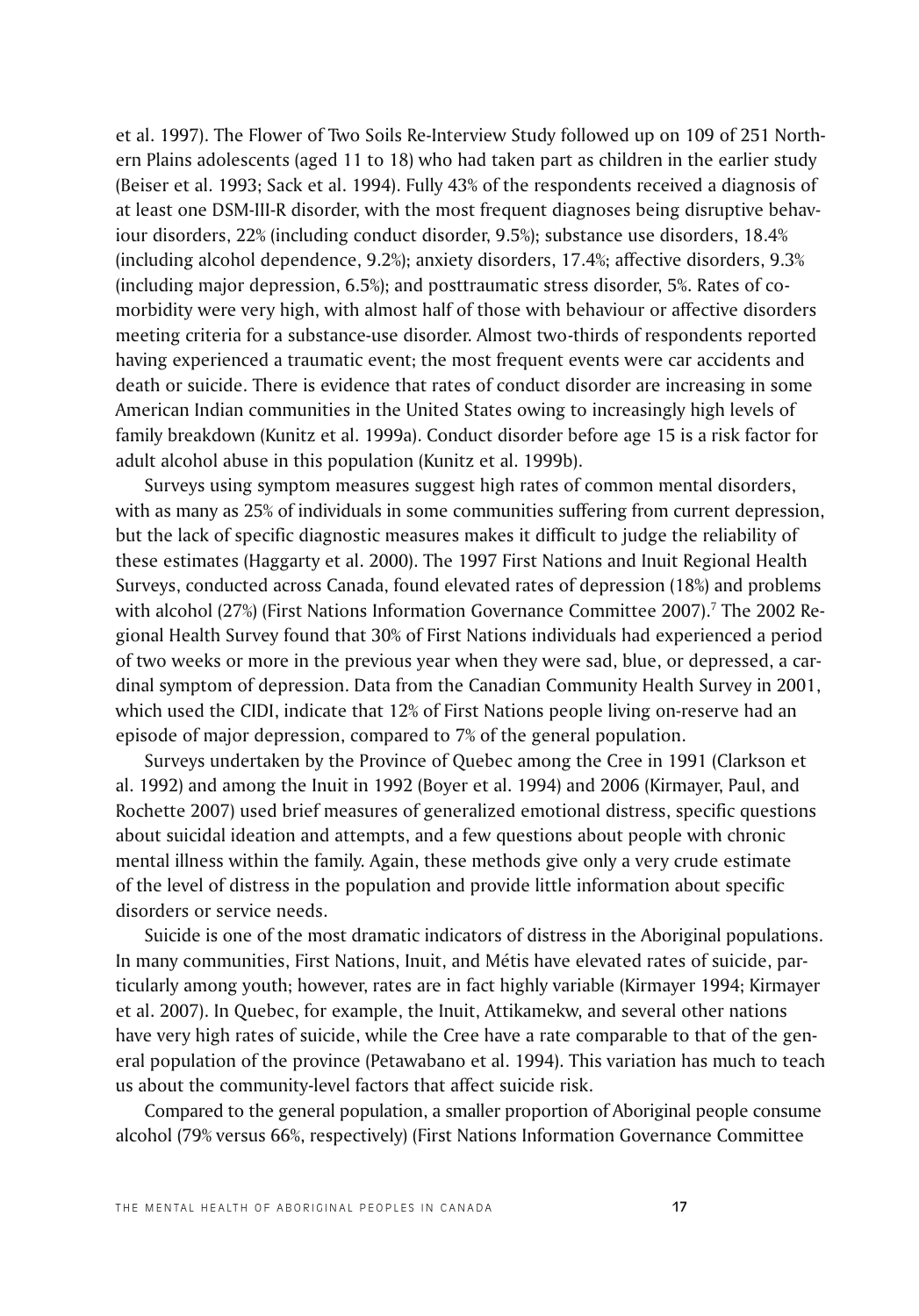2007). However, the rate of problem drinking is higher in the Aboriginal population, with 16% of First Nations individuals reporting heavy drinking on a weekly basis, compared to 6.2% in the general population. The Northwest Territories Health Promotion Survey found that 33% of the territories' Aboriginal persons were considered heavy drinkers, compared to 16.7% in the non-Aboriginal population (Northwest Territories Bureau of Statistics 1996). In the same survey, use of cannabis was also greater for Aboriginal persons (27.3%) than for non-Aboriginal persons (10.8%). The survey also asked about the history of solvent use and found that the percentage of Aboriginal people who had used solvents was particularly high (19.0%), compared to 1.7% among non-Aboriginal people.

 A survey of drug use in Manitoba assessed Aboriginal (Indian and Métis residents offreserve) and non-Aboriginal adolescents over four consecutive years from 1990 to 1993 (Gfellner and Hundleby 1995). The Aboriginal groups had consistently higher rates of use of marijuana, nonmedical tranquilizers, nonmedical barbiturates, LSD, PCP, other hallucinogens, and crack. For both LSD and marijuana, the average rate of use for Aboriginal adolescents was over 3 times higher than the corresponding non-Aboriginal rate. In the same survey, glue sniffing was more frequent among the Aboriginal group than among the non-Aboriginal groups.

 Inhalant use (e.g., gas, glue, solvents) is an increasing problem among young people worldwide but is much more common in some Aboriginal communities than in the general population (Howard et al. 1999; Neumark, Delva, and Anthony 1998; Weir 2001). In a survey of Inuit youth in one community in Quebec, 21% reported having used solvents at one time, and 5% had used them within the past month (Kirmayer, Malus, and Boothroyd 1996). Individuals who had used solvents were 8 times more likely to have made a suicide attempt. The 2004 Nunavik Health Survey found that 5.9% of respondents had used solvents in the previous 12 months; for those 15 to 19 years of age, the rate was 13.5% (Muckle et al. 2007).

### **Qualitative Ethnographic Research**

Whereas epidemiological research identifies the magnitude and distribution of mental health and social problems of Aboriginal peoples in Canada, qualitative studies implicate the collective exposures of Aboriginal peoples to forced assimilation policies as prime causes of poor health and social outcomes. The policies of forced assimilation have had profound effects on Aboriginal peoples at every level of experience, from individual identity and mental health to the structure and integrity of families, communities, bands, and nations.

 Narratives and life histories suggest that the residential school experience has had enduring psychological, social, and economic effects on survivors (Haig-Brown 1988; Milloy 1999; York 1990). Of course, the links between events and outcomes made by individuals in their narratives do not prove causality, but they give a clear picture of how suffering is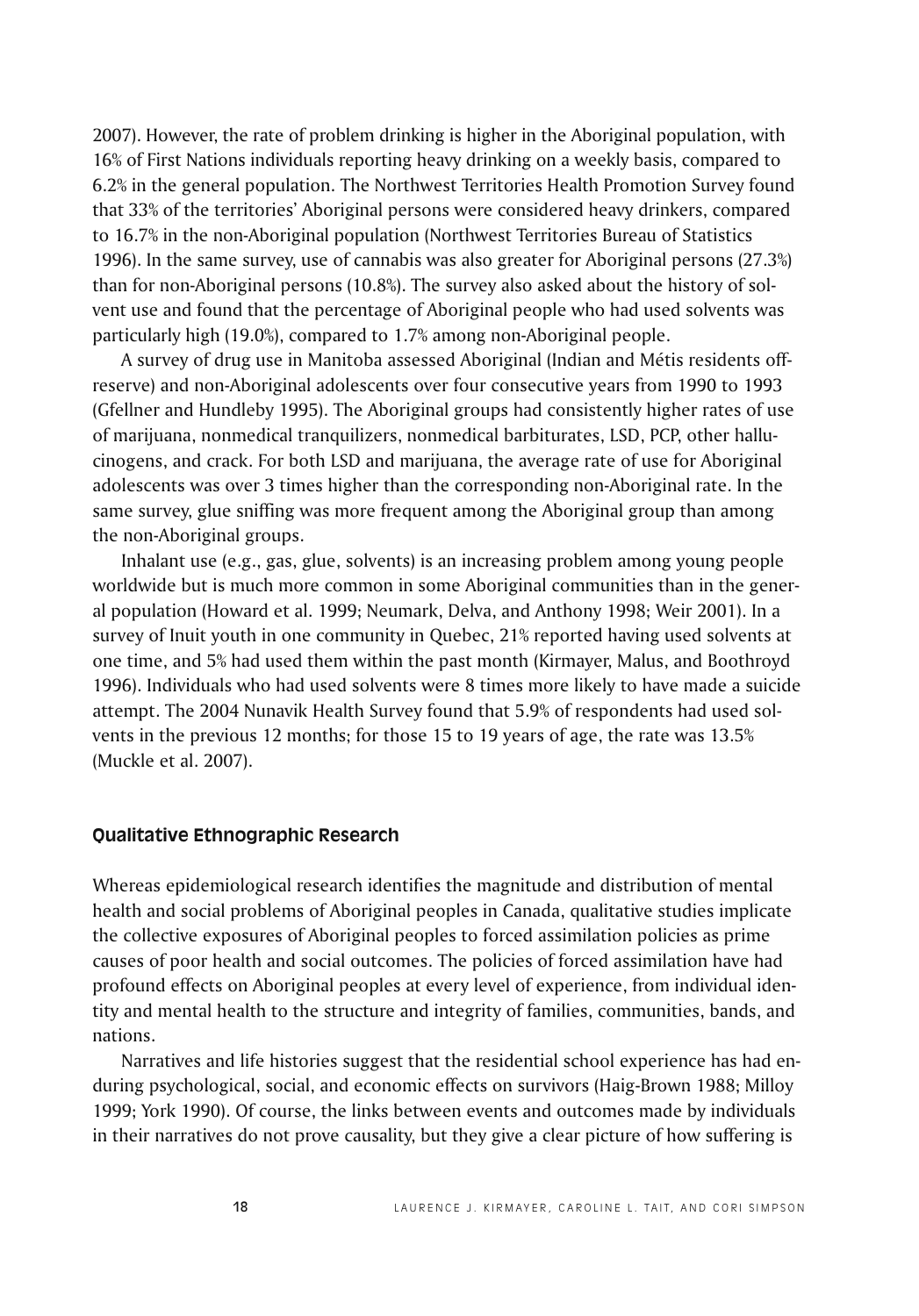understood and can identify plausible connections for more systematic study. Transgenerational effects of the residential schools identified through such qualitative research include the structural effects of disrupting families and communities; the transmission of explicit models and ideologies of parenting based on experiences in punitive institutional settings; patterns of emotional responding that reflect the lack of warmth and intimacy in childhood; repetition of physical and sexual abuse; loss of knowledge, language, and tradition; systematic devaluing of Aboriginal identity; and, paradoxically, essentializing Aboriginal identity by treating it as something intrinsic to the person and thus static and incapable of change. These studies point to a loss of individual and collective self-esteem, to individual and collective disempowerment, and, in some instances, to the destruction of communities.

 The legacy of the policies of forced assimilation is also seen in the current relationship of Aboriginal peoples with the larger Canadian society. Images of the "savage" and stereotypes of the "drunken Indian" continue to recur in popular media. Racism is still widespread, if sometimes subtle, and beyond active discrimination there is a continuing lack of historical awareness of the experience of Aboriginal peoples with colonization and the enduring impact on their well-being and social options. Governmental, bureaucratic, and professional tutelage and control continue to undermine Aboriginal efforts at self-direction.

 The impact of local control on mental health has been strikingly illustrated in the studies by Michael Chandler and Chris Lalonde (1998; see also Chapter 10; Chandler et al. 2003) that compare the rates of completed suicide in 80 bands in British Columbia. There was wide variation in rates, with some communities exhibiting no suicides, while others suffered very high rates. Each community was scored on seven measures of what was termed "cultural continuity": self-government, involvement in land claims, band control of education, health services, cultural facilities, police services, and fire services. The rate of suicide was strongly correlated with the level of these factors. Communities with all seven factors had no suicides, while those with none of the factors had extremely high suicide rates. Of course, it is possible that some of these factors are markers for healthy communities and that the link to suicide is through other co-varying but unmeasured factors, including collective self-efficacy and self-esteem, better infrastructure or community organization, and more job opportunities or active roles for youth. Labelling these factors as "cultural continuity" is also questionable, as the involvement of Aboriginal people in contemporary institutions like municipal government or formal school systems can hardly be viewed as cultural traditionalism. "Local control" seems a more accurate term, and it is a factor that probably reflects cultural adaptability and pluralism rather than the maintenance of tradition. Nevertheless, this study provides compelling evidence for the impact of community-level factors and should encourage other studies of determinants of mental health that are based on careful analysis of the history, structure, and dynamics of communities.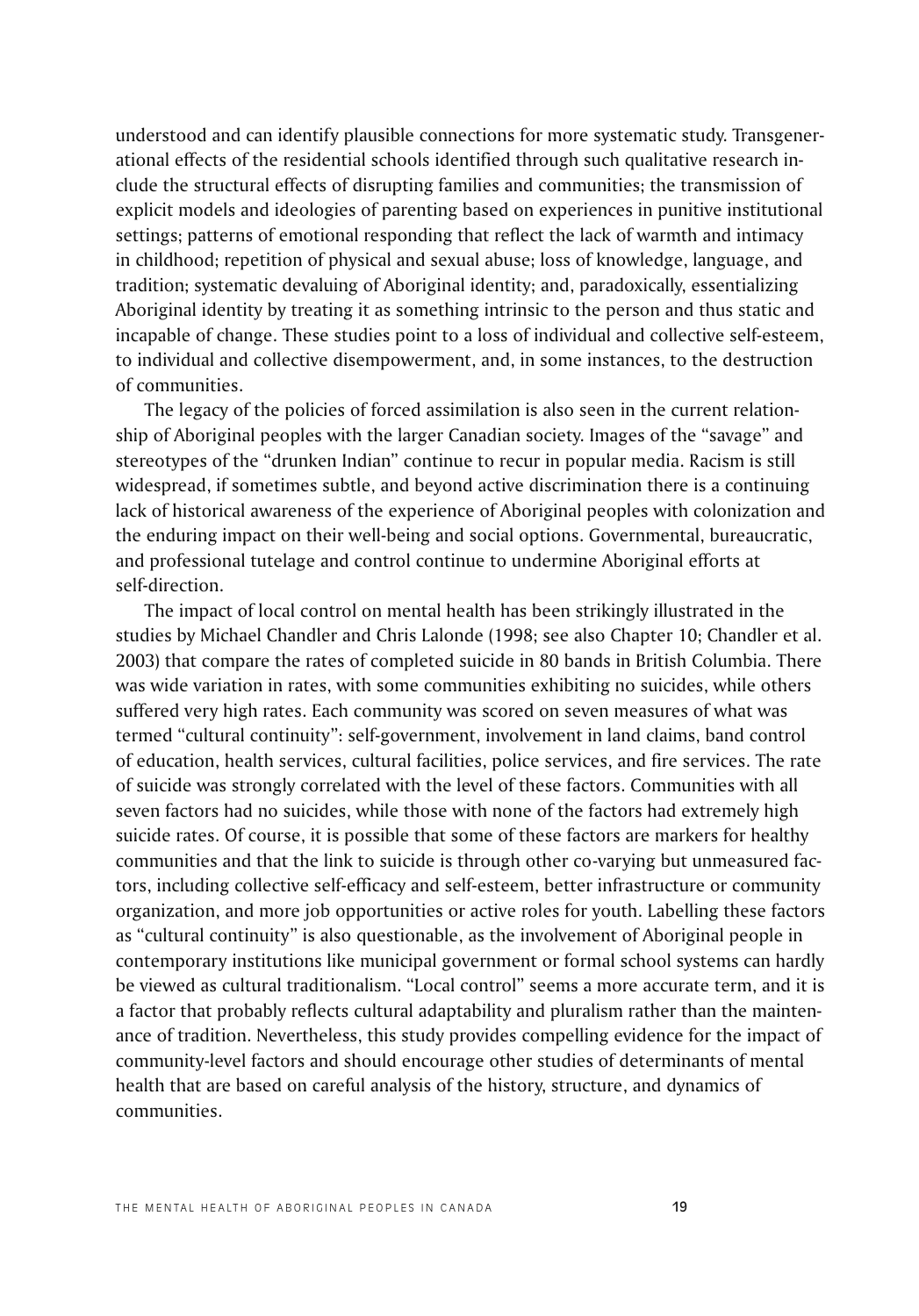Cultural continuity remains an interesting construct and one that is important in the light of ongoing efforts of Aboriginal peoples to recuperate and reclaim traditional knowledge and values as an explicit basis for collective identity and community cohesion. Cultural continuity can be expressed in many ways, but all depend on a notion of culture as something that is potentially enduring or continuously linked through processes of historical transformation with an identifiable past or tradition. To some extent, it is precisely this notion that has been challenged by recent critical writing on the idea of culture itself that emphasizes its constant contestation, invention, and renegotiation by members of a community in dialogue with other cultures and with global systems of knowledge and practice.

### **Transformations of Identity and Community**

The wide variation in rates of suicide and other indices of distress across Aboriginal communities suggests the importance of considering the nature of communities and the different ways that groups have responded to the ongoing stresses of colonization, sedentarization, bureaucratic surveillance, and technocratic control. It is likely that the mediating mechanisms contributing to high levels of emotional distress and problems like depression, anxiety, substance abuse, and suicide are closely related to issues of individual identity and self-esteem (Chandler 1994; Chandler and Ball 1989; Phinney and Chavira 1992), which in turn are strongly influenced by collective processes at the level of band, community, or larger political entities (Tester and McNicoll 2004).

 All cultures are in constant flux, so cultural and ethnic identity must be understood as a construction of contemporary people responding to their current situation (Niezen 2003; Roosens 1989; Sissons 2005). This is not to question the authenticity of tradition but to insist that culture be appreciated as a co-creation by people in response to current circumstances – an ongoing construction that is contested from both within and without. For Aboriginal peoples, two important arenas for this contestation and change are the relationship of individual groups to movements founded on pan-Indian political and ethnic identity and the relationship of traditional healing practices to cosmopolitan medicine and religion, including their appropriation by "New Age" practitioners.

 Notions and experiences of being a Native involve cross-cutting historical, cultural, linguistic, geographic, and political dimensions (Krupat 1996; Vizenor 1999). To a large extent, they are situational, emerging out of specific encounters with others who are viewed as sharing a generalized Aboriginal heritage or a political position (Trimble and Medicine 1993). Of course, Aboriginal identity is also embodied and linked to behavioural and physical attributes (e.g., brown skin, brown eyes, black hair), but these attributes too are shaped by cultural scripts (e.g., braided hair, choice of clothing) that determine how people identify or fail to identify each other as Aboriginal.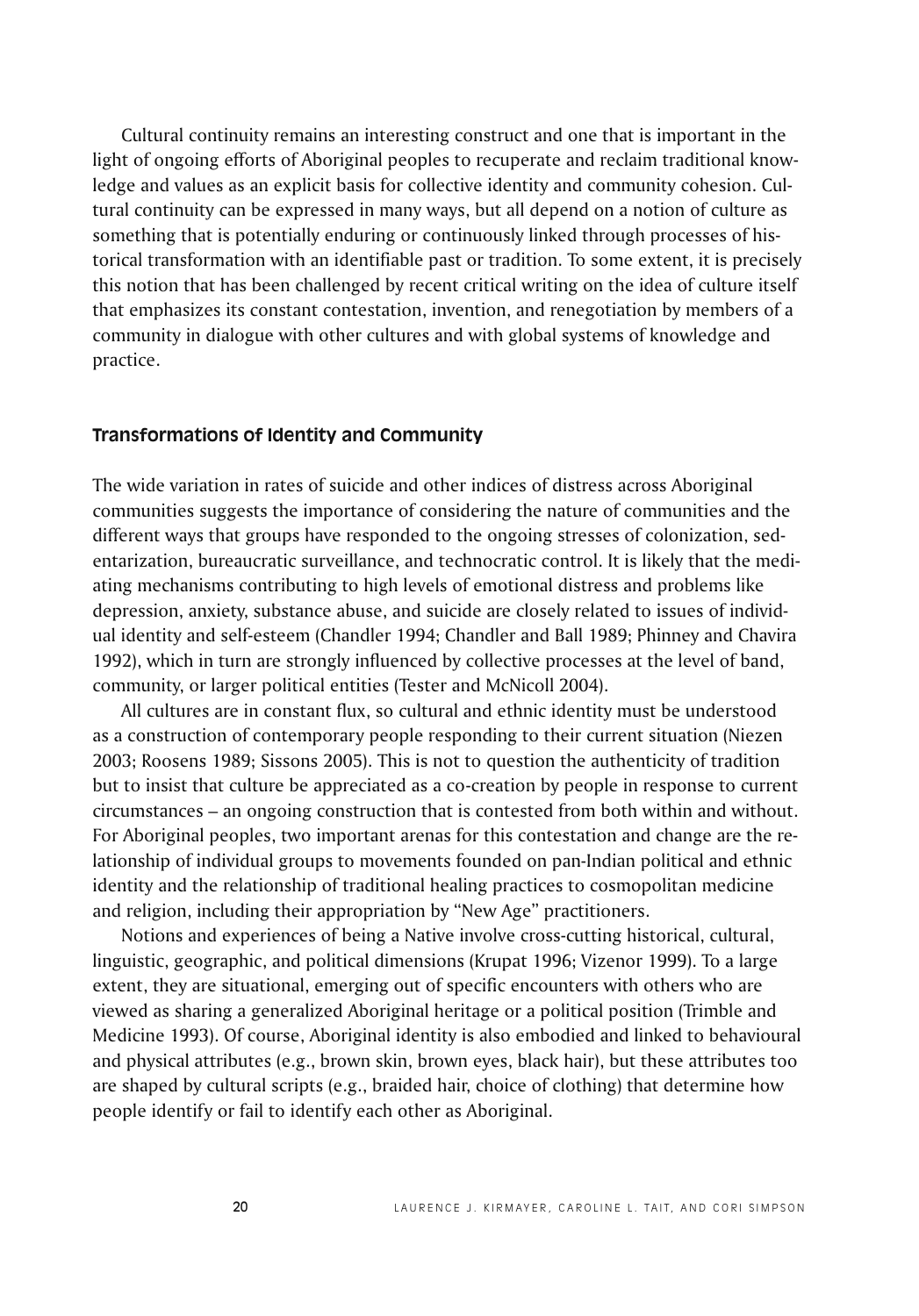The very notion of Aboriginality is a social construction that serves as a "dividing practice" that both marginalizes and unites. Over centuries of colonial contact, the rapid and often violent usurping of indigenous lands – followed by more encompassing forms of neo-colonial bureaucratic control over remnant populations – has given way to a powerful notion that there exists a distinct category of peoples in the world distinguished by having been sociopolitically marginalized from nation-state populations. This discourse of Aboriginality was used originally by colonial powers when confronting the "others" whose territory they conquered (see Waldram 2004; Chapter 3). Colonial history and anthropological writings about Native American cultures and peoples have had a powerful effect on their contemporary representations in North American society. Berkhofer (1979) discusses how the construction of stereotypical images impacted the self-image of Native Americans. Since anthropological investigations of Native Americans began in the nineteenth century, they have become the objects of a Euro-American cultural gaze that creates an "other" and then polices its cultural identity. The resultant discourse on Aboriginality circulates within the wider society, including the media and popular culture, and creates commonly accepted social facts about ethnic identity and tradition. Recognizing a practice as traditional marks it off from the everyday practices of a people or community. This labelling, essentializing, and commodification of tradition are all features of modernity that pose dilemmas for the recuperation of history and the forging of identity.

 The creation of an explicit ethnic identity requires that certain beliefs, practices, or characteristics be elevated to core values and claimed as shared experiences. This naturally tends to obscure individual variation and the constant flux of personal and social definitions of self and other. It also leads to the privileging of groups identified as being more "authentically" close to the ideal ethnic image while simultaneously marginalizing and even stigmatizing those groups or individuals who fail to embody this image.

 A shared history invests ethnic identity with social value and thus contributes directly to mental health. Studies of how cultural and historical knowledge is used to construct ethnic identity and of the way that such ethnicity is then used for psychological coping, social interaction, and community organization can therefore contribute directly to Aboriginal mental health (Trimble and Medicine 1993). For example, the development of a collective identity has posed particular problems for Métis, who have suffered from ambiguity of status (Dickason 2002; Peterson and Brown 1993). Building a national identity of a "Métis nation" from social groups that have experienced prolonged suppression and fragmentation of their ethnic identity has proven to be a challenge. In this situation, the writing and dissemination of a group's history takes on special urgency (Sioui 1992). To be effective in welding a group together and advancing its interests and collective wellbeing, the expression of collective history and identity requires a public forum.

 Inequality *within* indigenous communities receives significantly less attention than does inequality *between* indigenous and non-indigenous groups (Culhane et al. 2003). Because many indigenous peoples in Canada live as small, scattered minorities within polities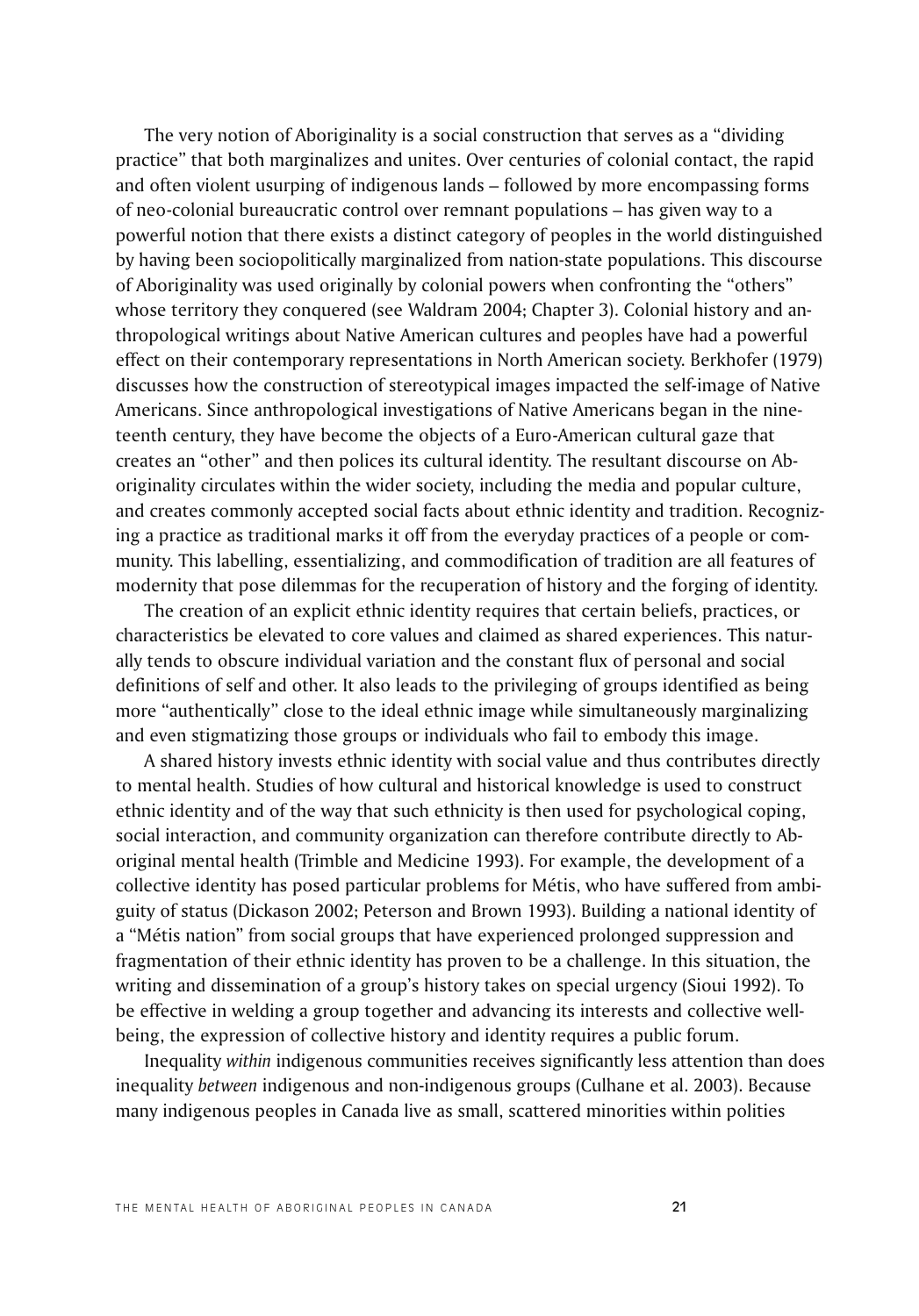where significant and powerful sectors of majority populations hold and exercise racist and exclusionary ideas and practices, the effects of internal group inequalities are largely ignored. Although divisions and debates within majority populations are taken as evidence of vibrancy and growth, similar conflicts within indigenous communities are frequently interpreted as signs of chaos, disorder, and political immaturity and thus deemed to legitimate ongoing external governance and administration. The burden of distress and despair wrought by generations of colonial oppression commonly renders relationships and social cohesion within and between indigenous communities fragile, and internal critics face tremendous challenges in their efforts to develop modes of constructive social and political criticism. However, ignoring or minimizing internal inequalities risks perpetuating injustices paid for in terms of poor health and high levels of social suffering among those who are most marginalized and exploited: women, Elders, youth, two-spirited people (i.e., gay or lesbian), and the disabled and ill. Indigenous women have been courageous in struggling with the personal and intimate legacies of colonialism within their families and communities, in placing issues of gender and class inequalities on the agenda of indigenous and other government bodies, and in working toward change for future generations (Culhane et al. 2003).

 Despite concerted efforts at forced assimilation, Aboriginal cultures have persisted. Although at least 10 Aboriginal languages became extinct during the past 100 years and many others are endangered, several languages remain viable, with large enough numbers of speakers to ensure their long-term survival, including Inuktitut, Cree, and Ojibway (Norris 2007). According to the 2001 census, about 1 in 4 Aboriginal people are able to converse in an Aboriginal language, and about 18% use an Aboriginal language regularly (Statistics Canada 2003). Only 13% speak an Aboriginal language most often in the home. However, the learning of Aboriginal languages as a second language by young people is increasing (Norris 2007). Many communities are currently engaged in cultural immersion programs geared toward strengthening Aboriginal languages and identity. Aboriginal languages are official languages in the Northwest Territories and Nunavut, the latter being a vast region of Canada's North that on 1 April 1999 was recognized as a new territory with an Inuit-led government (Bennett and Rowley 2004).

 Beyond the diversity of languages, there are distinctive cultural concepts of personhood and community among many Aboriginal peoples. Whereas the Euro-American notion of the person has been characterized as egocentric or individualistic, many Aboriginal peoples retain notions of the person as defined by a web of relationships that includes not only extended family, kin, and clan but, for hunters and other people living off the land, also animals, elements of the natural world, spirits, and ancestors. Aboriginal concepts of the person thus may be relational or communalistic as well as *ecocentric* (connected to the land, animals, and the environment) (Tanner, Chapter 11; Kirmayer, Fletcher, and Watt, Chapter 13; Tanner 1979) and *cosmocentric* (connecting the person to an ancestral lineage or to the spirit world) (Hultkrantz 1987). Although these forms of personhood have wide prevalence, it is important to recognize the great diversity of Aboriginal individuals,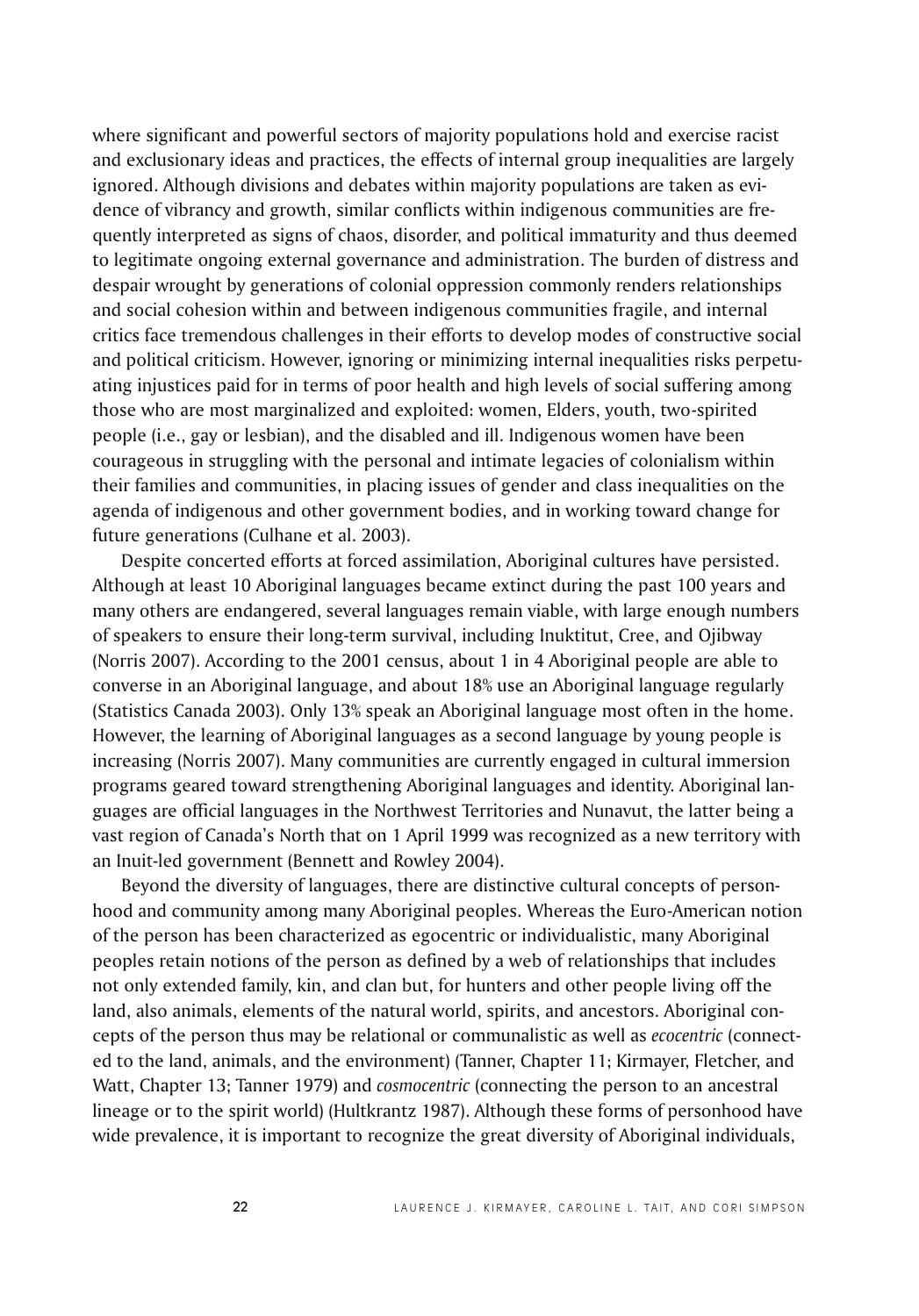cultures, and communities, which is sometimes obscured by images in the popular media or by Aboriginal peoples themselves when they seek to make common cause in developing political and cultural institutions.

 The literature of cross-cultural psychology makes a broad distinction between egoistic or individualistic cultures and sociocentric, communalistic, or collectivist cultures (Triandis 1995). Many Aboriginal cultures appear sociocentric in that the self is defined relationally and the well-being of the family, band, or community is given central importance; however, this occurs along with strong support for individual autonomy and independence. For peoples who lived in small groups of one or two extended families, such as the Inuit, the notion of a sociocentric or communalistic self is misleading since there was no social group larger than the family by which to define the self. Traditional notions of Inuit family relations have been extended to the new situations of large settlements (Dorais 1997).

 Many Aboriginal peoples have a concept of the person that might be better identified as ecocentric, for they see other people, the land, and the animals as all being in transaction with the self and, indeed, in some sense, as constituting aspects of a relational self (Drummond 1997; Stairs 1992; Stairs and Wenzel 1992). Consequently, damage to the land, appropriation of land, and spatial restrictions all constitute direct assaults on the person (Sioui 1992). Traditional hunting practices are not just means of subsistence but also sociomoral and spiritual practices aimed at maintaining the health of person and community (Tanner 1979). For example, Inuit concepts of self include physical links with animals through the eating of "country food." In this light, the widespread destruction of the environment motivated by commercial interests must be understood as attacks on Aboriginal individuals and communities that are equivalent in seriousness to the loss of social role and status in a large-scale urban society. The result is certainly a diminution in self-esteem but also the hobbling of a distinctive form of self-efficacy that has to do with living on and through the land (Brody 1975, 2000).

 Both contemporary environmentalism and New Age spirituality promote the notion that indigenous peoples practised a generic form of spirituality characterized by a harmonious, nonexploitative approach to nature based on an underlying animistic ontology (Hultkrantz 1987). This obscures the historical reality of diverse cultural traditions that have different mythologies, religious beliefs, and spiritual practices; it also ignores centuries of European contact and the assimilation of Christian forms of belief into syncretic religious practices (Vecsey 1990). In most First Nations and Inuit communities, organized religious denominations, such as the Anglican or Catholic churches, remain influential, especially among older populations, whose members were educated in the residential school system (Treat 1996). Moreover, in recent years the evangelical Christian movement, primarily the Pentecostal Church, has spread rapidly in many communities. Pan-Amerindian spiritual practices are strongly influenced by the vibrant cultures of the Northern Plains of the United States, but these traditions involve distinctive elements not shared with other, equally rich, Aboriginal traditions.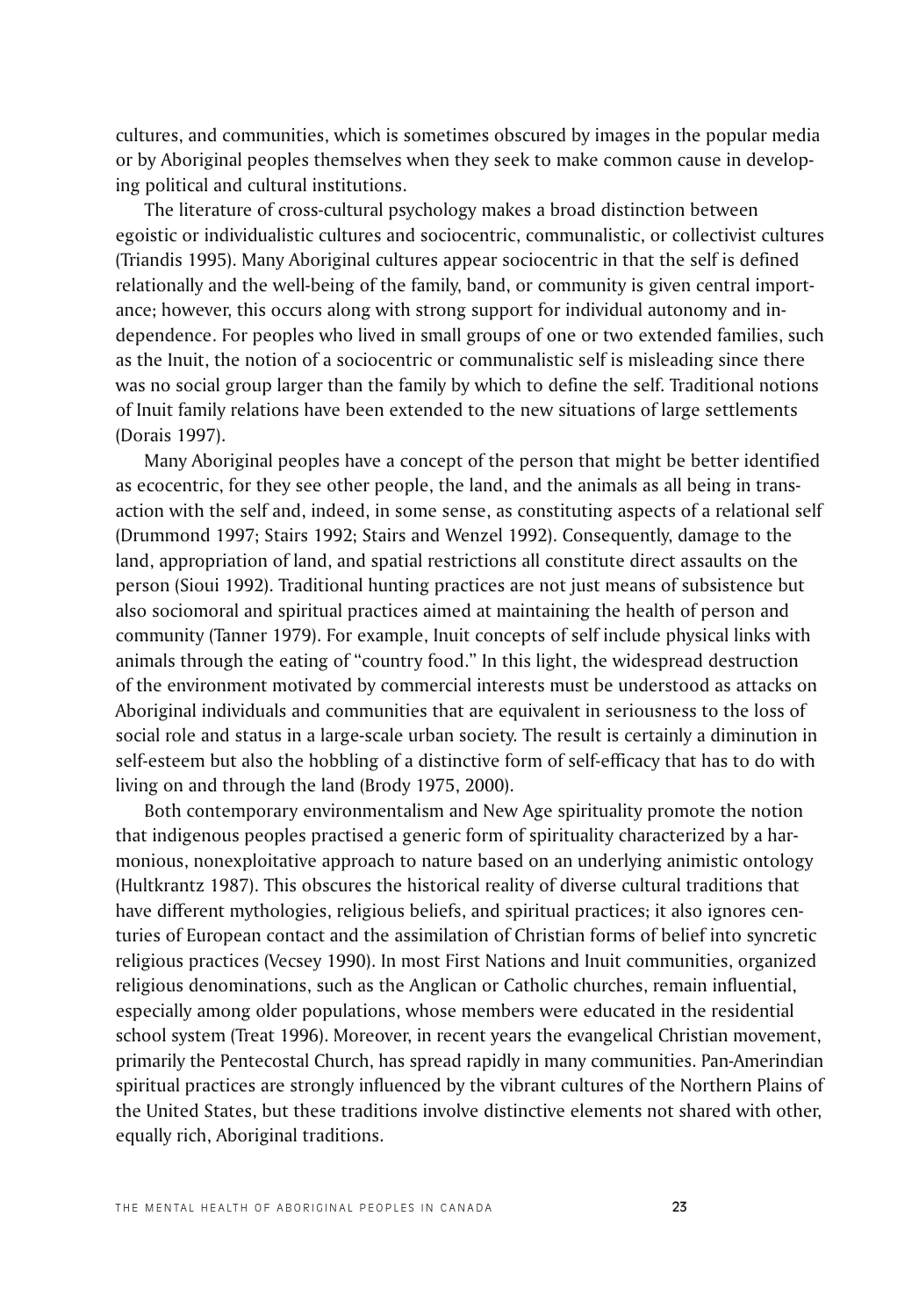Whereas older anthropological writing conceived of cultures as closed, homogeneous, and sometimes static systems, contemporary ethnographers view cultures as local worlds that are constantly in flux. There is great variation in knowledge, practice, and attitudes among individuals within a cultural group, resulting in significant conflict, resistance, and contestation of dominant values. Local worlds are embedded in larger global systems that bring diverse peoples together through migration, mass media, and other forms of contact and exchange. As a result, most individuals have access to and participate in multiple cultures. Individuals use this multicultural background to navigate, communicate, and provide rhetorical supplies and discourses within which to locate and construct socially and psychological viable selves.

 These social realities of cultural diversity, hybridization, flux, and change exist in some tension with Aboriginal claims for a pan-Indian cultural identity rooted in a timeless mythic past (Nabakov 1996). The reality is that, like all cultural identities, Aboriginality is not "in the blood" but emerges from and is sustained by forms of life that exist at the confluence of historical currents and contemporary forces (Waldram, Chapter 3). Aboriginal identity is nurtured within families and communities, but it is also imposed by the larger cultural surroundings. Aboriginal peoples are engaged in an ongoing process of re-articulating themselves in the modern world in ways that honour their ancestors, maintain links with crucial values, and creatively respond to the exigencies of a world simultaneously woven together by electronic media and riven apart by conflicts of culture and value.

### **Re-Articulating Tradition**

In recent years a series of important events has begun to reverse the cultural marginalization and oppression endured by Canadian Aboriginal peoples. It is shocking for Euro-Canadians, who have been profoundly unaware of the social realities of Aboriginal peoples, to be reminded that it was only in 1967 that Aboriginal peoples gained the right to vote. A pivotal event in public consciousness was the Oka Crisis of 1990, in which the Mohawk communities adjoining Montreal confronted local and federal authorities to defend an ancestral burial ground, which was to be appropriated to extend a municipal golf course (York and Pindera 1991). During this crisis, Canadians witnessed overt acts of racism and violence against Aboriginal people and had to confront a complacent self-image as a nation of tolerance. This led directly to the 1991 Royal Commission on Aboriginal Peoples (RCAP). The public hearings held by the RCAP uncovered the widespread abuses of the residential school system. In 1993 the Royal Canadian Mounted Police (RCMP) – the federal police force long involved with law enforcement in remote regions, including Aboriginal settlements – established a Native Residential School Task Force to investigate residential schools from 1890 to 1984. The RCAP addressed many dimensions of Aboriginal health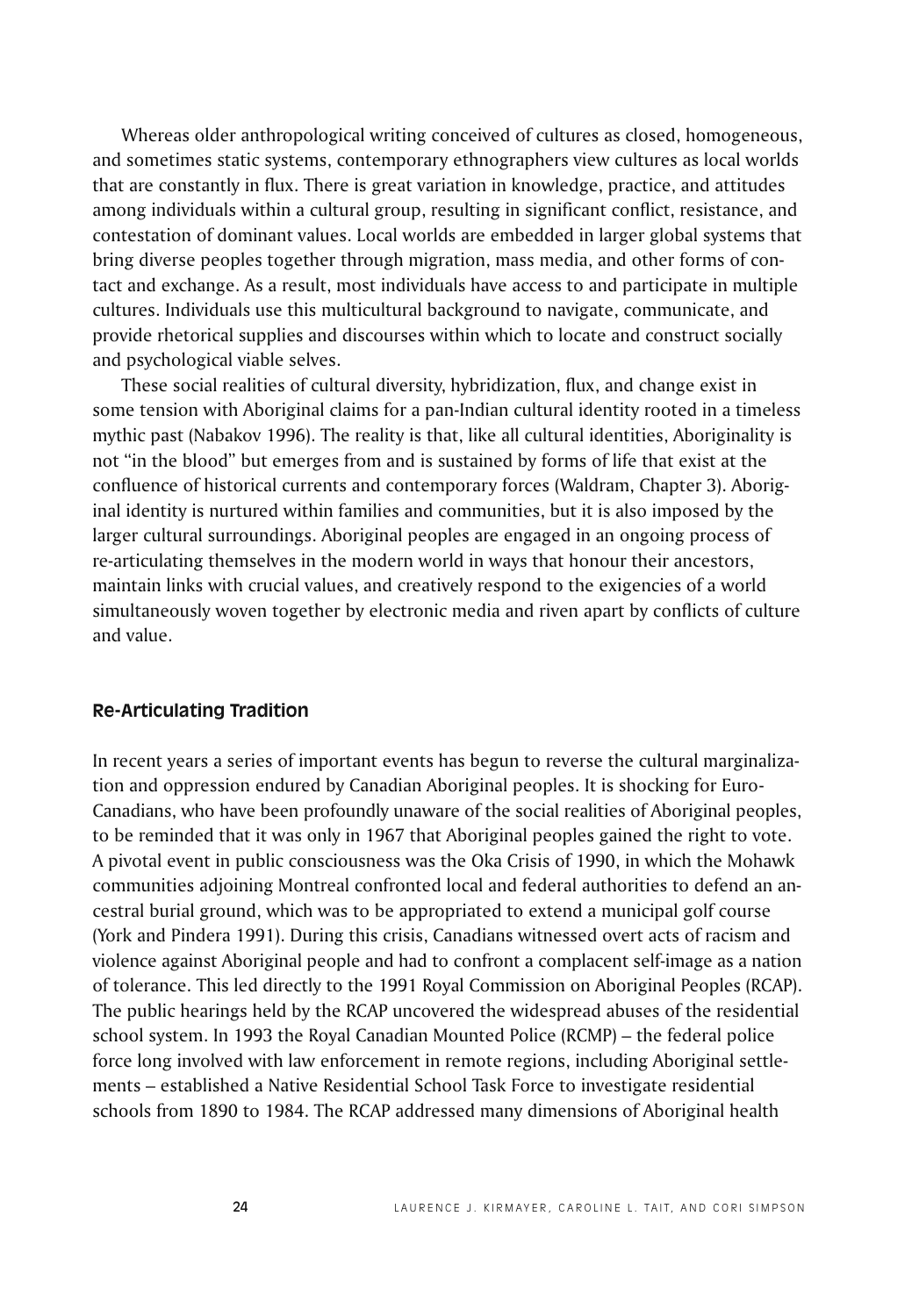and produced special reports on suicide (1995) as well as volumes on the needs of urban Aboriginal peoples and on healing (1993). The RCAP Final Report included a volume titled *Breaking the silence,* which detailed the abuses in the residential school system (Royal Commission on Aboriginal Peoples 1996).

 In 1998 the government responded to the RCAP report with *Gathering Strength: Canada's Aboriginal Action Plan,* which was intended to begin a process of reconciliation and renewal (Minister of Indian Affairs and Northern Development 1998). Several new Aboriginal organizations were created, including the Institute for Aboriginal Peoples Health (1 of 13 Canadian Institutes of Health Research replacing the Medical Research Council) and the National Aboriginal Health Organization.

 A crucial component of *Gathering Strength* was the establishment of the Aboriginal Healing Foundation (AHF), a federally funded, Aboriginal-run, nonprofit organization created in March 1998 to support community-based healing initiatives of Aboriginal people affected by physical and sexual abuse in residential schools, including intergenerational impacts (i.e., "the Legacy"). The AHF received \$350 million over 10 years to fund projects that address the legacy of the residential schools. The funded projects included healing centres and services; community services; conferences, workshops, and gatherings; cultural activities; material development; planning; research; traditional activities (e.g., programs for living on the land); and a variety of educational and training programs (Aboriginal Healing Foundation 2006).

 Aboriginal people have also sought other avenues for reconciliation and reparation. An out-of-court program for dispute resolution organized by the federal government had resolved only 147 claims by July 2005, with almost 2,000 more cases awaiting hearing or adjudication.<sup>8</sup> As of September 2005, 12,455 tort claims had been filed and several class action suits were pending. Legal proceedings often involve retraumatization, and Aboriginal organizations continue to explore alternative dispute-resolution methods, including establishing a Truth and Reconciliation Commission similar to the process developed in post-Apartheid South Africa. Efforts at reconciliation are consonant with the values in many Aboriginal communities, which emphasize maintaining family and community ties and repairing breaches of trust by a public ritual of confession, expiation, and recommitment to the community. In 2006 a Residential Schools Settlement Agreement was reached between the federal government and the legal representatives of many school survivors, the churches involved in running the schools, the Assembly of First Nations, and other Aboriginal organizations. This \$1.9 billion agreement will support a series of measures intended to contribute to a "resolution of the Indian Residential Schools legacy," including a Common Experience Payment to every former student; an alternative dispute-resolution process for dealing with claims of physical and sexual abuse endured at the schools; expanded access to mental health support programs (e.g., counselling by mental health professionals, trained Aboriginal health providers, and traditional healers); and a Truth and Reconciliation Commission, mandated to promote public education and awareness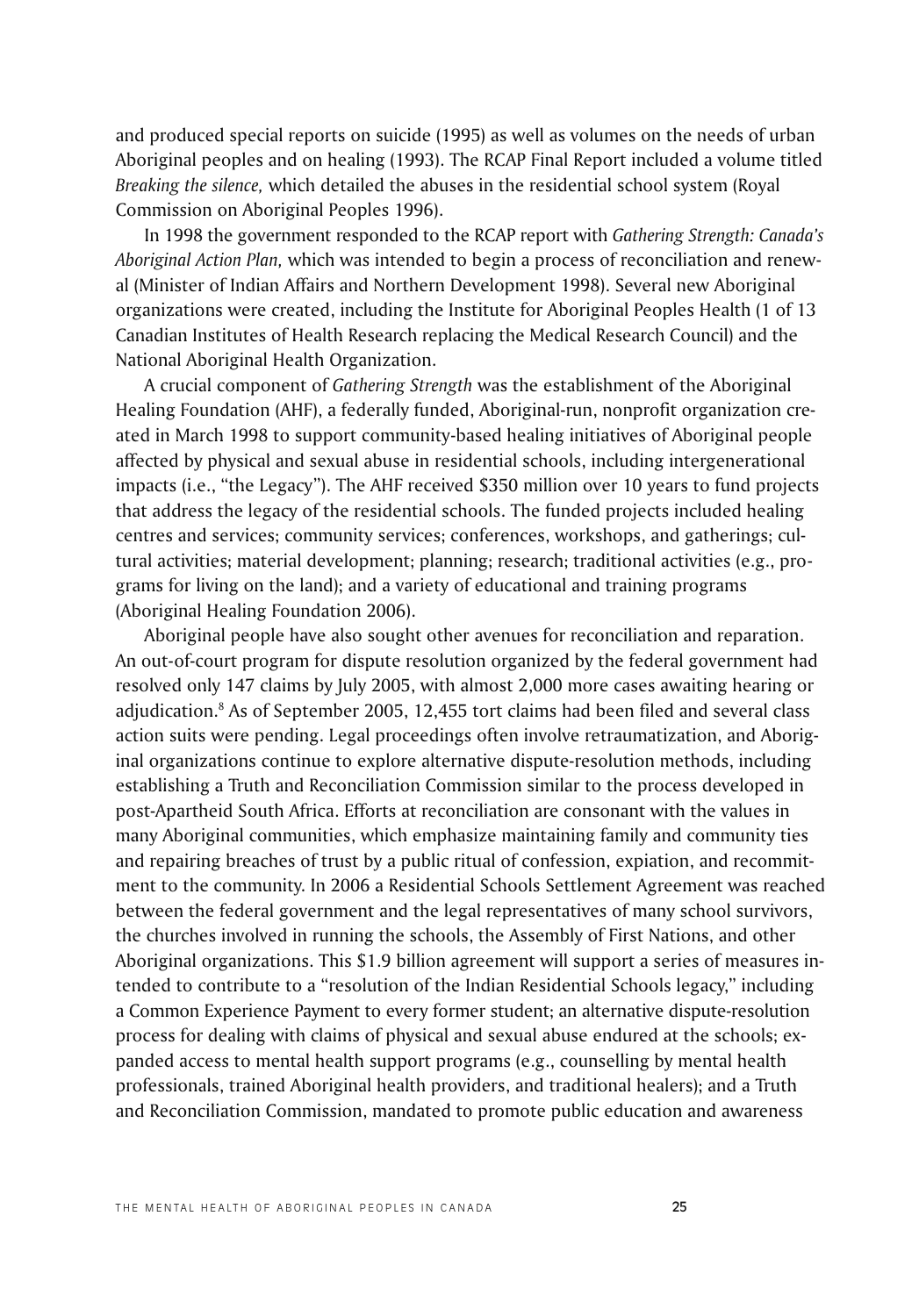(Brant Castellano, Archibald, and DeGagné 2008). Additional funds will pay for commemorative events and memorials as well as support the continued work of the Aboriginal Healing Foundation. The churches will also contribute resources for healing initiatives.

 In an effort to respond to local problems in ways that affirm Aboriginal values and perspectives, communities have experimented with various forms of alternative dispute resolution and restorative justice, including sentencing circles for healing and reintegrating offenders who might otherwise be ostracized and dealt with entirely within the penal system (Drummond 1997; Ross 1996). Other therapeutic examples of meeting in circles include talking circles, in which people speak openly and listen to others' stories in order to begin to become aware of original hurts; sharing circles, in which a high degree of trust is established and people express painful emotions; healing circles, in which people can work through memories of painful experiences; and spiritual circles, in which people develop trust in their own experiences of spirituality as sources of comfort and guidance. The rules of these circles vary with their goals, but all have in common an emphasis on each person's commitment to change, an etiquette that honours the individual's voice and experience through respectful listening, and a process of reaffirming collective and communal solidarity.

 The past century has seen the emergence of various forms of pan-Indian spirituality, in which practices associated with specific cultural groups have been widely adopted and have served both as effective healing rituals for groups and as symbols of shared identity and affiliation. The elements of this common spiritual tradition include a focus on the Creator, the symbolism of the medicine wheel, the use of the sweat lodge and traditional plant medicines, Pow-Wow costume dances, drumming, and tobacco offerings (Bucko 1998; Hall 1997; Waldram 1997b).

 In parallel, increased awareness of the historical predicament of Aboriginal peoples has become a rallying point. In the United States the attention to trauma among Vietnam veterans provided a context to reconsider the collective trauma of American Indians (Manson et al. 1996). For Canadian Aboriginal peoples, the revelations of the evils of the residential schools have made the notion of individual and collective trauma salient (Haig-Brown 1988). Some Aboriginal people have made use of communal settings to tell the story of their suffering. In these accounts, individual traumas and losses may be explicitly linked to collective traumas. This serves to make sense of suffering and to valorize it as part of a larger collective struggle. At the same time, the metaphors of individual and collective trauma have both positive value and limitations. On the plus side, the metaphor of trauma draws attention to the severity, shock, and violence of the physical and psychological injuries inflicted on Aboriginal peoples. It locates the origins of problems in a shared past and thus motivates the reconstruction of historical memory and collective identity. Ideally, this history would insist on the importance of social and political events and thereby avoid "psychologizing" what are fundamentally political issues (Chrisjohn et al. 1997).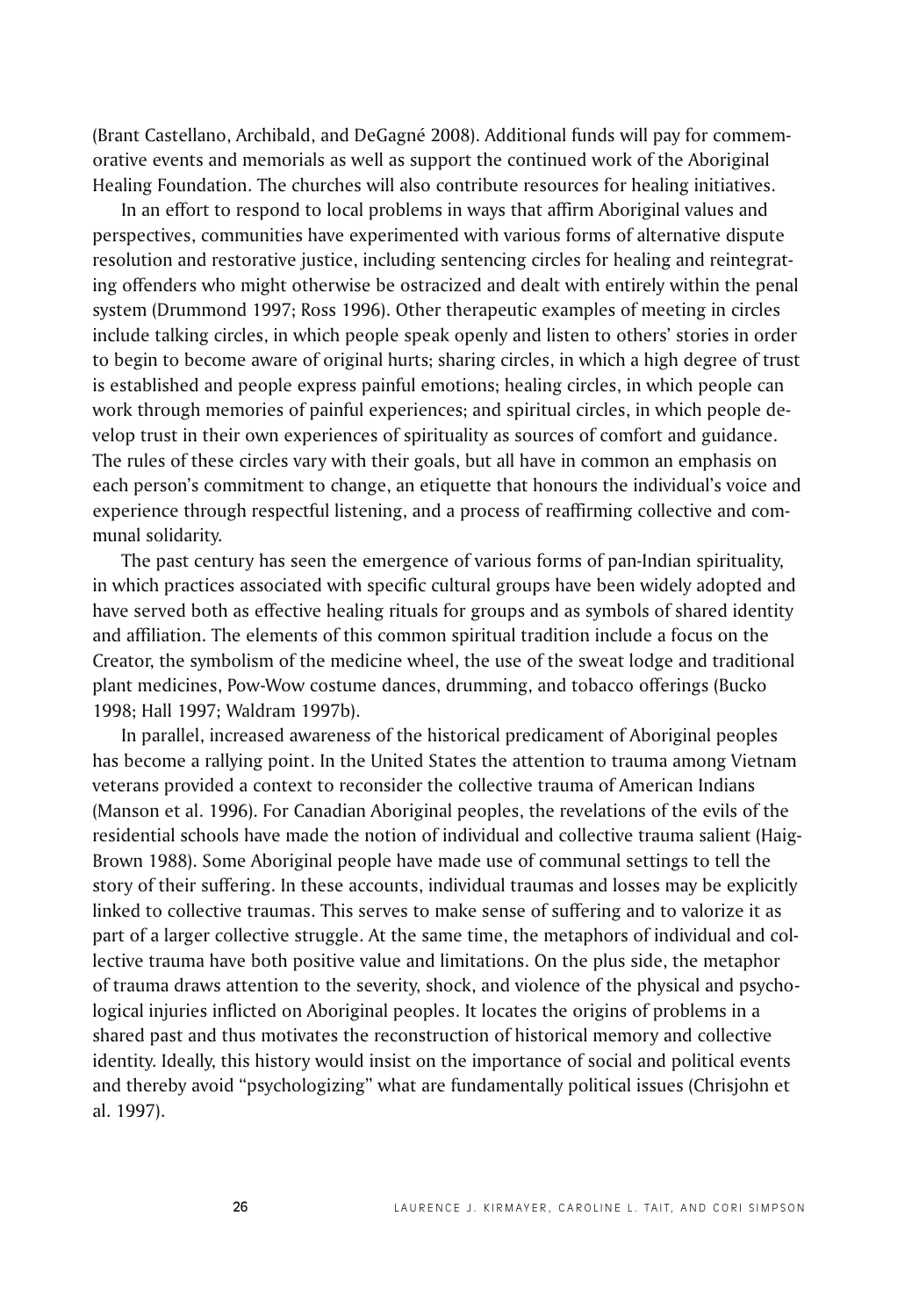However, like any partial truth, the metaphor of trauma also has limitations and unwanted connotations (Kirmayer, Lemelson, and Barad 2007). Current trauma theory and therapy tend to focus on the psychiatric disorder of posttraumatic stress disorder and give insufficient attention to the other dimensions of experience that may be profoundly transformed by massive trauma and abrogation of human rights. These include issues of secure attachment and trust, belief in a just world, a sense of connectedness to others, and a stable personal and collective identity.

 For Aboriginal peoples, historical events have exerted their noxious influences at many levels and in diverse ways, only some of which are captured by the concept of trauma. Indeed, an emphasis on the most overt and dramatic forms of aggression and abuse may make it harder to recognize more subtle, indirect, and insidious effects of residential schools and other forces of assimilation on individuals and communities. The location of the origins of trauma in past events may divert attention from the ongoing effects of a chaotic and constricted present and a murky future – which are the oppressive realities for many Aboriginal young people living in demoralized communities. Finally, an emphasis on past trauma as an explanation for current suffering ignores the pervasiveness of everyday, routinized practices of exclusion and marginalization.

### **Conclusion**

Aboriginal peoples of North America, like indigenous populations in other parts of the world, have experienced profound disruption and alteration of their traditional ways of life through culture contact. This has involved diverse processes, including epidemics of infectious disease, systematic efforts at religious conversion, colonization with forced sedentarization, relocation and confinement to reserves, prolonged separation from family and kin in residential schools and hospitals, gradual involvement in local and global cash economies, political marginalization, and increasingly pervasive bureaucratic and technocratic control of every detail of their lives. This history has had complex effects on the structure of communities, individual and collective identity, and mental health.

 Although mental health problems are reflections of ordinary human vulnerabilities and can be found in every population, the elevated rates of suicide, alcoholism, and domestic violence and the pervasive demoralization seen in many Aboriginal communities can be readily understood as both direct and indirect consequences of this history of colonization, cultural oppression, loss of autonomy, dislocations and disruptions of traditional life-ways, and disconnection from the land. Framing the suffering that has resulted from these historical conflicts in terms of mental health issues may command attention from politicians and health authorities and support ongoing efforts to obtain resources and to rebuild healthy communities. At the same time, exclusive attention to individual mental health problems may deflect attention from the larger social structural problems that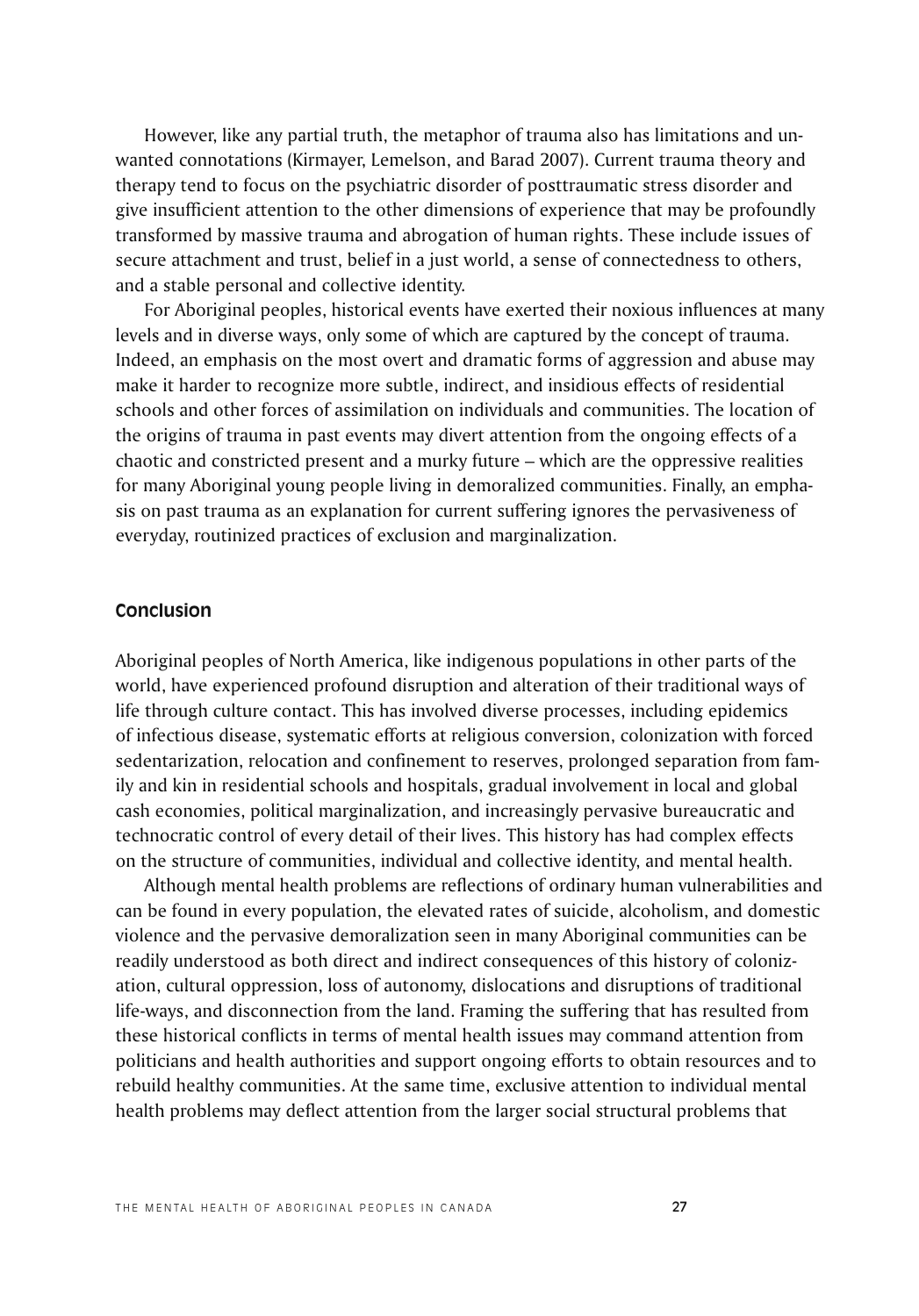persist and thus risk continuing the assault on the identity and vitality of Aboriginal peoples. Understanding the personal and collective processes of resilience that have emerged despite these adversities can play a crucial role in finding ways forward that support both individual autonomy and cultural survival and renewal.

 Ongoing transformations of identity and community have led some groups to do well while others face catastrophe. In many cases, the health of the community appears to be linked to the sense of local control and cultural continuity. Recent successes in negotiating land claims and local government as well as forms of cultural renewal hold out hope for improvements in health status. Attempts to recover power and to maintain cultural tradition must contend with the political, economic, and cultural realities of consumer capitalism, technocratic control, and globalization.

 Issues of equity in health and well-being for Canada's Aboriginal peoples must be central to any vision of a just society. The wounds of racism, abuse, and cultural oppression, inflicted through colonization's infernal machinery of residential schools and state control of the lives of Aboriginal people, have marked survivors, perpetrators, and bystanders as well. Redressing past wrongs, protecting human rights, and respecting the aspirations of Aboriginal peoples both as individuals and as members of distinct nations are all crucial for the health, well-being, and moral order of Canadian society as a whole.

### **Acknowledgments**

Portions of this chapter are adapted with permission from Kirmayer and colleagues (2000, 2003). Preparation of this chapter was made possible by grants from the Fonds de la recherche en Santé du Québec and from the Institute of Aboriginal Peoples Health and the Institute of Neurosciences, Mental Health and Addiction of the the Canadian Institutes of Health Research.

### **Notes**

- 1 The remaining 3% of respondents in the census either identified with more than one Aboriginal group or were registered Indians or members of a First Nation but did not identify as Aboriginal (Statistics Canada 2008, 9).
- 2 Treasury Board of Canada Secretariat (2005). *Canada's performance report 2005 annex 3: Indicators and additional information.* Ottawa: Treasury Board of Canada Secretariat. http://www.tbs-sct.gc.ca/report/govrev/05/ ann304\_e.asp (accessed 2 January 2007).
- 3 Including Central and South America, the indigenous population of the Americas prior to European contact was probably over 100 million.
- 4 Although most Métis and Inuit did not receive any formal education services, some did attend residential schools (Chartrand 2006, 21). In cases where Métis parents were given a choice about whether they would send their children to residential schools, many kept their children home, choosing to teach them the history, songs, dances, and values of their people.
- 5 A number of "push" and "pull" factors influence rural-urban migration patterns among indigenous peoples (Norris and Clatworthy 2003, 66). The push factors that prompt individuals to move from reserve and settlement communities include the lack of employment opportunities and resulting difficult social conditions; poor economic conditions; marriage and family formation; boredom and low quality of life; lack of housing, health facilities, and educational opportunities; and band politics. Factors pulling indigenous people back to reserve and rural communities include the inability to find employment or to otherwise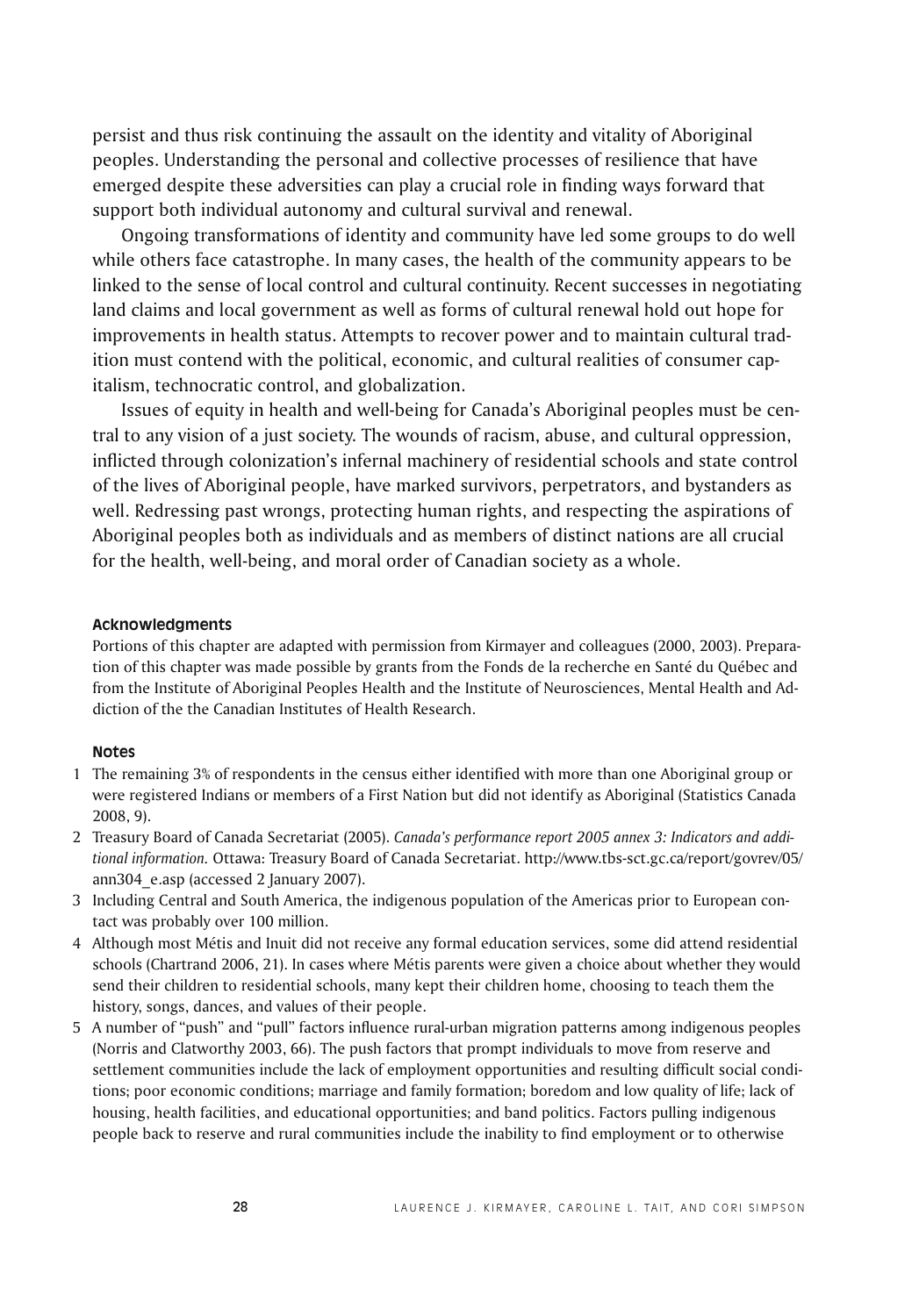adjust to life in the city and lack of access to affordable or acceptable housing. Reserve and rural communities are also commonly viewed as providing a better quality of life than urban settings for raising children because of lower crime rates and less alcohol and drug abuse (Norris and Clatworthy 2003). Stronger social networks that include support from extended families, friends, and culturally appropriate activities and services are also important factors that pull indigenous peoples from cities.

- 6 Indian and Northern Affairs (2003). *Backgrounder—Water quality and First Nation communities.* Ottawa: Indian and Northern Affairs. CBC News Online (2006). *The state of drinking water on Canada's reserves.* http:// www.ainc-inac.gc.ca/nr/prs/m-a2003/02304bk\_e.html (accessed 2 June 2008). See also http://www.cbc.ca/ slowboil (updated 20 February 2006; accessed 18 January 2007).
- 7 The Regional Health Surveys excluded Alberta and the northern and James Bay regions of Quebec.
- 8 From the website of the International Center for Transitional Justice, citing official statistics: http://www. ictj.org/en/where/region2/513.html (accessed 15 January 2007).

#### **References**

- Abbey, S.E., E. Hood, L.T. Young, and S.A. Malcolmson. 1993. Psychiatric consultation in the eastern Canadian Arctic, Pt. 3, Mental health issues in Inuit women in the eastern Arctic. *Canadian Journal of Psychiatry* 38 (1): 32-35.
- Aboriginal Healing Foundation. 2006. *Final report of the Aboriginal Healing Foundation*. Ottawa, ON: Aboriginal Healing Foundation.
- Allard, Y.E., R. Wilkins, and J.M. Berthelot. 2004. Premature mortality in health regions with high Aboriginal populations. *Health Reports* 15 (1): 51-60.
- American Psychiatric Association. 2000. *Diagnostic and statistical manual of mental disorders: DSM-IV-TR*. 4th ed. Washington, DC: American Psychiatric Publishing.
- Armitage, A. 1995. *Comparing the policy of Aboriginal assimilation: Australia, Canada, and New Zealand*. Vancouver: UBC Press.
- Armstrong, H. 1993. Depression in Canadian Native Indians. In P. Cappeliez and R.J. Flynn, eds., *Depression and the social environment*, 218-34. Montreal, QC, and Kingston, ON: McGill-Queen's University Press.
- Beals, J., J. Piasecki, S. Nelson, M. Jones, E. Keane, P. Dauphinais, R.R. Shirt, W.H. Sack, and S.M. Manson. 1997. Psychiatric disorder among American Indian adolescents: Prevalence in Northern Plains youth. *Journal of the American Academy of Child and Adolescent Psychiatry* 36 (9): 1252-59.
- –, S.M. Manson, C.M. Mitchell, and P. Spicer. 2003. Cultural specificity and comparison in psychiatric epidemiology: Walking the tightrope in American Indian research. *Culture, Medicine and Psychiatry* 27 (3): 259-89.
- –, S.M. Manson, N.R. Whitesell, C.M. Mitchell, D.K. Novins, S. Simpson, and P. Spicer. 2005a. Prevalence of major depressive episode in two American Indian reservation populations: Unexpected findings with a structured interview. *American Journal of Psychiatry* 162 (9): 1713-22.
- –, S.M. Manson, N.R. Whitesell, P. Spicer, D.K. Novins, and C.M. Mitchell, 2005b. Prevalence of DSM-IV disorders and attendant help-seeking in 2 American Indian reservation populations. *Archives of General Psychiatry* 62 (1): 99-108.
- –, D.K. Novins, N.R. Whitesell, P. Spicer, C.M. Mitchell, and S.M. Manson. 2005c. Prevalence of mental disorders and utilization of mental health services in two American Indian reservation populations: Mental health disparities in a national context. *American Journal of Psychiatry* 162 (9): 1723-32.
- Beiser, M., and C.L. Attneave. 1982. Mental disorders among Native American children: Rates and risk periods for entering treatment. *American Journal of Psychiatry* 139 (2): 193-98.
- –, W. Lancee, A. Gotowiec, W. Sack, and R. Redshirt. 1993. Measuring self-perceived role competence among First Nations and non-Native children. *Canadian Journal of Psychiatry* 38 (6): 412-19.
- Bennett, J., and S. Rowley, eds. 2004. *Uqalurait: An oral history of Nunavut*. Montreal, QC, and Kingston, ON: McGill-Queen's University Press.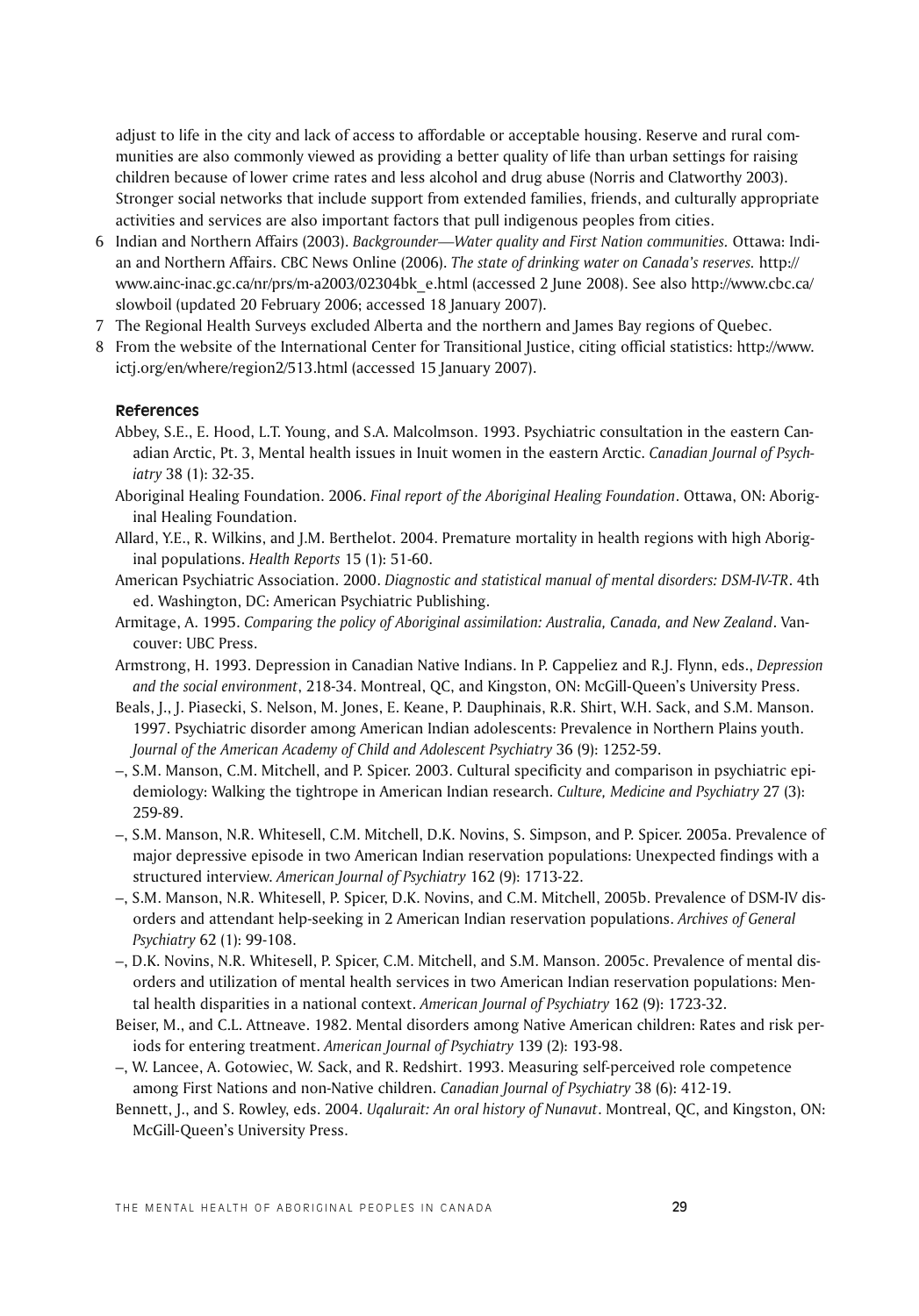- Berkhofer, R.F. 1979. *The white man's Indian: Images of the American Indian, from Columbus to the present*. New York: Vintage.
- Boehnlein, J.K., J.D. Kinzie, P.K. Leung, D. Matsunaga, R. Johnson, and J.H. Shore. 1993. The natural history of medical and psychiatric disorders in an American Indian community. *Culture, Medicine and Psychiatry*  16: 543-54.
- Boyer, R., R. Dufour, M. Préville, and L. Bujold-Brown. 1994. State of mental health. In Santé Québec and M. Jetté, eds., *A health profile of the Inuit: Report of the Santé Québec Health Survey among the Inuit of Nunavik, 1992,* vol. 2, 117-44. Montreal, QC, and Kingston, ON: Ministère de la Santé et des Services sociaux, Gouvernement du Québec.
- Brant Castellano, M., L. Archibald, and M. DeGagne, eds. 2008. *From truth to reconciliation: Transforming the legacy of residential schools.* Ottawa: Aboriginal Healing Foundation.
- Brody, H. 1975. *The people's land: Eskimos and whites in the eastern Arctic*. Middlesex, UK: Penguin.
- –. 2000. *The other side of Eden: Hunters, farmers and the shaping of the world*. Vancouver, BC: Douglas and McIntyre.
- Brzozowski, J.-A., A. Taylor-Butts, and S. Johnson. 2006. *Victimization and offending among the Aboriginal population in Canada*. Ottawa: Statistics Canada, Canadian Centre for Justice Statistics.
- Bucko, R.A. 1998. *The Lakota ritual of the sweat lodge: History and contemporary practice*. Lincoln, NE: University of Nebraska Press.
- Canino, G., R. Lewis-Fernandez, and M. Bravo. 1997. Methodological challenges in cross-cultural mental health research. *Transcultural Psychiatry* 34 (2): 163-84.
- Chandler, M.J. 1994. Self-continuity in suicidal and nonsuicidal adolescents. *New Directions in Child Development* 64: 55-70.
- –, and L. Ball. 1989. Continuity and commitment: A developmental analysis of identity formation in suicidal and non-suicidal youth. In H. Bosma and S. Jackson, eds., *Coping and self-concept in adolescence,* 149-66. New York: Springer-Verlag.
- –, and C.E. Lalonde. 1998. Cultural continuity as a hedge against suicide in Canada's First Nations. *Transcultural Psychiatry* 35 (2): 191-219.
- –, C.E. Lalonde, B.W. Sokol, and D. Hallett. 2003. Personal persistence, identity development, and suicide: A study of Native and non-Native North American adolescents. *Monographs of the Society for Research on Child Development* 68 (2): 1-130.
- Chartrand, L.N. 2006. Métis residential school participation: A literature review. In L.N. Chartrand, T.E. Logan, and J.D. Daniels, eds., *Métis history and experience and residential schools in Canada,* 5-55. Ottawa, ON: Aboriginal Healing Foundation.
- Chrisjohn, R., S. Young, and M. Maraun. 1997. *The circle game: Shadows and substance in the Indian residential school experience in Canada*. Penticton, BC: Theytus Books.
- Clarkson, M., C. Lavallée, G. Legaré, and M. Jetté. 1992. *Santé Québec Health Survey among the Cree of James Bay*. Quebec, QC: Ministère de la Santé et des Services sociaux, Gouvernement du Québec.
- Culhane, D., C.L. Tait, J. Fiske, and M. Boscoe. 2003. Social determinants of Indigenous women's mental health. Working Paper 3. Indigenous Women, Inequality and Health: Intercommunity, Interdisciplinary and International Strategies Research and Action Development Project**.** Unpublished manuscript.
- de Jong, J.T.V.M., and M. van Ommeren. 2002. Toward a culture-informed epidemiology: Combining qualitative and quantitative research in transcultural contexts. *Transcultural Psychiatry* 39 (4): 422-33.
- Dickason, O.P. 2002. *Canada's First Nations: A history of founding peoples from earliest times*. 3rd ed. Don Mills, ON: Oxford University Press.
- Dorais, L.J. 1997. *Quaqtaq: Modernity and identity in an Inuit community*. Toronto, ON: University of Toronto Press.
- Drummond, S.G. 1997. *Incorporating the familiar: An investigation into legal sensibilities in Nunavik*. Montreal, QC, and Kingston, ON: McGill-Queen's University Press.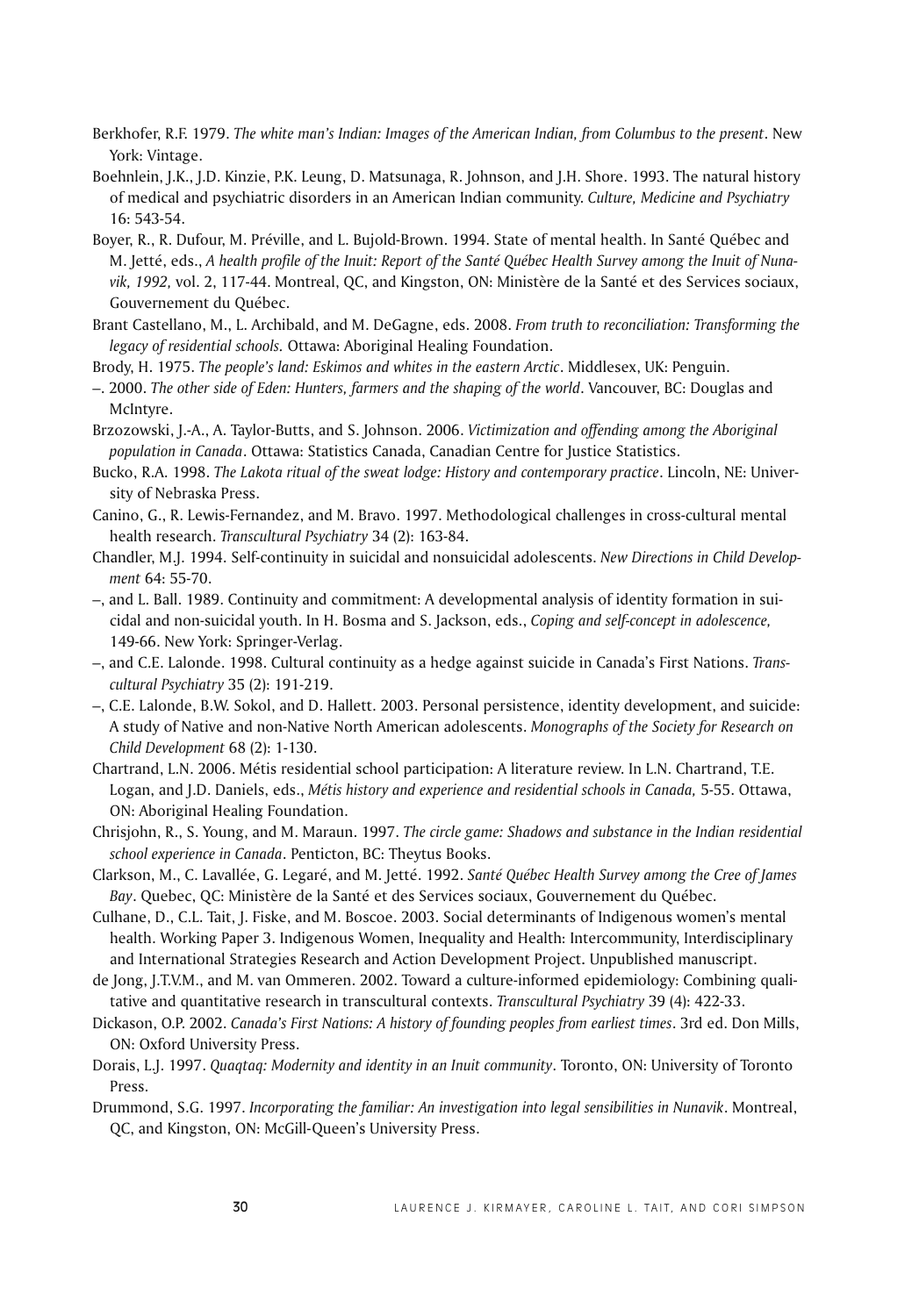- First Nations Information Governance Committee. 2007. *First Nations Regional Longitudinal Health Survey (RHS) 2002/03: Results for adults, youth and children living in First Nations communities*. Ottawa, ON: Assembly of First Nations.
- Foucault, M. 1977. *Discipline and punish: The birth of the prison*. New York: Pantheon Books.
- Fournier, S., and E. Crey. 1997. *Stolen from our embrace*. Vancouver, BC: Douglas and McIntyre.
- Frideres, J.S. 2004. *Aboriginal peoples in Canada: Contemporary conflicts*. 7th ed. Toronto, ON: Prentice Hall Canada.
- Gfellner, B.M., and J.D. Hundleby. 1995. Patterns of drug use among Native and white adolescents: 1990- 1993. *Canadian Journal of Public Health* 86 (2): 95-97.
- Goffman, E. 1961. *Asylums: Essays on the social situation of mental patients and other inmates*. New York: Anchor.
- Gotowiec, A., and M. Beiser. 1994. Aboriginal children's mental health: Unique challenges*. Canada's Mental Health* 41 (4): 7-11.
- Gough, P., N. Trocmé, I. Brown, D. Knoke, and C. Blackstock. 2005. Pathways to overrepresentation of Aboriginal children in care. CECW Information Sheet #23E. Toronto, ON: University of Toronto Press. http://www.cecw-cepb.ca/DocsEng/AboriginalChildren23Epdf.

Government of Canada. 2006. *The human face of mental health and mental illness in Canada 2006*. Ottawa, ON: Minister of Public Works and Government Services of Canada.

- Grygier, P.S. 1994. *A long way from home: The tuberculosis epidemic among the Inuit*. Montreal, QC, and Kingston, ON: McGill-Queen's University Press.
- Haggarty, J., Z. Cernovsky, P. Kermeen, and H. Merskey. 2000. Psychiatric disorders in an Arctic community. *Canadian Journal of Psychiatry* 45 (4): 357-62.
- Haig-Brown, C. 1988. *Resistance and renewal: Surviving the Indian residential school*. Vancouver, BC: Tillacum Library.
- Hall, R.L. 1997. *An archaeology of the soul: North American Indian belief and ritual*. Urbana, IL: University of Illinois Press.
- Health Canada. 5 March 2002. *First Nations and Inuit Regional Health Survey.* http://www.rhs-ers.ca.
- Howard, M.O., R.D. Walker, P.S. Walker, L.B. Cottler, and W.M. Compton. 1999. Inhalant use among urban American Indian youth. *Addiction* 94 (1): 83-95.
- Hoxie, F.E. 1996. The reservation period, 1880-1960. In B.G. Trigger and W.E. Washburn, eds., *The Cambridge history of the Native peoples of the Americas,* vol. 1, *North America Part 2,* 183-258. New York: Cambridge University Press.
- Hultkrantz, A. 1987. *Native religions of North America*. New York: Harper San Francisco.
- Imai, S., ed. 2003. *The 2003 annotated Indian Act and related constitutional provisions*. Scarborough, ON: Carswell.
- Jervis, L.L., P. Spicer, S.M. Manson, and AI-SUPERFRP Team. 2003. Boredom, "trouble," and the realities of postcolonial reservation life. *Ethos* 31 (1): 38-58.
- Johnston, B. 1983. *Native children and the child welfare system*. Toronto, ON: Canadian Council on Social Development, in association with James Lorimer.
- –. 1988. *Indian school days*. Norman, OK: University of Oklahoma Press.

Kinzie, J.D., P.K. Leung, J. Boehnlein, D. Matsunaga, R. Johnson, S. Manson, J.H. Shore, J. Heinz, and M. Williams. 1992. Psychiatric epidemiology of an Indian village: A 19-year replication study. *Journal of Nervous and Mental Disease* 180 (1): 33-39.

- Kirmayer, L.J. 1989. Cultural variations in the response to psychiatric disorders and emotional distress. *Social Science and Medicine* 29 (3): 327-39.
- –. 1994. Suicide among Canadian Aboriginal peoples. *Transcultural Psychiatric Research Review* 31 (1): 3-58.
- –, M. Malus, and L.J. Boothroyd. 1996. Suicide attempts among Inuit youth: A community survey of prevalence and risk factors. *Acta Psychiatrica Scandinavica* 94 (1): 8-17.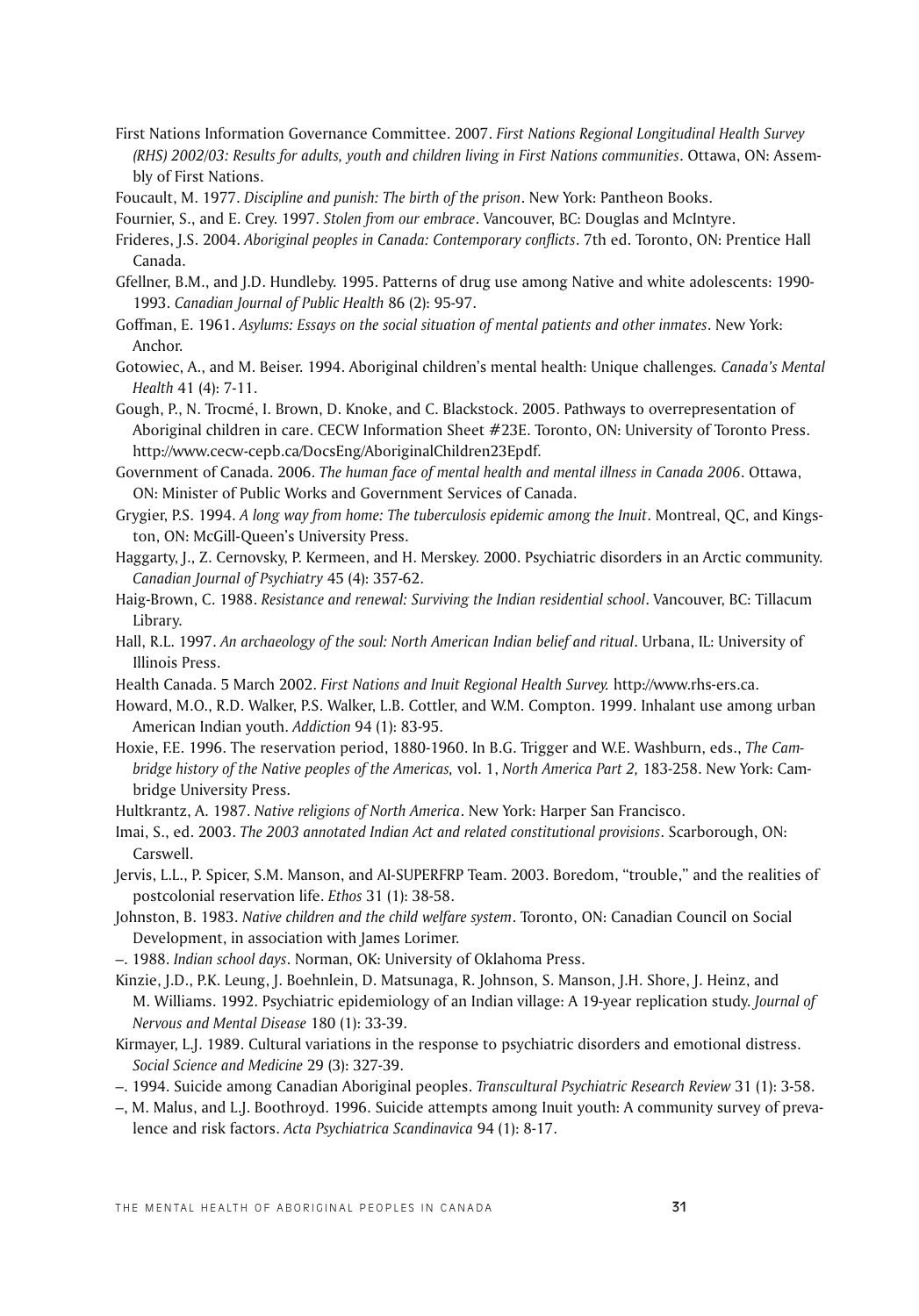- –, G.M. Brass, and C.L. Tait. 2000. The mental health of Aboriginal peoples: Transformations of identity and community. *Canadian Journal of Psychiatry* 45 (7): 607-16.
- –, C. Simpson, and M. Cargo. 2003. Healing traditions: Culture, community and mental health promotion with Canadian Aboriginal peoples. *Australasian Psychiatry* 11 (suppl.): 15-23.
- –, and G.E. Jarvis. 2005. Depression across cultures. In D. Stein, A. Schatzberg, and D. Kupfer, eds., *Textbook of mood disorders,* 611-29. Washington, DC: American Psychiatric Publishing.
- –, G.M. Brass, T.L. Holton, K. Paul, C.L. Tait, and C. Simpson. 2007. *Suicide among Aboriginal peoples in Canada*. Ottawa, ON: Aboriginal Healing Foundation.
- –, K.W. Paul, and L. Rochette. 2007. *Nunavik Health Survey 2004/Qanuippitaa? How are we? Mental health, social support and community wellness*. Quebec, QC: Institute National de Santé Publique and Nunavik Regional Board of Health and Social Services.
- –, R. Lemelson, and M. Barad, eds. 2007. *Understanding trauma: Biological, psychological and cultural perspectives*. New York: Cambridge University Press.
- Kleinman, A. 1987. Anthropology and psychiatry: The role of culture in cross-cultural research on illness. *British Journal of Psychiatry* 151: 447-54.
- Knockwood, I., and G. Thomas. 1992. *Out of the depths: The experiences of Mi'kmaw children at the Indian residential school at Shubenacadie, Nova Scotia*. 2nd ed. Lockeport, NS: Roseway.
- Krupat, A. 1996. *The turn to the native: Studies in criticism and culture*. Lincoln, NE: University of Nebraska Press.
- Kunitz, S.J. 1994. *Disease and social diversity*. New York: Oxford University Press.
- –, K.R. Gabriel, J.E. Levy, E. Henderson, K. Lampert, J. McCloskey, and G. Quintero. 1999a. Alcohol dependence and conduct disorder among Navajo Indians. *Journal of Studies on Alcohol* 60 (2): 159-67.
- –, K.R. Gabriel, J.E. Levy, E. Henderson, K. Lampert, J. McCloskey, G. Quintero, S. Russell, and A. Vince. 1999b. Risk factors for conduct disorder among Navajo men. *Social Psychiatry and Psychiatric Epidemiology* 34 (4): 180-89.
- Lawrence, B. 2004. *"Real" Indians and others: Mixed-blood urban Native peoples and indigenous nationhood*. Vancouver, BC: UBC Press.
- Lomawaima, K.T. 1993. Domesticity in the federal Indian schools: The power of authority over mind and body. *American Ethnologist* 20 (2): 227-40.
- MacDonald, J.A. 1995. The program of the Spallumcheen Indian Band in British Columbia as a model of Indian child welfare. In B. Blake and J. Keshen, eds., *Social welfare policy in Canada*, 380-91. Toronto, ON: Copp Clarke.
- MacMillan, H., A. MacMillan, D. Offord, and J. Dingle. 1996. Aboriginal health. *Canadian Medical Association Journal* 155 (11): 1569-93.
- Manson, S.M., J. Beals, T.D. O'Nell, J. Piasecki, and D. Novins. 1996. Wounded spirits, ailing hearts: PTSD and related disorders among American Indians. In A.J. Marsella, M.J. Friedman, E.T. Gerrity, and R.M. Scurfield, eds., *Ethnocultural aspects of post-traumatic stress disorders: Issues, research and clinical applications,*  255-84. Washington, DC: American Psychological Association.
- –, J. Beals, S.A. Klein, and C.D. Croy. 2005. Social epidemiology of trauma among 2 American Indian reservation populations. *American Journal of Public Health* 95 (5): 851-59.
- –, J.H. Shore, and J.D. Bloom. 1985. The depressive experience in American Indian communities: A challenge for psychiatric theory and diagnosis. In A.M. Kleinman and B. Good, eds., *Culture and depression,* 331-68. Berkeley, CA: University of California Press.
- Marcus, A.R. 1992. *Out in the cold: The legacy of Canada's Inuit relocation experiment in the High Arctic*. Copenhagen, Denmark: IWGIA.
- Miller, J.R. 1990. Owen Glendower, Hotspur, and Canadian Indian policy. *Ethnohistory* 37 (4): 325-41.
- –. 1996. *Shingwauk's vision: A history of Native residential schools*. Toronto, ON: University of Toronto Press.
- –. 2000. *Skyscrapers hide the heavens: A history of Indian-white relations in Canada*. Toronto, ON: University of Toronto Press.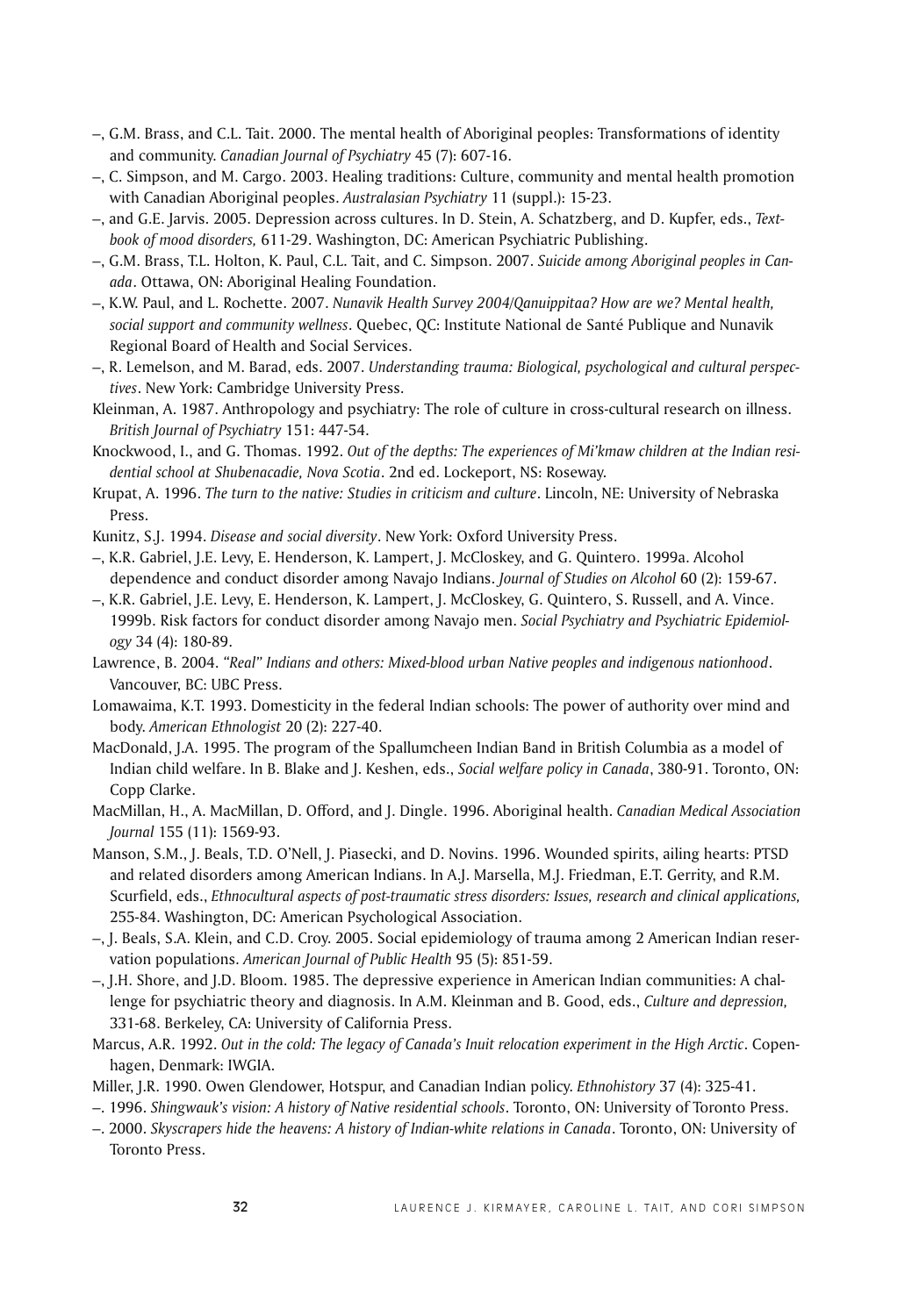- Milloy, J.S. 1999. *A national crime: The Canadian government and the residential school system, 1879 to 1986*. Winnipeg, MB: University of Manitoba Press.
- Minister of Indian Affairs and Northern Development. 1998. *Gathering strength: Canada's Aboriginal action plan, a progress report*. Ottawa, ON: Minister of Indian Affairs and Northern Development.
- Muckle, G., O. Boucher, D. Laflamme, S. Chevalier, and L. Rochette. (2007) *Alcohol, drug use and gambling profile.* Quebec, QC: Institute national de santé publique and Nunavik Regional Board of Health and Social Services.
- Nabakov, P. 1996. Native views of history. In B.G. Trigger and W.E. Washburn, eds., *The Cambridge history of the Native peoples of the Americas,* vol. 1, *North America Part 1,* 1-59. New York: Cambridge University Press.
- Neu, D.E., and R. Therrien. 2003. *Accounting for genocide: Canada's bureaucratic assault on Aboriginal people*. Black Point, NS: Fernwood/Zed Books.
- Neumark, Y.D., J. Delva, and J.C. Anthony. 1998. The epidemiology of adolescent inhalant drug involvement*. Archives of Pediatrics and Adolescent Medicine* 152 (8): 781-86.
- Newhouse, D.R. and E.J. Peters. 2003. Introduction. In D.R*.* Newhouse and E.J. Peters, eds., *Not strangers in these parts: Urban Aboriginal peoples,* 5-21. Ottawa, ON: Policy Research Initiative, Government of Canada.
- Niezen, R. 2003*. The origins of indigenism: Human rights and the politics of identity*. Berkeley, CA: University of California Press.
- Norris, M.J. 2007. Aboriginal languages in Canada: Emerging trends and perspectives on second language acquisition. In *Statistics Canada: Canadian social trends* (11-008), 19-27. Ottawa, ON: Ministry of Industry.
- –, and S. Clatworthy. 2003. Aboriginal mobility and migration within urban Canada: Outcomes, factors and implications. In D.R*.* Newhouse and E.J. Peters, eds., *Not strangers in these parts: Urban Aboriginal peoples,* 51-78. Ottawa, ON: Policy Research Initiative, Government of Canada.
- Northwest Territories Bureau of Statistics. 1996. *NWT Alcohol and Drug Survey: Report no. 1*. Yellowknife, NWT: Northwest Territories Bureau of Statistics.
- O'Nell, T.D. 1996. *Disciplined hearts: History, identity, and depression in an American Indian community*. Berkeley, CA: University of California Press.
- –. 2004. Culture and pathology: Flathead loneliness revisited. The 2001 Roger Allan Moore Lecture. *Culture, Medicine, and Psychiatry* 28 (2): 221-30.
- Petawabano, B., E. Gourdeau, F. Jourdain, A. Palliser-Tulugak, and J. Cossette. 1994. *Mental health and Aboriginal people of Québec*. Montreal, QC: Gaëtan Morin Éditeur.
- Peterson, J., and J.S.H. Brown, eds. 1993. *The new peoples: Being and becoming Métis in North America*. Winnipeg, MB: University of Manitoba Press.
- Phinney, J.S., and V. Chavira. 1992. Ethnic identity and self-esteem: An exploratory study. *Journal of Adolescence* 15 (3): 271-81.
- Ray, A.J. 1996. *I have lived here since the world began*. Toronto, ON: Lester.
- Richardson, B. 1993. *People of terra nullius: Betrayal and renewal in Aboriginal Canada*. Vancouver, BC: Douglas and McIntyre.
- Roosens, E.E. 1989. *Creating ethnicity: The process of ethnogenesis*. Thousand Oaks, CA: Sage.

Ross, R. 1996. *Returning to the teachings: Exploring Aboriginal justice*. Toronto, ON: Penguin.

- Royal Commission on Aboriginal Peoples. 1993. *Aboriginal peoples in urban centres: Report of the National Round Table on Aboriginal Urban Issues*. Ottawa, ON: Royal Commission on Aboriginal Peoples.
- –. 1994. *The High Arctic relocation: A report on the 1953-55 relocation*. Ottawa, ON: Minister of Supply and Services.
- –. 1995. *Choosing life: Special report on suicide among Aboriginal people*. Ottawa, ON: Royal Commission on Aboriginal Peoples.
- –. 1996. *Report of the Royal Commission on Aboriginal Peoples*. Ottawa, ON: Royal Commission on Aboriginal Peoples.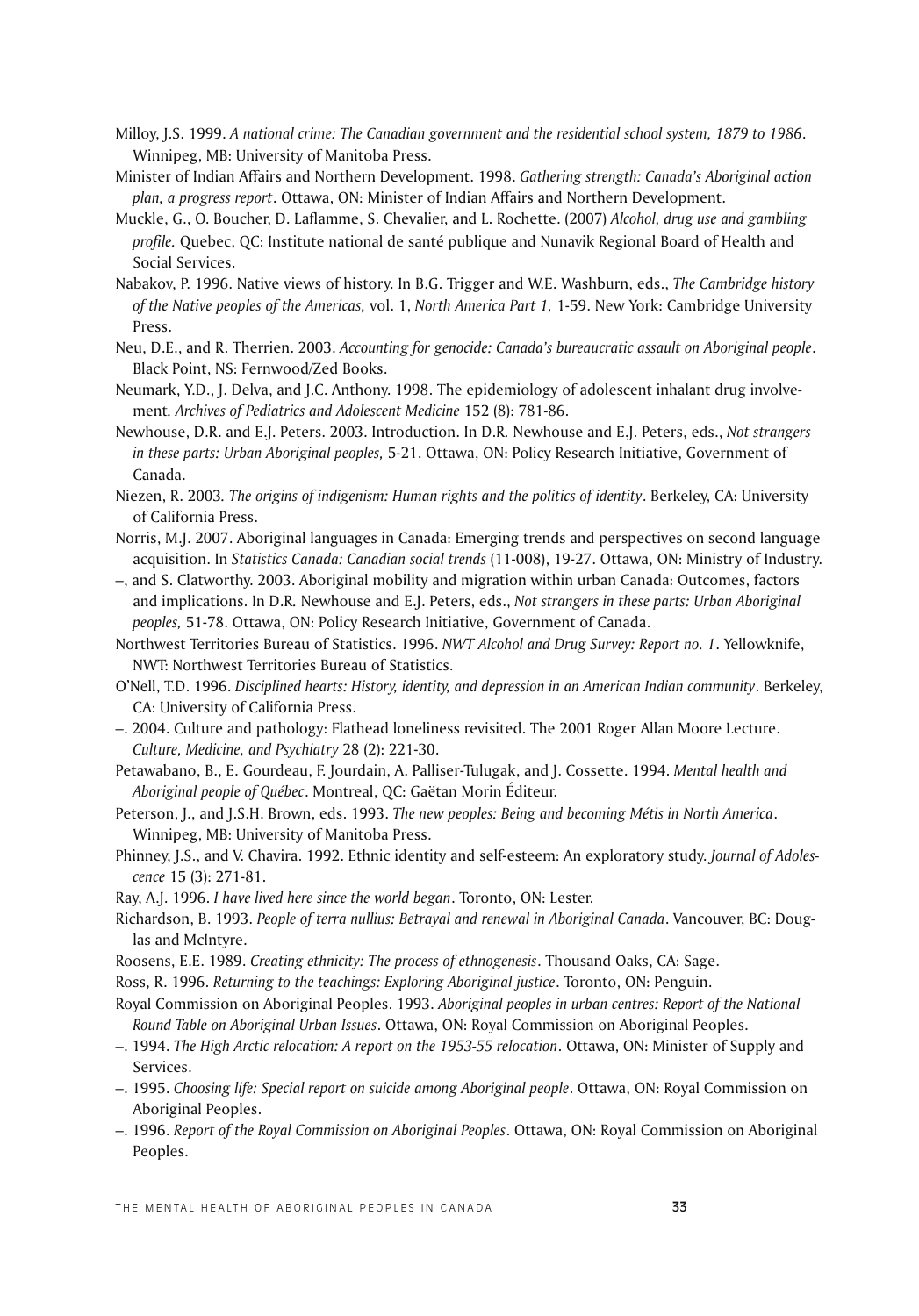- Sack, W.H., M. Beiser, G. Baker-Brown, and R. Redshirt. 1994. Depressive and suicidal symptoms in Indian school children: Findings from the Flower of Two Soils. *American Indian and Alaska Native Mental Health Research Monograph Series* 4: 81-94.
- Salisbury, R.F. 1986. *A homeland for the Cree: Regional development in James Bay, 1971-1981*. Montreal, QC, and Kingston, ON: McGill-Queen's University Press.
- Shore, J.H., J.D. Kinzie, J.L. Hampson, and E.M. Pattison. 1973. Psychiatric epidemiology of an Indian village. *Psychiatry* 36 (1): 70-81.
- Siggner, A.J. 2003. Urban Aboriginal populations: An update using the 2001 census results. In D.R*.* Newhouse and E.J. Peters, eds., *Not strangers in these parts: Urban Aboriginal peoples,* 15-21. Ottawa, ON: Policy Research Initiative, Government of Canada.
- Sioui, G.E. 1992. *For an Amerindian autohistory: An essay on the foundations of a social ethic*. Montreal, QC, and Kingston, ON: McGill-Queen's University Press.
- Sissons, J. 2005. *First peoples: Indigenous cultures and their futures*. London: Reaktion Books.
- Spicer, P., J. Beals, C.D. Croy, et al. 2003. The prevalence of DSM-III-R alcohol dependence in two American Indian populations. *Alcohol Clinical and Experimental Research* 27 (11): 1785-97.
- Stairs, A. 1992. Self-image, world-image: Speculations on identity from experiences with Inuit. *Ethos* 20 (1): 116-26.
- –, and G. Wenzel. 1992. "I am I and the environment": Inuit hunting, community and identity. *Journal of Indigenous Studies* 3 (2): 1-12.
- Stannard, D.E. 1992. *American holocaust: The conquest of the New World.* New York: Oxford University Press.
- Statistics Canada. 2003. *Aboriginal peoples of Canada: A demographic profile.* 2001 Census: Analysis Series No. 96F0030XIE2001007. Ottawa, ON: Statistics Canada.
- –. 2008. *Aboriginal peoples in Canada in 2006: Inuit, Métis and First Nations, 2006 Census.* Ottawa, ON: Ministry of Industry.
- Stephens, C., C. Nettleton, J. Porter, R. Willis, and S. Clark. 2005. Indigenous peoples' health Why are they behind everyone, everywhere? *Lancet* 366 (9479): 10-13.
- Swift, K. 1995. *Manufacturing "bad mothers": A critical perspective on child neglect*. Toronto, ON: University of Toronto Press.
- Tanner, A. 1979. *Bringing home animals: Religious ideology and mode of production of the Mistassini Cree hunters*. New York: St. Martin's Press.
- Tester, F.J., and P.K. Kulchyski. 1994. *Tammarniit (mistakes): Inuit relocation in the eastern Arctic, 1939-63*. Vancouver, BC: UBC Press.
- –, and P. McNicoll. 2004. Isumagijaksaq: Mindful of the state: Social constructions of Inuit suicide. *Social Science and Medicine* 58 (12): 2625-36.
- Thornton, R. 1987. *American Indian Holocaust and survival: A population history since 1492*. Norman, OK: University of Oklahoma Press.
- Titley, E.B. 1986. *A narrow vision: Duncan Campbell Scott and the administration of Indian affairs in Canada*. Vancouver, BC: UBC Press.
- Tobias, J.L. 1976. Protection, civilization, assimilation: An outline history of Canada's Indian policy. *Western Canadian Journal of Anthropology* 61 (2): 12-30.
- Treat, J., ed. 1996. *Native and Christian: Indigenous voices on religious identity in the United States and Canada*. New York: Routledge.
- Triandis, H.C. 1995. *Individualism and collectivism*. Boulder, CO: Westview Press.
- Trigger, B.G., and W.R. Swagerty. 1996. Entertaining strangers: North America in the sixteenth century. In B.G. Trigger and W.E. Washburn, eds., *The Cambridge history of the Native peoples of the Americas,* vol. 1, *North America Part 1,* 325-98. New York: Cambridge University Press.
- Trimble, J.E., and B. Medicine. 1993. Diversification of American Indians: Forming an indigenous perspective. In U. Kim and J.W. Berry, eds., *Indigenous psychologies: Research and experience in cultural context,* 133-51. Thousand Oaks, CA: Sage.